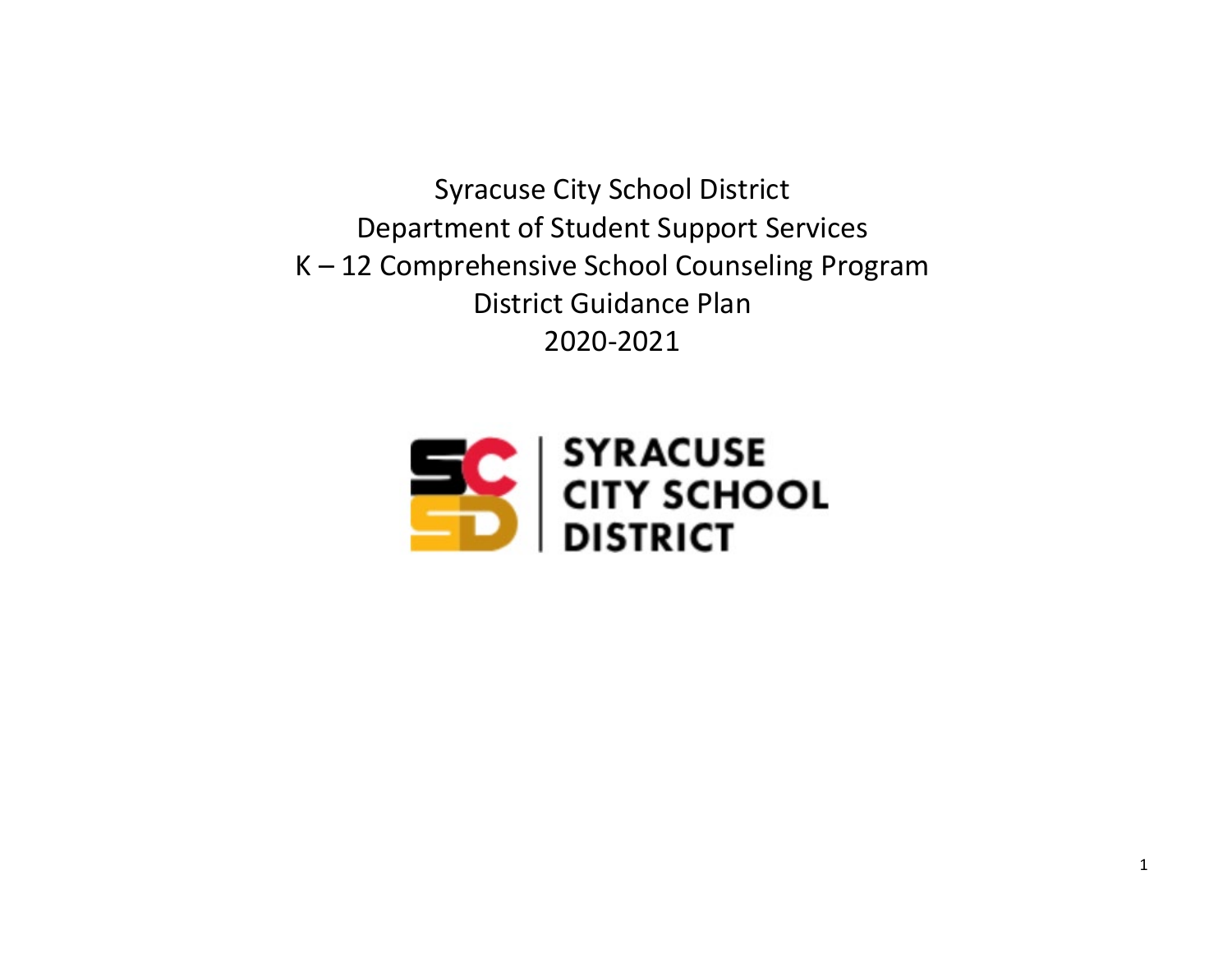#### **SCSD Board of Education Officers**

| <b>PRESIDENT:</b><br><b>VICE PRESIDENT:</b> | Katie Sojewicz<br>Mark D. Muhammad, Ed.D.                                                                                                                                                                                                                                                                                                                                 |
|---------------------------------------------|---------------------------------------------------------------------------------------------------------------------------------------------------------------------------------------------------------------------------------------------------------------------------------------------------------------------------------------------------------------------------|
| <b>COMMISSIONERS OF EDUCATION:</b>          | Tamica Barnett<br>Pat Body<br>David Cecile<br>Derrick Dorsey<br>Dan Romeo                                                                                                                                                                                                                                                                                                 |
| <b>ADMINISTRATIVE STAFF:</b>                | Jaime Alicea, Superintendent<br>Patricia Clark, Chief Ombuds/Student Support Services Officer<br>Dean DeSantis, Chief Operations Officer<br>Laura Kelley, Ed.D., Chief Academic Officer<br>Timothy Moon, Chief Accountability Officer<br>Suzanne Slack, Chief Financial Officer<br>Lisa A. Wade, Chief Human Resources Officer<br>Monique Wright-Williams, Chief of Staff |

#### **NOTICE OF NON-DISCRIMINATION**

The Syracuse City School District hereby advises students, parents, employees and the general public that it is committed to providing equal access to all categories of employment, programs and educational opportunities, including career and technical education opportunities, regardless of actual or perceived race, color, national origin, Native American ancestry/ethnicity, creed or religion, marital status, sex, sexual orientation, age, gender identity or expression, disability or any other legally protected category under federal, state or local law.

Inquiries regarding the District's non-discrimination policies should be directed to:

Civil Rights Compliance Officer Syracuse City School District 725 Harrison Street • Syracuse, NY 13210 (315) 435-4131

Email: [CivilRightsCompliance@scsd.us](mailto:CivilRightsCompliance@scsd.us)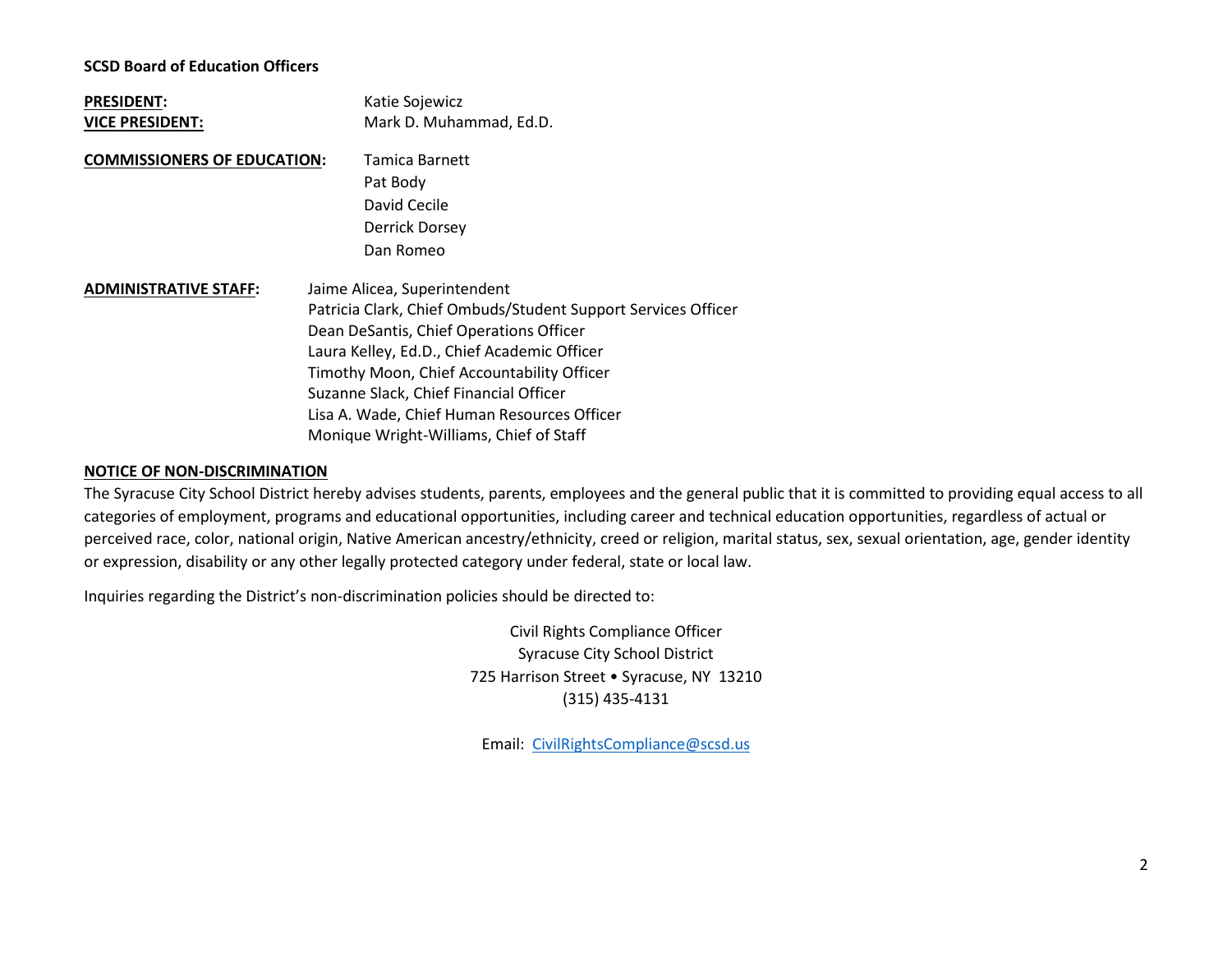# **Table of Contents**

| Topic                                          | Page $#$   |
|------------------------------------------------|------------|
| Introduction                                   |            |
| <b>District Priorities</b>                     |            |
| <b>School Counselors</b>                       |            |
| Foundation                                     |            |
| <b>Students Standards</b>                      |            |
| Delivery and Accountability                    |            |
| Grade K-5 Academic Domain                      |            |
| Grade K-5 College and Career Readiness Domain  |            |
| Grade K-5 Social and Emotional Domain          |            |
| Grade 6-8 Academic Domain                      |            |
| Grade 6-8 College and Career Readiness Domain  |            |
| Grade 6-8 Social and Emotional Domain          |            |
| Grade 9-12 Academic Domain                     |            |
| Grade 9-12 College and Career Readiness Domain |            |
| Grade 9-12 Social and Emotional Domain         |            |
| Naviance Scope and Sequence                    | Appendix A |
| High School Counselor Activity by Month        | Appendix B |
| Program Assessment Tool                        | Appendix C |
|                                                |            |
|                                                |            |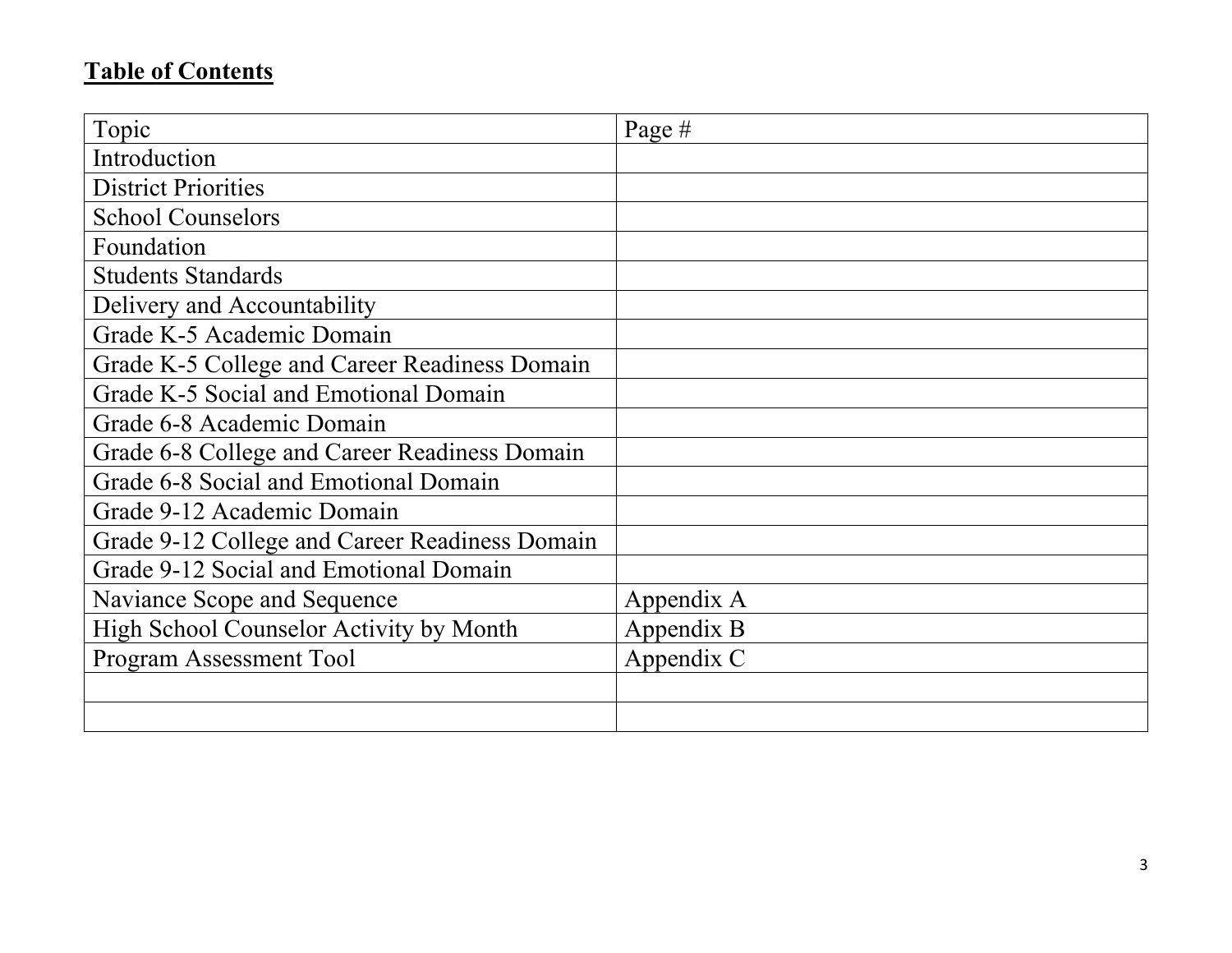#### I. **INTRODUCTION**

#### **District Vision**

To prepare and inspire all of our student to innovate locally and contribute globally

#### **Mission**

To build, support and sustain school communities that provide all students with a high-quality education that prepares them to graduate as responsible, active citizens ready for success in college and careers and prepared to compete in a global economy

# **School Counselor Vision/Mission**

To provide every student the opportunity to become a lifelong learner by fostering and supporting a balanced approach to the development of academic, social, emotional and physical health.

- To nurture respect and understanding for self and all people
- To promote responsible citizenship in a society, community, culture and in the world

# **Syracuse City School District School Counselors Believe...**

- Every child should have an adult in their school life who they can trust
- Every child should have hope for their future
- In valuing the unique aspect of each child, education should provide a balance (equal importance) of academic and social emotional development
- All families and children are entitled to equal access to information and resources
- The School Counseling program shares in the responsibility of carrying out the mission, vision and goals of the district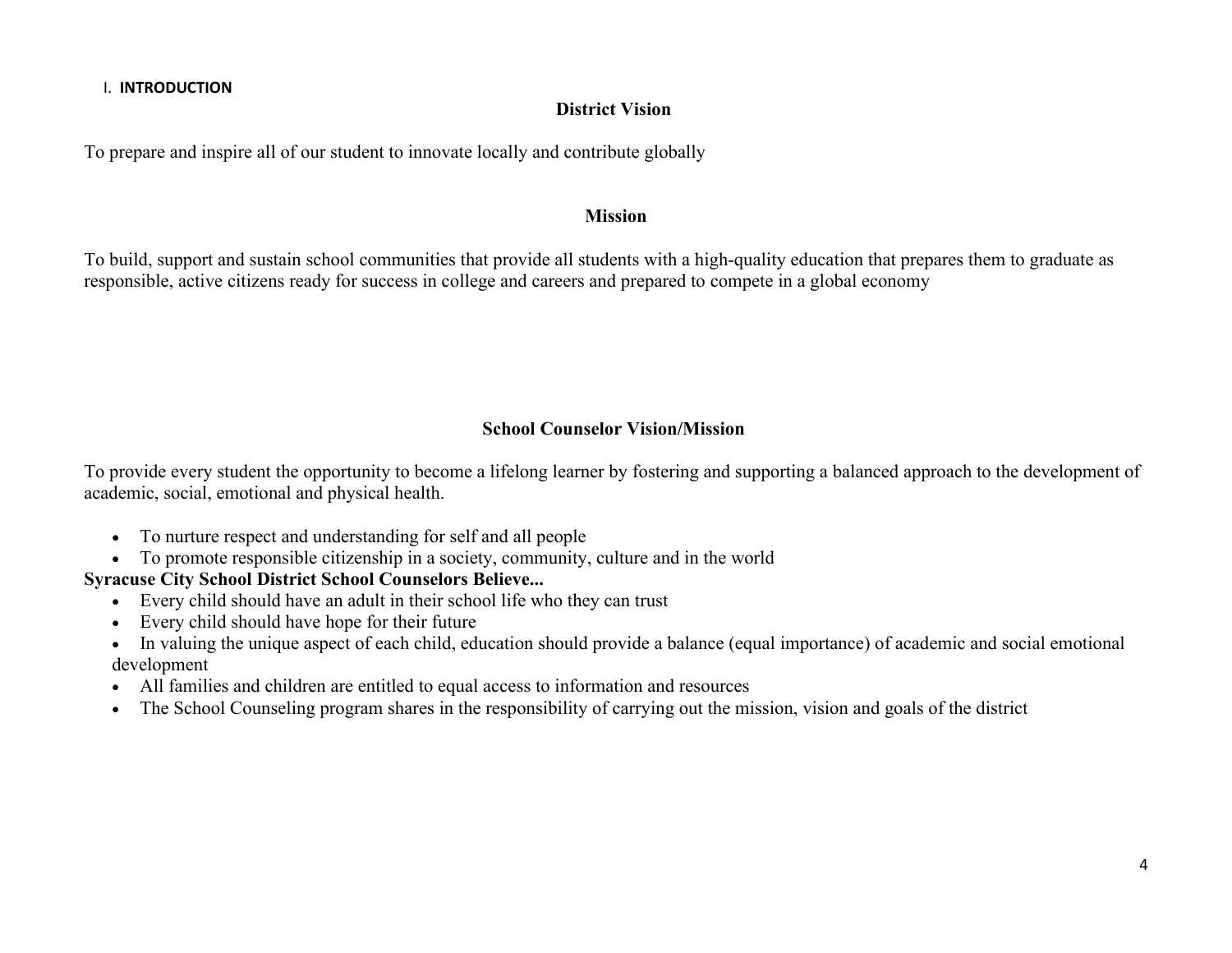#### **DISTRICT PRIORITIES - <http://www.syracusecityschools.com/districtpage.cfm?pageid=10710>**

Priority 2: Implement Culturally Responsive Practices

Goal: Our students feel that their teachers and leaders truly understand them, care about them and want them to be successful in school.

Priority 4: Personalize Learning for Students

Goal: Our students set and monitor meaningful and ambitious goals and achieve them through learning experiences that leverage their strengths, needs, interests and cultures

# **COMPREHENSIVE SCHOOL COUNSELING PLAN**

Annual Goals:

Goal 1: All students in grade 6-12 will be provided an annual individual progress review plan, which shall reflect each students' educational progress and career plans by June 2021 as measured by individual or small group attendance records whether in person or remotely, and representative plans for each grade level including ENL students and students with IEPs will be submitted. For students with disability, the plan shall be consistent with the student's IEP

Goal 2: Each building shall develop a comprehensive school counseling plan and post on the district's website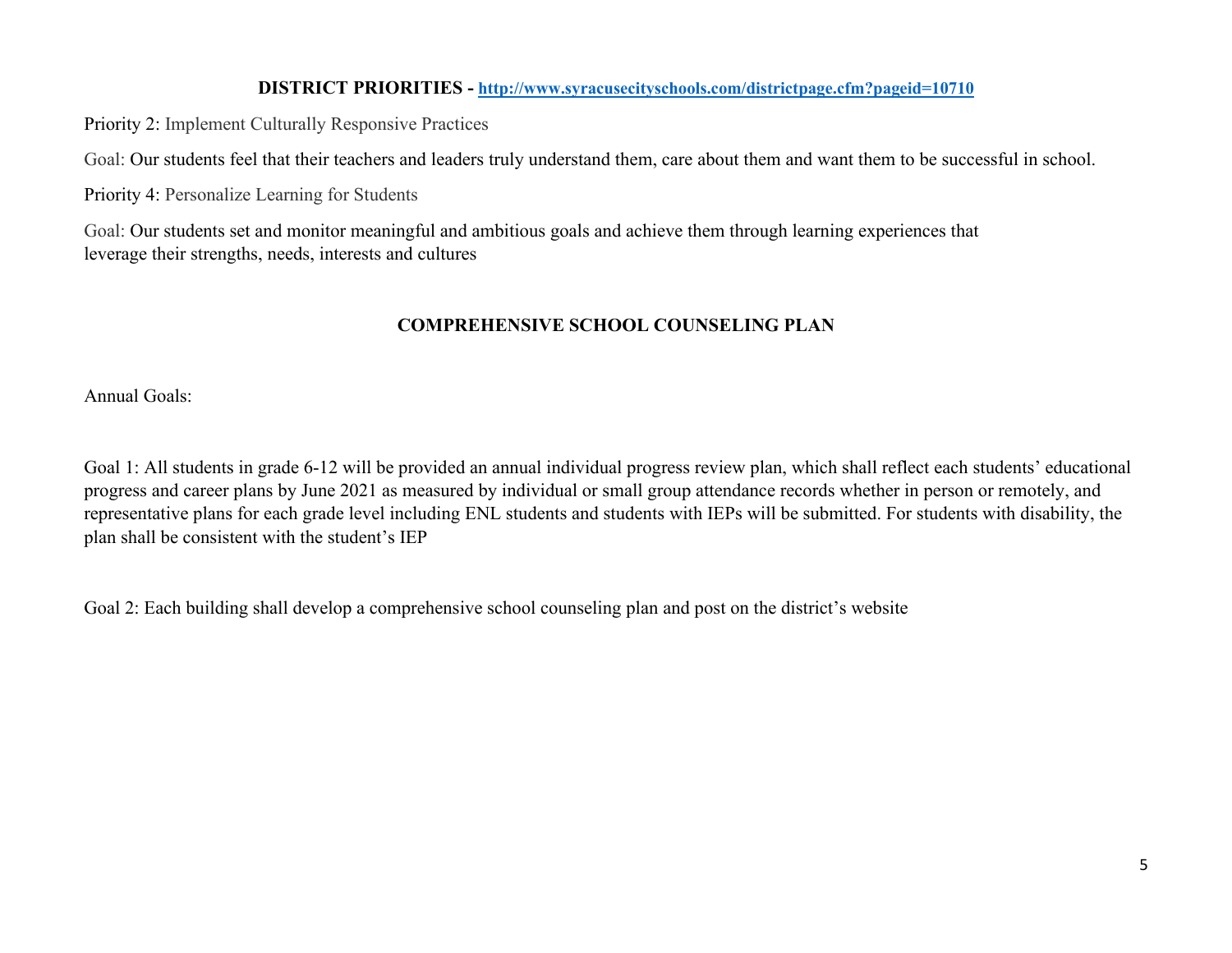| <b>School Counselor</b>     | School                            |
|-----------------------------|-----------------------------------|
|                             |                                   |
| Quilty-Koval, Jacob         | <b>Brighton Academy</b>           |
| McElroy, Carrie             | <b>Brighton Academy</b>           |
| Royal, Thomas               | Clary MS                          |
| Boyce, Drisa                | Corcoran HS                       |
| Dunn, Julie                 | Corcoran HS                       |
| Lara, Kimberly              | Corcoran HS                       |
| Anderson, Mariel            | Corcoran HS                       |
| Marrin, Heather             | Corcoran HS                       |
| O'Leary, John               | Edward Smith K-8                  |
| Cilano, Cameron             | Edward Smith K-8                  |
| Holness, Carlene            | <b>Delaware Elementary</b>        |
| Gibbs-Griffith, Brian       | <b>ELMS K-8</b>                   |
| Buda, Brian                 | Elmwood (Transition Coach)        |
| Mason, Jillian              | Elmwood (Transition Coach)        |
| Sturgeon, Sue               | <b>Elmwood (Transition Coach)</b> |
| Teasdale-Edwards, Katherine | Elmwood (Transition Coach)        |
| Garner, Holly               | Huntington                        |
| Riley, Andrea               | Frazer K-8                        |
| Hanley, Christine           | Frazer K-8                        |
| Coates, James               | <b>Grant MS</b>                   |
| Herndon, Dominquie          | <b>Grant MS</b>                   |
| <b>TBD</b>                  | H.W. Smith                        |
| Days, Jamie                 | Henninger HS                      |
| Delia, Michelle             | Henninger HS                      |
| Drazek, Leah                | Henninger HS                      |
| Mallory, Robert             | Henninger HS                      |
| Hitzfield, Jason            | Henninger HS                      |
| Rowser-Davis, Tamara        | Henninger HS                      |
| Mackins, Shirley            | <b>HSE</b>                        |
| Leonardo, Andrew            | Huntington K-8                    |
| Santiago, Natasha           | Institute of Technology           |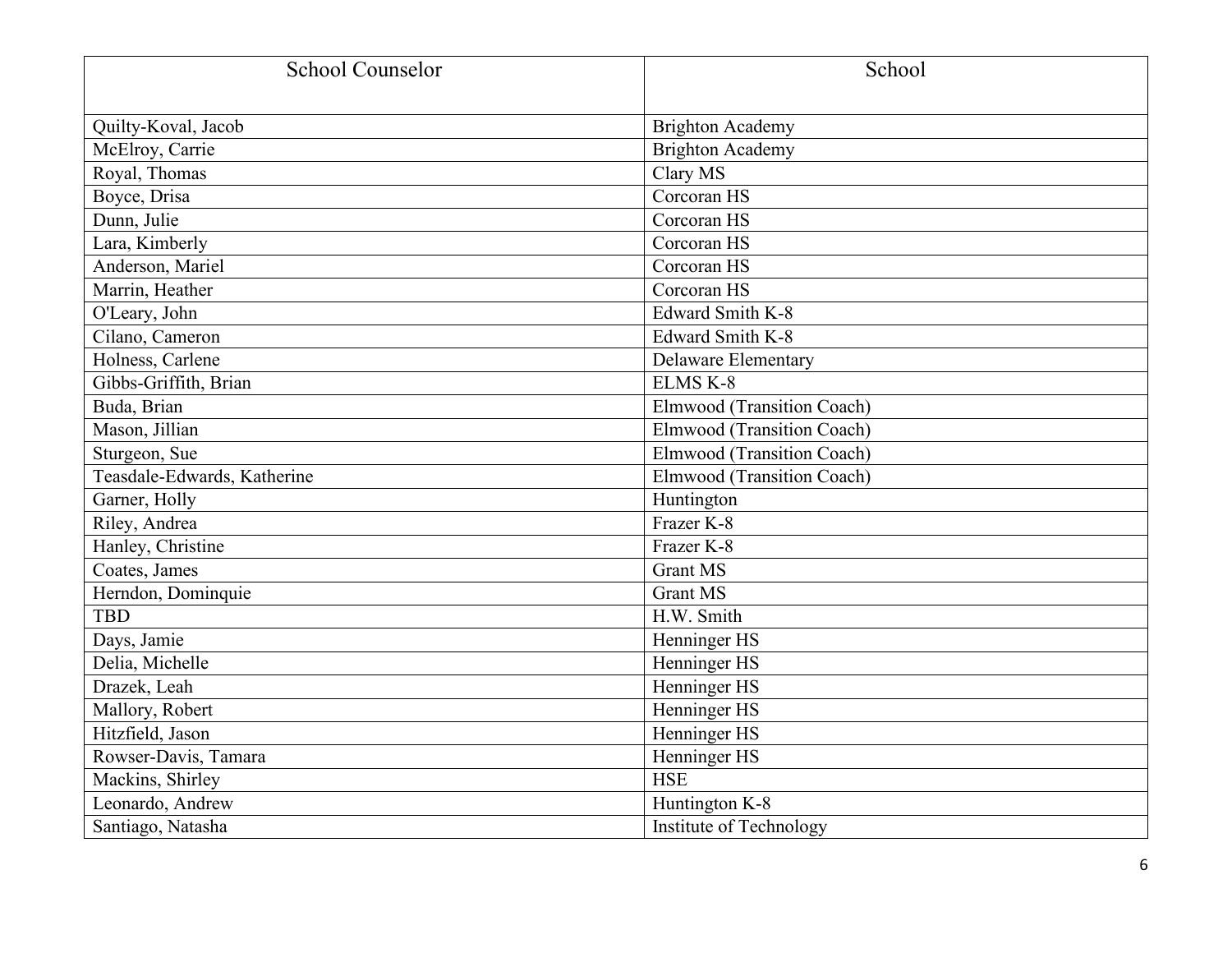| Snyder, Stacey        | Institute of Technology             |
|-----------------------|-------------------------------------|
| Gower, Dan            | Lincoln MS                          |
| Abdo, Lauryn          | Lincoln MS                          |
| Daige, Tracy          | Nottingham HS                       |
| Gaugler, Kristin      | Nottingham HS                       |
| Mason, Mark           | Nottingham HS                       |
| Espinosa, Jeanette    | Nottingham HS                       |
| Rubadeau, Tia         | Nottingham HS                       |
| Bradbury, Todd        | Oasis Academy                       |
| Bergamo, Michelle     | <b>PFLA</b>                         |
| Burke, Marrietta      | PSLA @ Fowler HS                    |
| Casamento, Nicole     | PSLA @ Fowler HS                    |
| Isham, Shannon        | PSLA @ Fowler HS                    |
| Pelligra, Christopher | PSLA @ Fowler HS                    |
| Griffin, Julie        | Roberts K-8                         |
| Mack, Yvonne          | STEAM $(a)$ King                    |
| Zavaglia, Evangelia   | <b>Syracuse Latin</b>               |
| Walker, Michelle      | Syracuse STEM @ Blodgett            |
| Mendoza, Marta        | Seymour Elementary School           |
| Bartelli, Cathy       | McKinley Brighton Elementary School |
| Burkett, Rebecca      | Dr. Weeks Elementary School         |
| Jackson, Kaitlyn      | Porter Elementary School            |
| Berrian, Jordan       | Lemoyne Elementary School           |
| Giannino, Megan       | <b>Bellevue Elementary School</b>   |

The Syracuse City school District School Counseling Advisory Committee – in accordance with NYS requirements must meet at least two times per year, reviews the Comprehensive School Counseling Plan. The committee includes:

Mayra Ortiz, Director of Student Support Services Katherine Teasdale – Special Ed Transition Counselor HS Jacob Quilty Koval – MS Brighton Academy Counselor Julie Dunn – Corcoran HS Counselor Stacey Snider – ITC HS Counselor Mark Mason – Nottingham HS Counselor Nicole Casamento – PSLA HS Counselor

Shannon Isham – PSLA HS Counselor Andy Riley – Frazer Counselor Melissa Mendez- ITC HS Social Worker Mark Vazquez- Brighton Academy MS Social Worker Brian Gibbs-Griffith – ELMS MS Counselor Allison Zales, - Elementary Social Work Assistant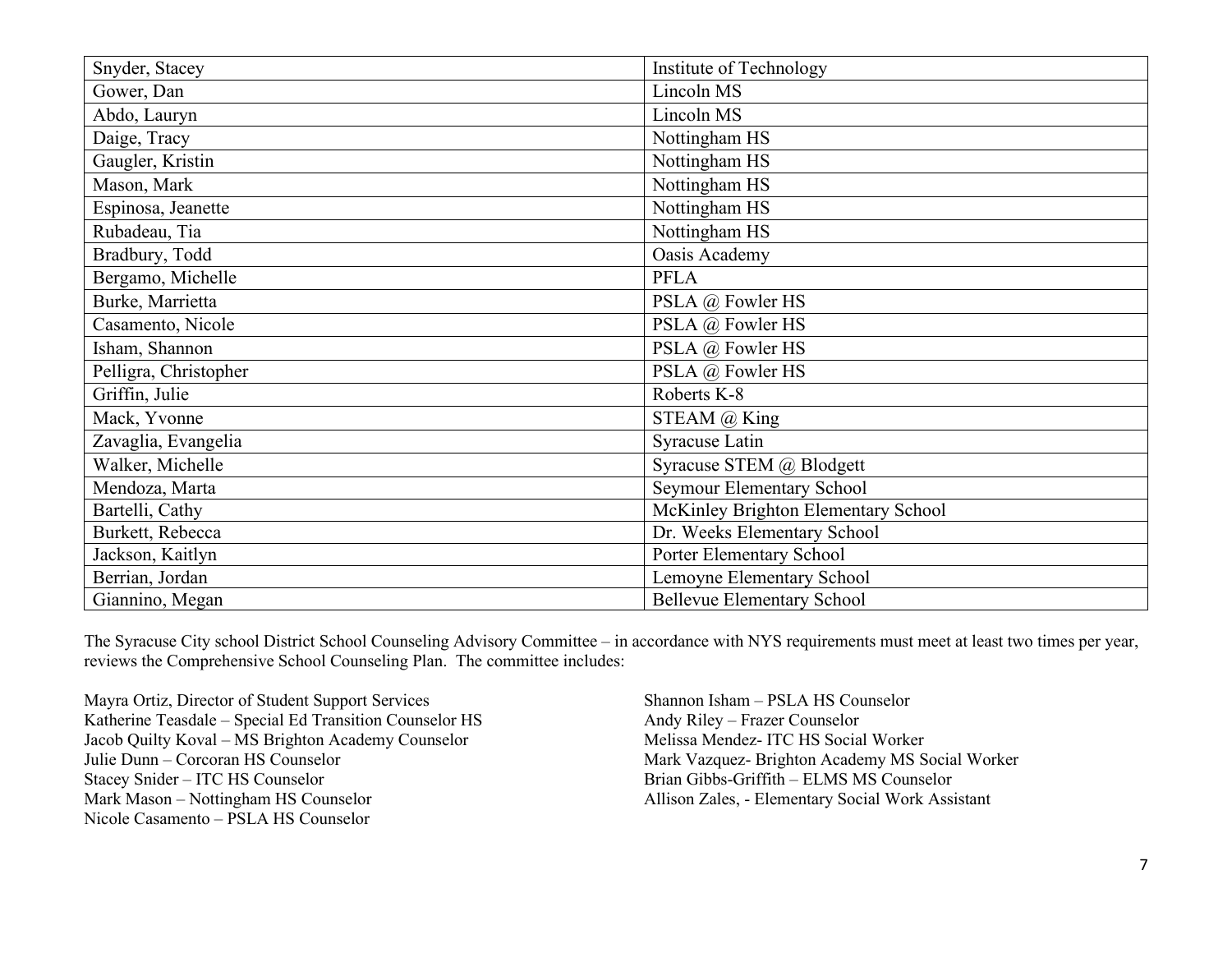# II. **FOUNDATION**

# <http://www.counsel.nysed.gov/rules/indices-fulltext/2017/032>

Public Schools. Each school district shall have a guidance program for all students.

(a) In grades K-6, the program shall be designed in coordination with the teaching staff to prepare students to participate effectively in their current and future educational programs, to help students who exhibit any attendance, academic, behavioral or adjustment problems, to educate students concerning avoidance of child sexual abuse, and to encourage parental involvement.

(b) In grades 7-12, the guidance program shall include the following activities or services:

(1) an annual review of each student's educational progress and career plans, with such reviews to be conducted with each student individually or with small groups by personnel certified or licensed as school counselors;

(2) instruction at each grade level to help students learn about various careers and about career planning skills conducted by personnel certified or licensed as school counselors, or by classroom teachers in cooperation with school counselors;

(3) other advisory and individual or group counseling assistance to enable students to benefit from the curriculum, to help students develop and implement postsecondary education and career plans, to help students who exhibit any attendance, academic, behavioral or adjustment problems and to encourage parental involvement, provided that advisory assistance shall be provided by teachers or counselors, or by certified teaching assistants under the supervision of counselors or teachers, and that such individual or group counseling assistance shall be provided by certified or licensed school counselors or by certified or licensed school psychologists or certified or licensed school social workers in cooperation with school counselors; and

(4) the services of personnel certified or licensed as school counselors.

(c) Each school district shall develop a district plan which sets forth the manner in which the district shall comply with the requirements of this subdivision. The City School District of the City of New York shall submit a separate plan for each community school district, for the High School Division and for the Special Education Division. Such plan shall be filed in the district offices and shall be available for review by any individual. The plan shall present program objectives, which describe expectations of what students will learn from the program; activities to accomplish the objectives; specification of staff members and other resources assigned to accomplish the objectives; and provisions for the annual assessment of program results. The plan shall be reviewed annually by the school districts, and revisions shall be made as necessary.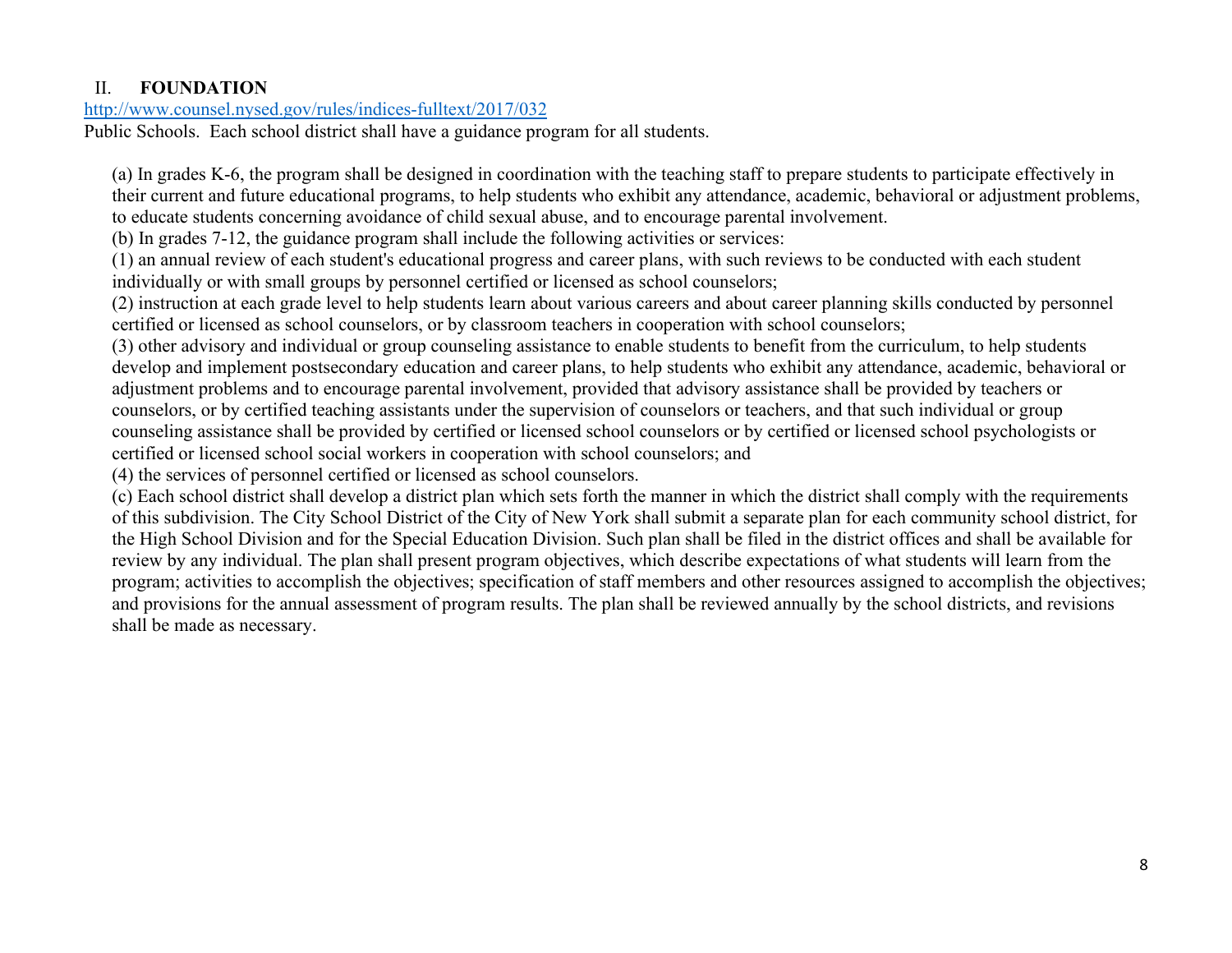# **STUDENT STANDARDS: THE ASCA SCHOOL COUNSELOR PROFESSIONAL STANDARDS AND COMPETENCIES**

<https://www.schoolcounselor.org/asca/media/asca/home/SCCompetencies.pdf>

# **ASCA MINDSETS AND BEHAVIORS K-12 COLLEGE AND CAREER READINESS STANDARDS**

<https://www.schoolcounselor.org/asca/media/asca/home/MindsetsBehaviors.pdf>

**NYSED CAREER DEVELOPMENT AND OCCUPATIONAL STUDIES (CDOS) STUDENT STANDARDS**

<http://www.p12.nysed.gov/cte/cdlearn/documents/cdoslea.pdf>

**ASCA ETHICAL STANDARDS FOR SCHOOL COUNSELORS** <https://www.schoolcounselor.org/asca/media/asca/Ethics/EthicalStandards2016.pdf>

**NYS SOCIAL EMOTIONAL LEARNING STANDARDS**

<http://www.p12.nysed.gov/sss/documents/NYSSELBenchmarks.pdf>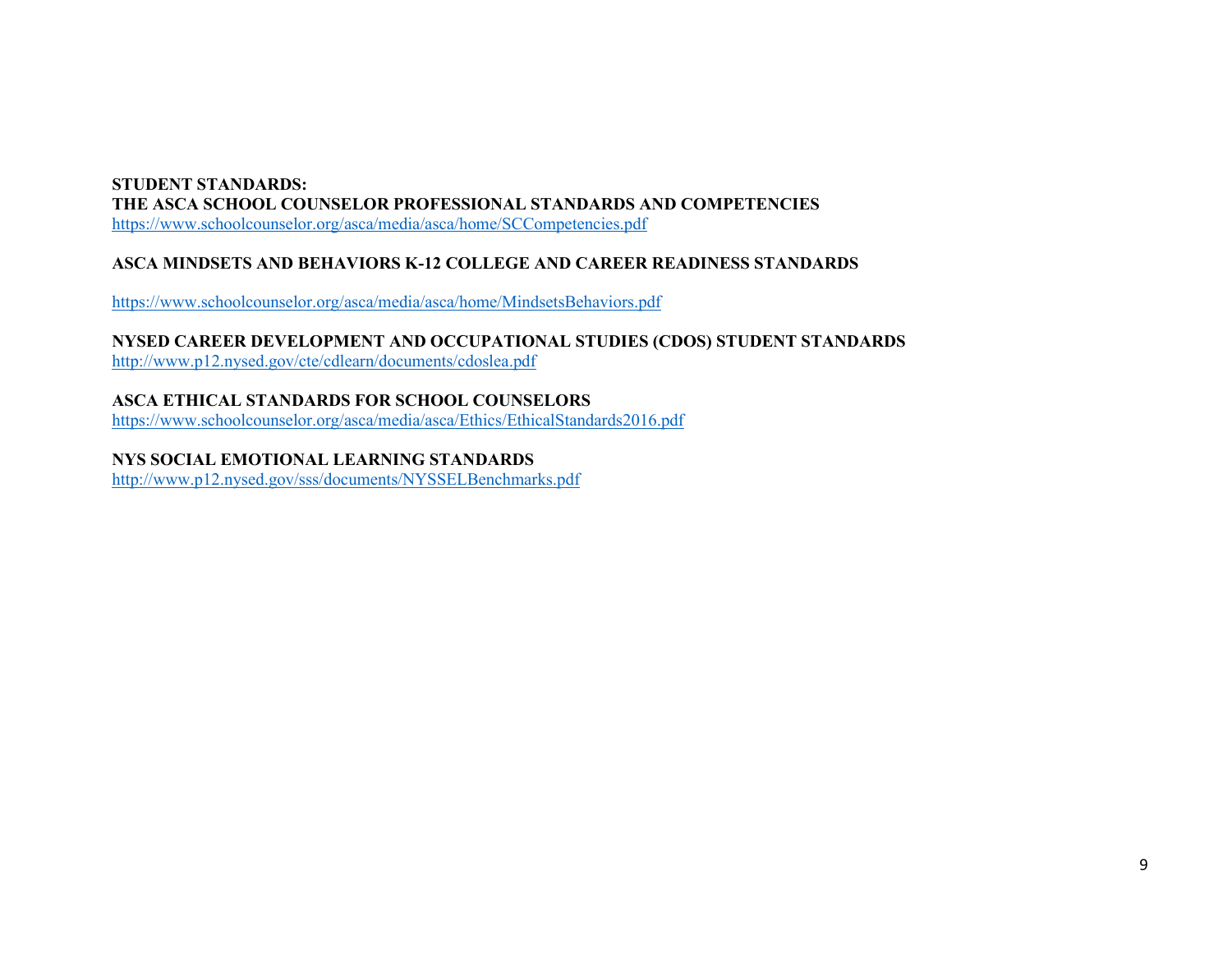#### **III. DELIVERY AND ACCOUNTABILITY**

# **Syracuse City School District Counseling Map**

#### **COMPONENTS OF THE SCSD SCHOOL COUNSELING PROGRAM**

The components of a comprehensive school counseling program are: school counseling curriculum, counseling and responsive services, individual planning and program support. The objectives address the following:

#### **School Counseling Curriculum**

The SCSD School Counseling Curriculum presents structured developmental experiences, based on the American School Counseling Association (ASCA) National Standards for School Counselors, designed to address academic, career and personal/social needs of student in SCSD. The Curriculum is delivered through:

- Classroom activities: school counselors present lessons in the classrooms
- Individual and Group activities: school counselors may participate in developing curriculum across content areas
- Interdisciplinary activities: school counselors may participate in developing curriculum across content areas

#### **Counseling and Responsive Services**

School Counselors coordinate activities to meet the needs of students through:

• **Consultation:**

School counselors work with parents/caregivers, teachers, students, community based services and other involved parties to develop strategies to assist students

• P**ersonal counseling:**

Provides a student maximum privacy in which to freely explore ideas, feelings and behaviors

• **Crisis counseling:**

Provides prevention and intervention; such counseling is short term in nature addressing a student's particular concern

• **Referral:**

Counselors refer students and their families to appropriately community-based agencies and supports when needed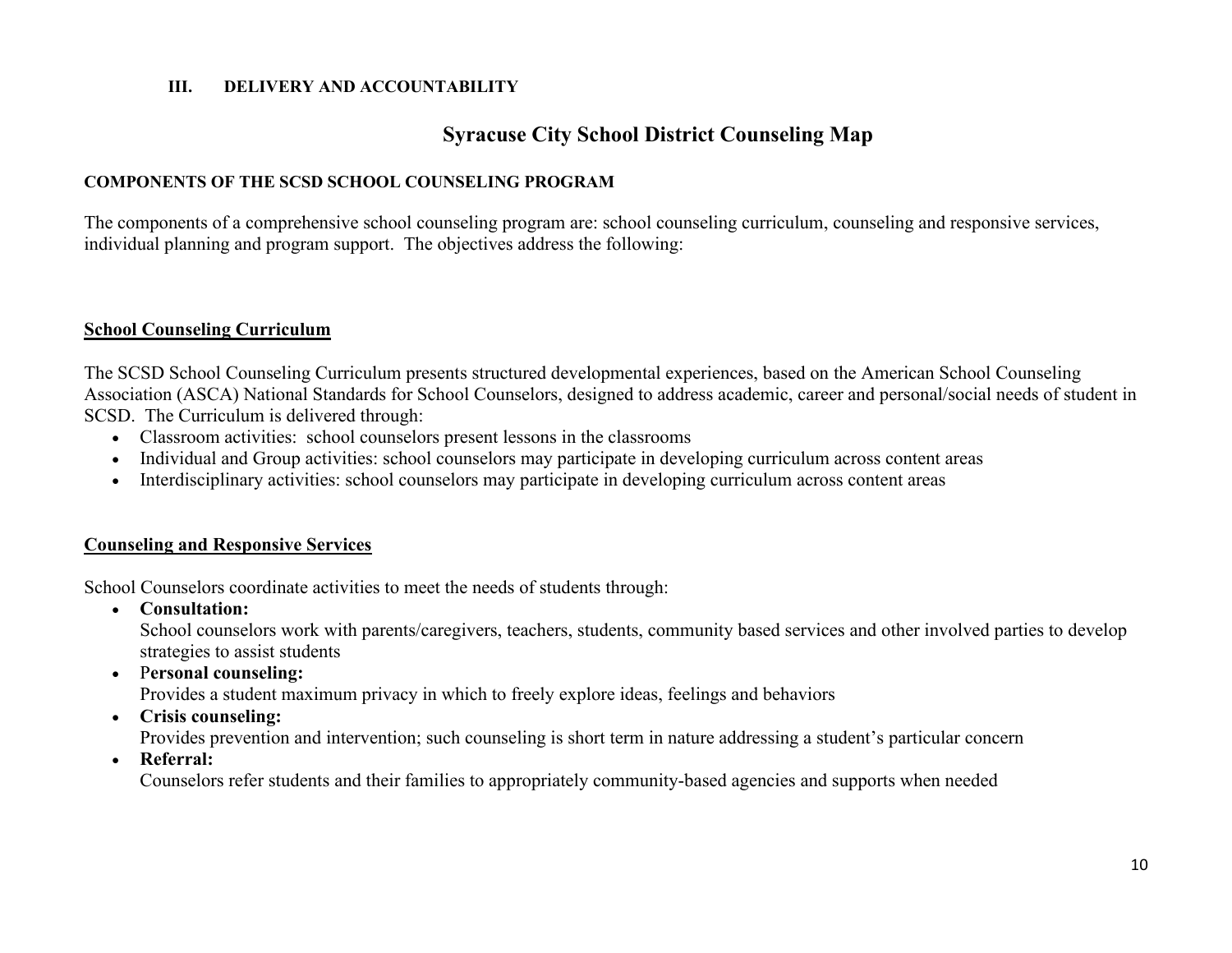# **Individual Student Planning**

Counselors provide the necessary monitoring of individual student progress towards achieving success in academic, career, and personal/social areas.

- Case Management: school counselors monitor individual student progress through the student information system
- Individual Appraisal: school counselors use test information and other data in analyzing and evaluating their interests, skills, and abilities to assist students in planning
- Individual Advisement: school counselors work directly with students to develop an appropriate educational and career plan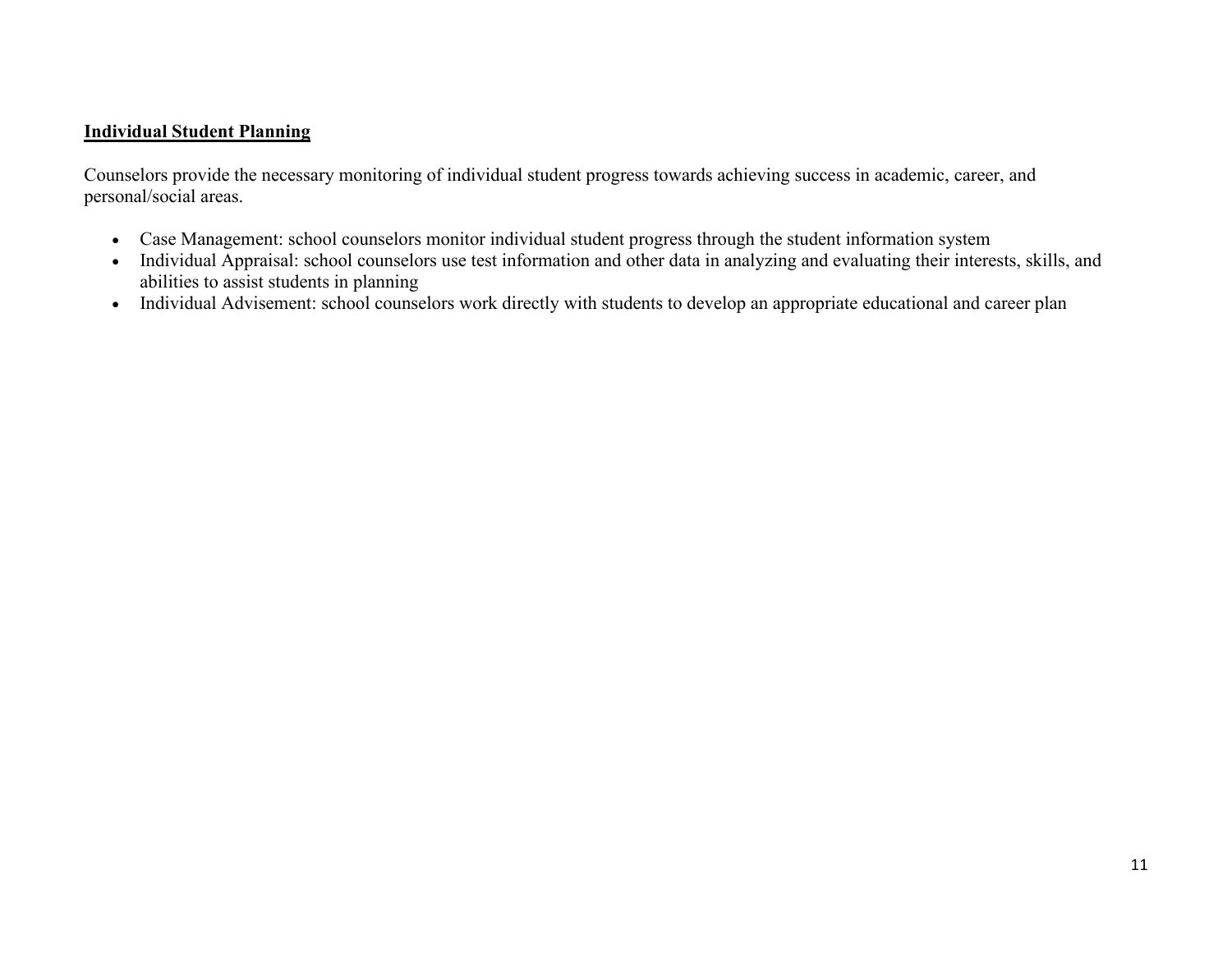#### **SYRACUSE CITY SCHOOL DISTRICT GRADE K -5**

#### **ACADEMIC DOMAIN**

| Program                       | <b>Program Objective</b>              | <b>ASCA</b>         | Grade   | <b>Time</b>    | <b>Staff &amp; Resources</b>                | Evaluation             |
|-------------------------------|---------------------------------------|---------------------|---------|----------------|---------------------------------------------|------------------------|
| <b>Service</b>                |                                       | <b>Standards</b>    |         |                |                                             |                        |
| Parent                        | Provide tools for parents to help     | M-3, M-4, M-5, K-5  |         | Virtual in     | <b>School Counselors</b>                    | Evaluation survey      |
| Workshops:                    | support their child with meeting      | B-L57, B-LS8, B-    |         | October 2020   |                                             |                        |
| How to support academic goals |                                       | LS10, B-SMS8        |         |                |                                             |                        |
| your child's                  |                                       |                     |         | <b>PTC</b>     |                                             |                        |
| academics                     |                                       |                     |         |                |                                             |                        |
|                               |                                       |                     |         | Open house     |                                             |                        |
| Attendance                    | Participate and support               | M-3, M-4, M-5, K-5  |         | October 2020 - | School counselors, social                   | Attendance data        |
| Meeting and                   | attendance teams to implement         | B-LS7, BLS8, B-     |         | June 2021      | workers, Social worker                      |                        |
| Interventions                 | student interventions                 | LS10, B-SMS8        |         |                | assistants, County based                    |                        |
|                               |                                       |                     |         |                | liaison                                     |                        |
| Attendance                    | Assist in the creation of             | M-5, B-SS4, B-      | $K-5$   |                | <b>School Counselor, Social</b>             | Attendance Data        |
| Data                          | maintaining an Attendance             | SS5, B-SS6, B-      |         |                | Workers, Social Worker                      |                        |
|                               | Tracker Data Base to assist in        | PA <sub>2</sub>     |         |                | Assistance, Community                       |                        |
|                               | completing attendance                 |                     |         |                | <b>Based Organizations; Data</b>            |                        |
|                               | interventions                         |                     |         |                | Analyst assigned to                         |                        |
|                               |                                       |                     |         |                | the building, School Tool                   |                        |
|                               |                                       |                     |         |                | reports                                     |                        |
| Grade Level                   | Meet with teachers to discuss         | M-5, B-SS5, B-      | $K-5$   | Sept to June   | School Counselor, Grade                     | Minutes from Team      |
| <b>Team Meetings</b>          | upcoming events or program            | SS6, B-PA 1         |         |                | Level                                       | Meetings; Following up |
|                               | initiatives provided by the school    |                     |         |                | Teachers, Schooltool Data, with teachers on |                        |
|                               | counseling program;                   |                     |         |                | School Counselor Programstudent/classroom   |                        |
|                               | Discuss student attendance and        |                     |         |                | Timeline                                    | concerns               |
|                               | behavioral needs                      |                     |         |                |                                             |                        |
| Classroom                     | Study Skills lessons with teachers    | M-2, M-4, B-        | $4 - 5$ | Dec to Feb     | School Counselor, Study                     | <b>Exit Ticket</b>     |
| Guidance                      | in grade 4-5 (in preparation for      | SS5, B-SS6,         |         |                | Skills Lessons (generated                   |                        |
|                               | middle school)                        | B-LS3               |         |                | by counselor or school                      |                        |
|                               |                                       |                     |         |                | counseling source)                          |                        |
| Middle School                 | Program consists of several           | M-2, M-4, M-7, 5    |         | March to April | School Counselor,                           | Exit Ticket, Feedback  |
| Transition                    | different activities that are         | <b>B-SS5, B-SS6</b> |         |                | <b>Classroom Teachers</b>                   | from Teachers and      |
| Program                       | completed for outgoing                |                     |         |                |                                             | Feedback from          |
|                               | 5 <sup>th</sup> graders prior to them |                     |         |                |                                             |                        |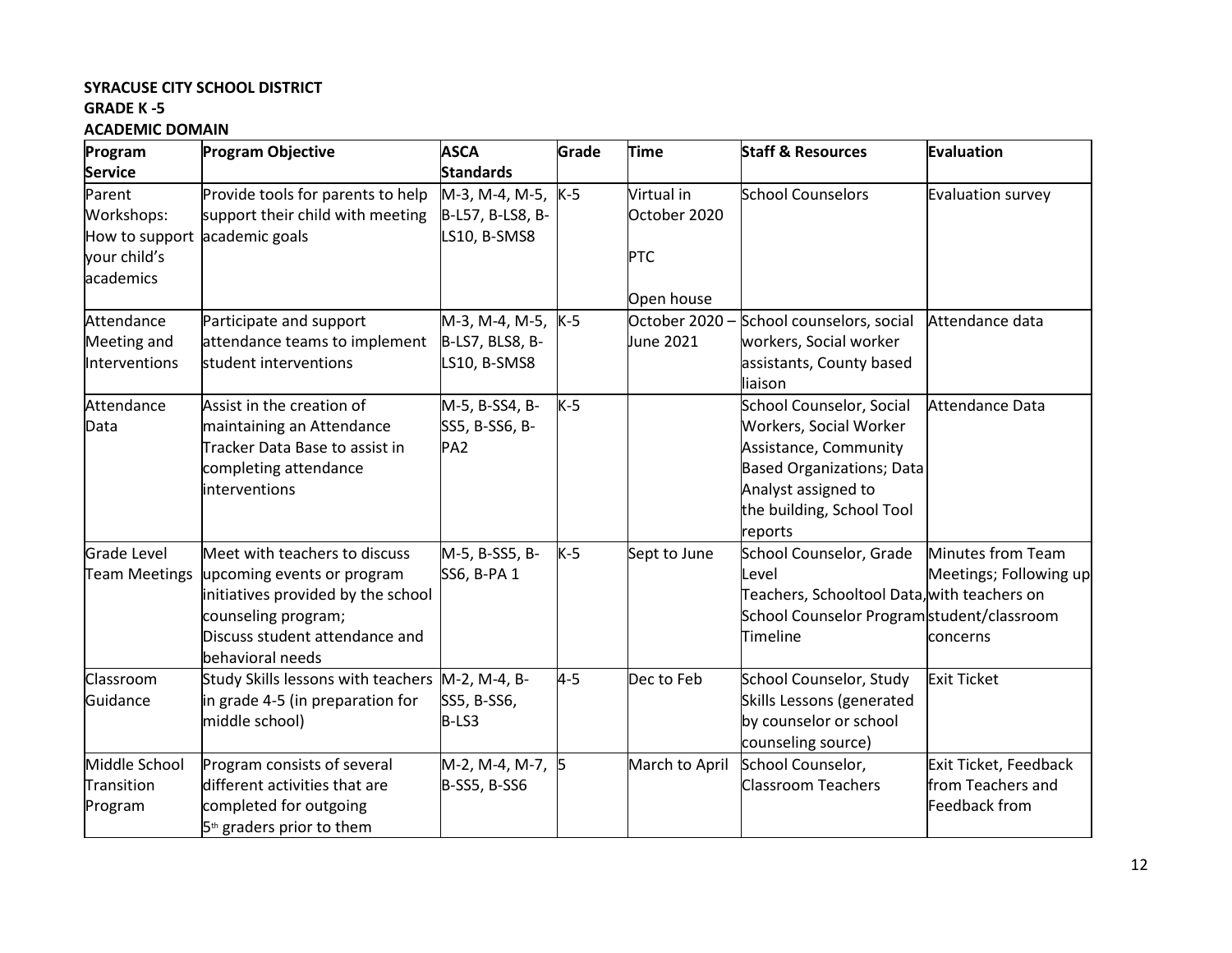| Program              | <b>Program Objective</b>                      | <b>ASCA</b>                 | Grade   | <b>Time</b>    | <b>Staff &amp; Resources</b>           | <b>Evaluation</b>           |
|----------------------|-----------------------------------------------|-----------------------------|---------|----------------|----------------------------------------|-----------------------------|
| <b>Service</b>       |                                               | <b>Standards</b>            |         |                |                                        |                             |
|                      | transitioning to middle school                |                             |         |                |                                        | <b>Transitioning Middle</b> |
|                      | (schedule middle school                       |                             |         |                |                                        | <b>School Counselors</b>    |
|                      | counselor to present to 5 <sup>th</sup> grade |                             |         |                |                                        |                             |
|                      | classrooms, provide classroom                 |                             |         |                |                                        |                             |
|                      | guidance on middle school                     |                             |         |                |                                        |                             |
|                      | expectations, discuss ways to                 |                             |         |                |                                        |                             |
|                      | prepare for middle school prior to            |                             |         |                |                                        |                             |
|                      | leaving elementary school)                    |                             |         |                |                                        |                             |
| <b>Study Skills:</b> | Provide students with skills to               | <b>B-LS3, B-</b>            | $3 - 5$ | November       | School Counselors,                     | Student reflection,         |
| Organizational       | support prioritizing and                      | LS7, MS3, B-                |         | – May          | <b>Classroom Teachers</b>              | student agendas,            |
| <b>Skills</b>        | organizing assignments                        | SMS5, B-SMS8                |         |                |                                        | Pre/post assessment         |
| <b>Study Skills:</b> | Provide students with skills to               | B-LS3, B-LS7,               | $3 - 5$ | November-      | School Counselors,                     | Student reflection,         |
| Following            | support positive academic                     | MS3, B-SMS5,                |         | May            | <b>Classroom Teachers</b>              | teacher anecdotal           |
| <b>Directions</b>    | <b>loutcomes</b>                              | B-SMS8, B-                  |         |                |                                        | records,                    |
|                      |                                               | <b>SMS10</b>                |         |                |                                        | Pre/post assessment         |
| Understanding        | Provide student with ability to               | $M-3$ , M-4, M-5, $ 3 - 5 $ |         | November -     | School Counselor,                      | <b>Exit ticket</b>          |
| the report card      | read and understand report                    | B-LS7, B-LS8, B-            |         | <b>January</b> | Classroom teacher                      |                             |
|                      | cards                                         | LS10, B-SMS8                |         |                |                                        |                             |
| Parent               | Provide parents information                   | M-2, M-7, B-                | 5       | February-      | School Counselor,                      | School choice               |
| <b>Workshop MS</b>   | about the process and school                  | <b>SS5, B-SS6</b>           |         | March          | Social workers, Classroom applications |                             |
| Selection            | choice and transfer process                   |                             |         |                | teachers                               |                             |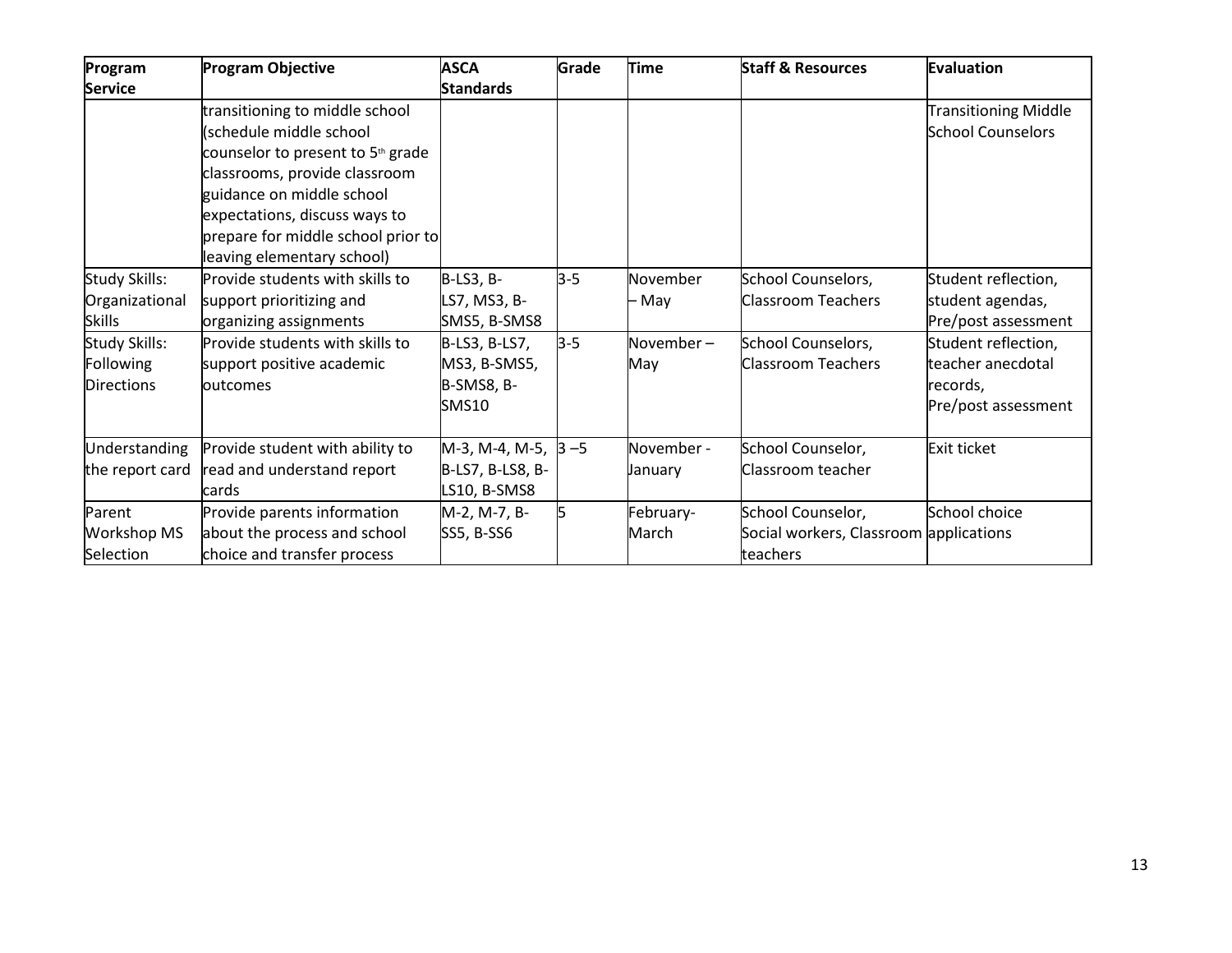# **SYRACUSE CITY SCHOOL DISTRICT**

# **GRADE K -5**

# **COLLEGE AND CAREER READINESS DOMAIN**

| <b>Program Service</b>      | <b>Program Objective</b>                           | <b>ASCA Standards</b> | Grade   | <b>Time</b>      | <b>Staff &amp; Resources</b>       | Evaluation                |
|-----------------------------|----------------------------------------------------|-----------------------|---------|------------------|------------------------------------|---------------------------|
| <b>Career Presentations</b> | Presentations from professionals M-3, M-4, M-5,    |                       | $K-5$   |                  | October-June School Counselors     | Job Fair worksheets       |
|                             | in the community                                   | B-LS7, B-LS8, B-      |         | 2021             |                                    |                           |
|                             |                                                    | LS10, B-SMS8          |         | Potential for    |                                    |                           |
|                             |                                                    |                       |         | virtual sessions |                                    |                           |
|                             |                                                    |                       |         | by grade level   |                                    |                           |
| Career                      | Lesson developed in                                | M-2, M-7, B-PA        | $K-5$   | October to       | Seesaw, School                     | Completion of seesaw      |
|                             | Lessons: Development collaboration with classroom  | 1, B-SS5, B-SS6       |         | June, All        | Counselor,                         | activities, rubric        |
| for each grade              | teachers to ensure that content                    |                       |         |                  | Lessons will be Classroom Teachers | provided for each         |
|                             | provided can be imbedded in                        |                       |         | developed        |                                    | lesson to ensure that     |
|                             | material already being learned in                  |                       |         | virtually        |                                    | students are gaining      |
|                             | class.                                             |                       |         |                  |                                    | the content               |
| School Wide College         | Present information regarding                      | M-3, M-5, M-7,        | $4 - 5$ |                  | March to May School Counselor,     | Exit Ticket (lessons will |
| Readiness Program -         | College admissions, tuition, and                   | B-PA 1, B-SS1, B-     |         |                  | Lesson Plans                       | also be provided          |
| Classroom Guidance          | financial aid process in                           | SS 5, B-SS 6          |         |                  |                                    | virtually)                |
|                             | connection with their appropriate                  |                       |         |                  |                                    |                           |
|                             | developmental age.                                 |                       |         |                  |                                    |                           |
| <b>Career Fair</b>          | Stations of a variety of career                    | M-3, M-4, M-5,        | $3 - 5$ |                  | March to May School Counselors,    | Fair attendance           |
|                             | personnel for students to ask                      | B-LS7, B-LS8, B-      |         |                  | Parent Engagement,                 |                           |
|                             | questions and explore                              | LS10, B-SMS8          |         |                  | program aides,                     |                           |
|                             |                                                    |                       |         |                  | classroom teachers                 |                           |
| Career Interest             | Explore occupation using the web $M-3$ , M-4, M-5, |                       | $4 - 5$ |                  | March to May School Counselor,     | Completed                 |
| Inventory                   | and the occupational outlook                       | B-LS7, B-LS8, B-      |         |                  | classroom teacher                  | inventories               |
|                             | handbook                                           | LS10, B-SMS8          |         |                  |                                    |                           |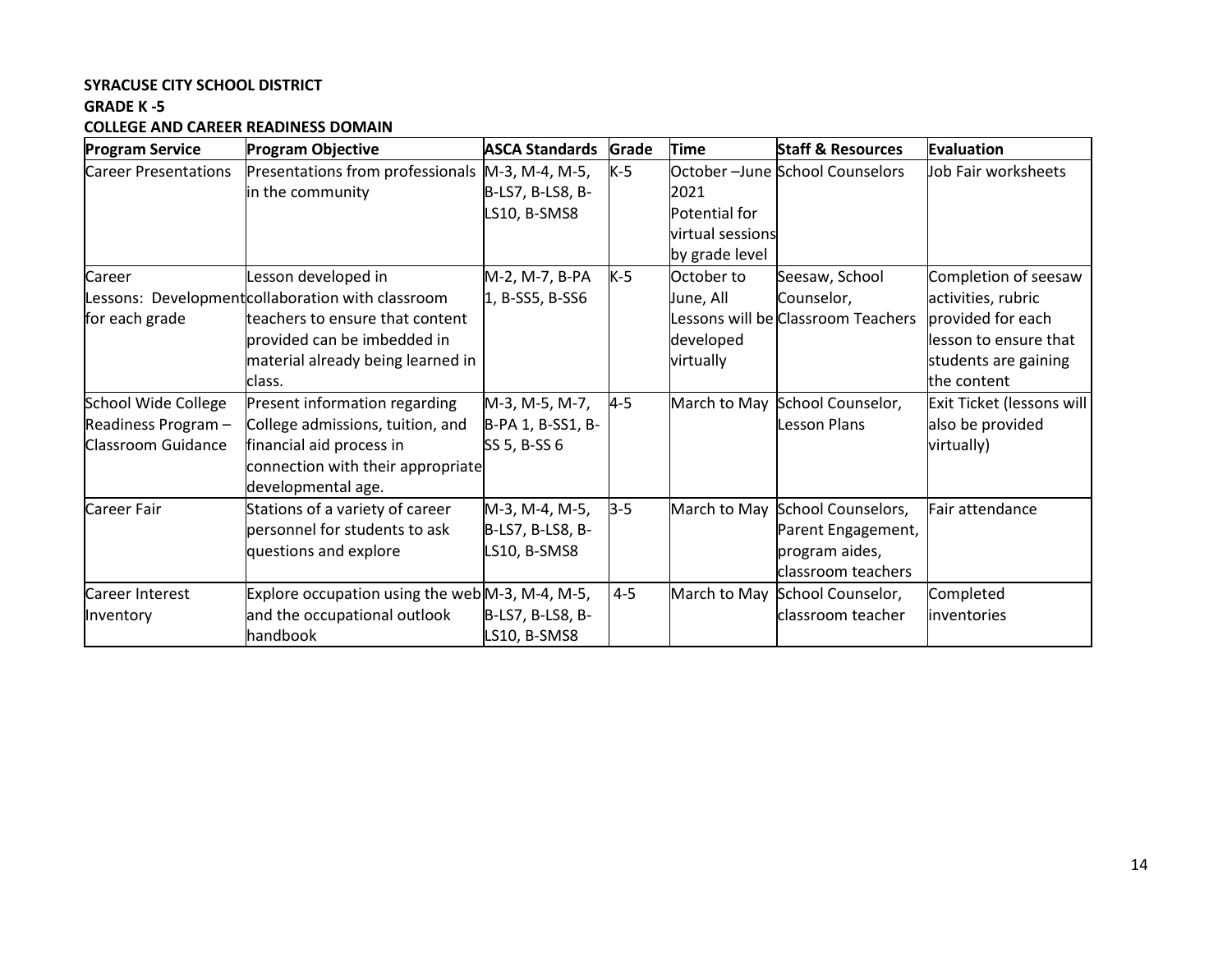# **SYRACUSE CITY SCHOOL DISTRICT GRADE K -5**

**SOCIAL AND EMOTIONAL DOMAIN**

| <b>Program Service</b>    | <b>Program Objective</b>                   | <b>ASCA</b>        | <b>Grade Time</b> |             | <b>Staff &amp; Resources</b>                         | Evaluation                       |
|---------------------------|--------------------------------------------|--------------------|-------------------|-------------|------------------------------------------------------|----------------------------------|
|                           |                                            | <b>Standards</b>   |                   |             |                                                      |                                  |
| Counseling Curriculum:    | Celebrate Diversity by                     | $MS, B-LS9, B-K-5$ |                   | October     | <b>School Counselors, Social</b>                     | Exit ticket                      |
| Diversity                 | teaching students how to                   | SS2, BSS4, B-      |                   | 2020 - June | Workers, Classrooms                                  | Pre/post assessment              |
|                           | embrace differences                        | <b>SS6, B-SS7</b>  |                   | 2021        | <b>Teachers</b>                                      | created by the team              |
|                           | <b>Use Second Step</b>                     |                    |                   |             |                                                      |                                  |
| Individual Counseling     | <b>Brief Short-</b>                        | M-1, M-4, B- K-5   |                   | September   | School Counselor, Referrals by Exit Ticket, Progress |                                  |
| <b>Services</b>           | Term Counseling for                        | <b>SS2, B-SS3</b>  |                   | to June     | <b>Teachers and School Staff</b>                     | Monitoring of                    |
|                           | students experiencing                      |                    |                   |             |                                                      | Behavioral Referrals,            |
|                           | social/emotional                           |                    |                   |             |                                                      | Self-Assessment of               |
|                           | difficulties. Not to exceed                |                    |                   |             |                                                      | Students Symptom                 |
|                           | six weeks. Not more than                   |                    |                   |             |                                                      | Improvement, Parent              |
|                           | one 30-minute block of a                   |                    |                   |             |                                                      | and Teacher Feedback             |
|                           | time provided per week.                    |                    |                   |             |                                                      | on Student Behavior,             |
|                           |                                            |                    |                   |             |                                                      | <b>Mood and Academic</b>         |
|                           |                                            |                    |                   |             |                                                      | Progress                         |
| New Student Support       | <b>Ensure that new students</b>            | M-2, M-5, B- K-5   |                   | October to  | School Counselor, Guidance                           | Check Back in with               |
|                           | are supported in their                     | <b>SS5, B-SS6</b>  |                   | June        | Secretary to collect                                 | <b>Students</b>                  |
|                           | transition to starting a new               |                    |                   |             | information from                                     | During the 1 <sup>st</sup> month |
|                           | school, this                               |                    |                   |             | previous school; Welcome                             | of School, Speak with            |
|                           | includes: Family tour of                   |                    |                   |             | letter to parents                                    | teachers regarding               |
|                           | the building, student                      |                    |                   |             |                                                      | transition experience            |
|                           | welcome 1 <sup>st</sup> day of school,     |                    |                   |             |                                                      | of student; Check in             |
|                           | new student lunch with a                   |                    |                   |             |                                                      | with parents                     |
|                           | friend from same class,                    |                    |                   |             |                                                      |                                  |
|                           | and follow up w2ith                        |                    |                   |             |                                                      |                                  |
|                           | previous school as                         |                    |                   |             |                                                      |                                  |
|                           | necessary                                  |                    |                   |             |                                                      |                                  |
| Individual Student Crisis | Counselor supports                         | M-1, M-4, M-K-5    |                   | September   | School Counselor, Social                             |                                  |
| Response                  | student in crisis inside and  7, B-SS5, B- |                    |                   | to June     | Worker, School Psychologist,                         |                                  |
|                           | outside of the classroom                   | SS <sub>6</sub>    |                   |             | Dean of Students, Student                            |                                  |
|                           | environment. Counselor                     |                    |                   |             | support team, Administration                         |                                  |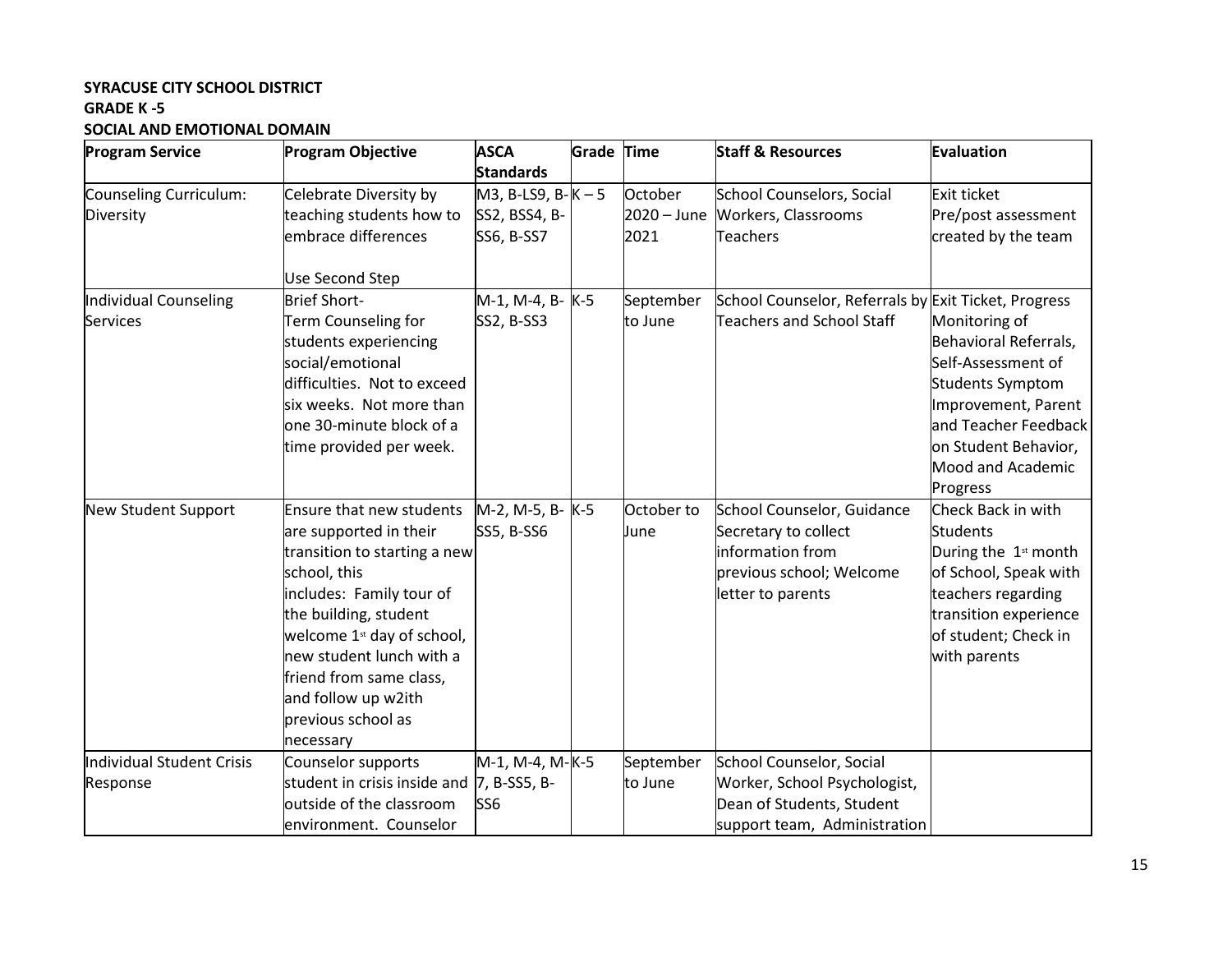| <b>Program Service</b>    | <b>Program Objective</b>     | <b>ASCA</b>         | Grade Time |           | <b>Staff &amp; Resources</b>    | <b>Evaluation</b>           |
|---------------------------|------------------------------|---------------------|------------|-----------|---------------------------------|-----------------------------|
|                           |                              | <b>Standards</b>    |            |           |                                 |                             |
|                           | will utilize de-escalation   |                     |            |           |                                 |                             |
|                           | techniques to help           |                     |            |           |                                 |                             |
|                           | students regain composure    |                     |            |           |                                 |                             |
|                           | and express emotions         |                     |            |           |                                 |                             |
|                           | that resulted in crisis      |                     |            |           |                                 |                             |
|                           | behaviors.                   |                     |            |           |                                 |                             |
| District Wide Crisis      | Counselors provide           | M-1, M-4, M-K-5     |            | Ongoing   | School Counselors, Social       |                             |
| Response                  | support to students and      | 7, B-SS5, B-        |            |           | Workers, School Psychologist,   |                             |
|                           | staff as needed.             | SS <sub>6</sub>     |            |           | Administrators, District Crisis |                             |
|                           |                              |                     |            |           | Response Plan, School Crisis    |                             |
|                           |                              |                     |            |           | Response Plan                   |                             |
| Crisis Response Team      | Counselor should be on       | M-4, M-7, B- K-5    |            | September | School Counselors, Social       |                             |
|                           | the crisis response team     | SS5, B-SS6          |            | to June   | Workers, School Psychologist,   |                             |
|                           | to assist administration,    |                     |            |           | Administrators, District Crisis |                             |
|                           | social workers, students,    |                     |            |           | Response Plan, School Crisis    |                             |
|                           | and school staff in a crisis |                     |            |           | Response Plan                   |                             |
|                           | event that affects the       |                     |            |           |                                 |                             |
|                           | school.                      |                     |            |           |                                 |                             |
| Conflict Mediation        | Counselor will assist in     | M-1, M-2, M-K-5     |            | September | <b>School Counselors</b>        | <b>Exit Ticket and</b>      |
|                           | completing conflict          | 7, B-SMS 1,         |            | to June   |                                 | <b>Agreement to Resolve</b> |
|                           | mediations with students     | BSMS <sub>2</sub> , |            |           |                                 | Issues (if persistent)      |
|                           | who are experiencing         | BSMS-7              |            |           |                                 |                             |
|                           | difficulties with each other |                     |            |           |                                 |                             |
|                           | in or outside of the         |                     |            |           |                                 |                             |
|                           | classroom environment        |                     |            |           |                                 |                             |
| Meet the School Counselor | Presentations to all grade   | $M-4$ , B-SS2,      | $K-5$      | Sept to   | School Counselor                | Exit Ticket, Feedback       |
|                           | llevel on what a school      | B-SS3,              |            | October   |                                 | from Classroom              |
|                           | counselor is and provide     |                     |            |           |                                 | <b>Teachers</b>             |
|                           | some information about       |                     |            |           |                                 |                             |
|                           | accessing school counselor   |                     |            |           |                                 |                             |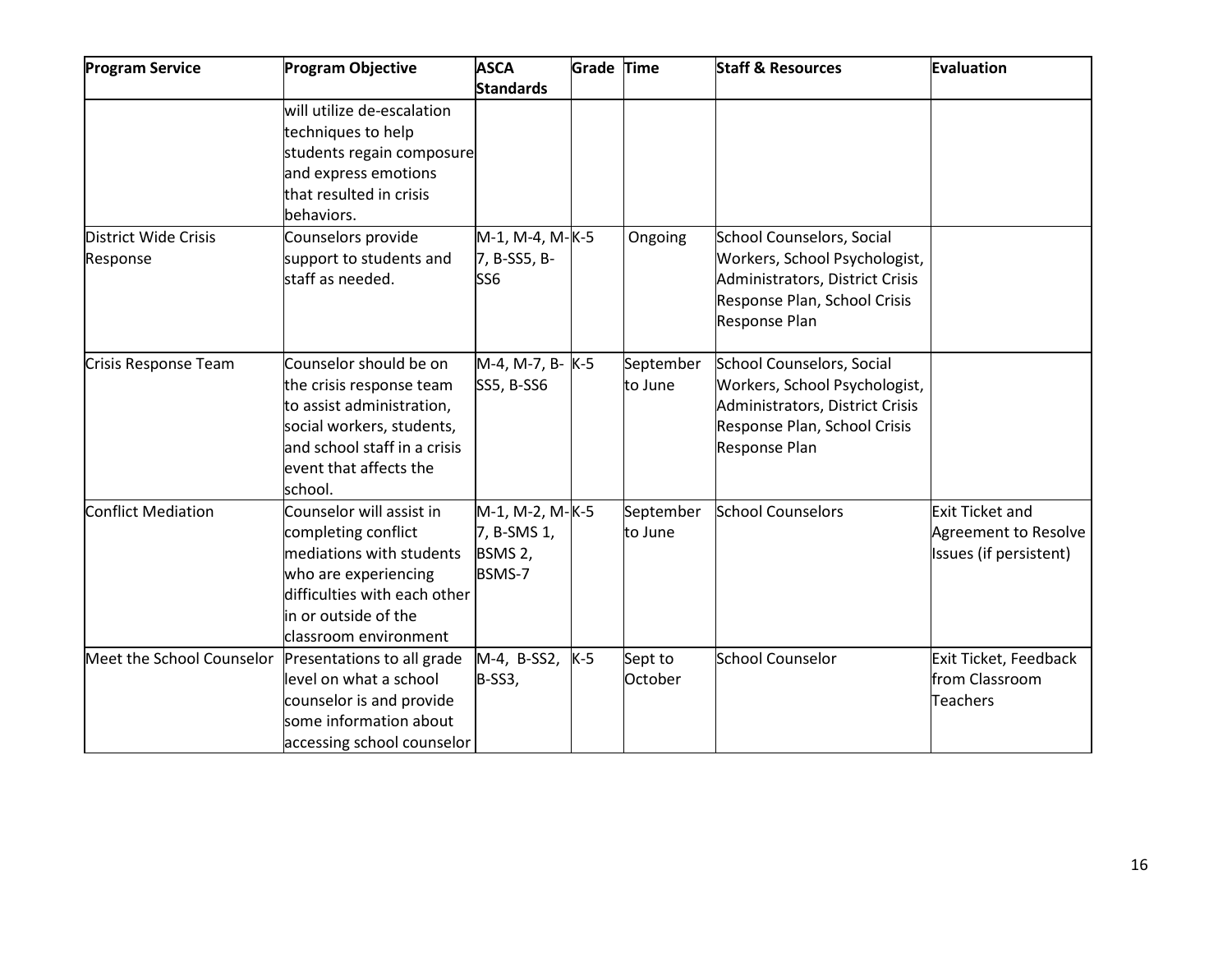| <b>Program Service</b>                       | <b>Program Objective</b>                         | <b>ASCA</b>       | <b>Grade Time</b> |             | <b>Staff &amp; Resources</b>           | Evaluation            |
|----------------------------------------------|--------------------------------------------------|-------------------|-------------------|-------------|----------------------------------------|-----------------------|
|                                              |                                                  | <b>Standards</b>  |                   |             |                                        |                       |
| Small                                        | Provide students with                            | B-LS3, B-LS7, K-5 |                   |             | September-School Counselor, classroom  | Exit Ticket, Feedback |
| Group Counseling Social and social emotional |                                                  | B-SMS3, B-        |                   | June        | teacher                                | from Classroom        |
| Emotional Curriculum -                       | linterventions in a small                        | <b>SMS5, B-</b>   |                   |             |                                        | Teachers regarding    |
| Second Step                                  | group format (not more                           | <b>SMS8, B-</b>   |                   |             |                                        | behavioral changes,   |
|                                              | than 5 students) for a                           | SMS10, B-         |                   |             |                                        | Referral              |
|                                              | brief period of time (up to SS1                  |                   |                   |             |                                        | data, Exit ticket,    |
|                                              | 6 weeks), between 5-6                            |                   |                   |             |                                        | activity sheets,      |
|                                              | groups a year                                    |                   |                   |             |                                        | student logs          |
|                                              | Students learn how to                            |                   |                   |             |                                        |                       |
|                                              | develop a growth mindset                         |                   |                   |             |                                        |                       |
|                                              | and apply research-based                         |                   |                   |             |                                        |                       |
|                                              | goal-setting strategies to                       |                   |                   |             |                                        |                       |
|                                              | their social and academic                        |                   |                   |             |                                        |                       |
|                                              | lives                                            |                   |                   |             |                                        |                       |
| Anti-Bullying lesson                         | Increase awareness and                           | M-1, M-5, B- 3-5  |                   | $October -$ | School counselor, classroom            | Pre-post assessment   |
|                                              | alert student to signs of                        | <b>SMS2, B-</b>   |                   | June        | teachers, community                    |                       |
|                                              | bullying and student                             | SMS6, B-          |                   |             | partners                               |                       |
|                                              | responsibility                                   | SMS7, B-          |                   |             |                                        |                       |
|                                              |                                                  | <b>SMS8, B-</b>   |                   |             |                                        |                       |
|                                              |                                                  | <b>SMS9, B-</b>   |                   |             |                                        |                       |
|                                              |                                                  | <b>SMS10</b>      |                   |             |                                        |                       |
| <b>MTSS</b>                                  | Work in collaboration with $M-5$ , M-7, B- $K-5$ |                   |                   |             | September-School counselor, social     | Agendas, meeting      |
|                                              | student support team to                          | SS4, B-SS5, B-    |                   | June        | workers, psychologists, admin, minutes |                       |
|                                              | identify needed support.                         | SS6, B-PA 2,      |                   |             | community partners                     |                       |
|                                              | Develop and implement                            | B-PA 3, B-PA      |                   |             |                                        |                       |
|                                              | multi-tiered system of                           |                   |                   |             |                                        |                       |
|                                              | support                                          |                   |                   |             |                                        |                       |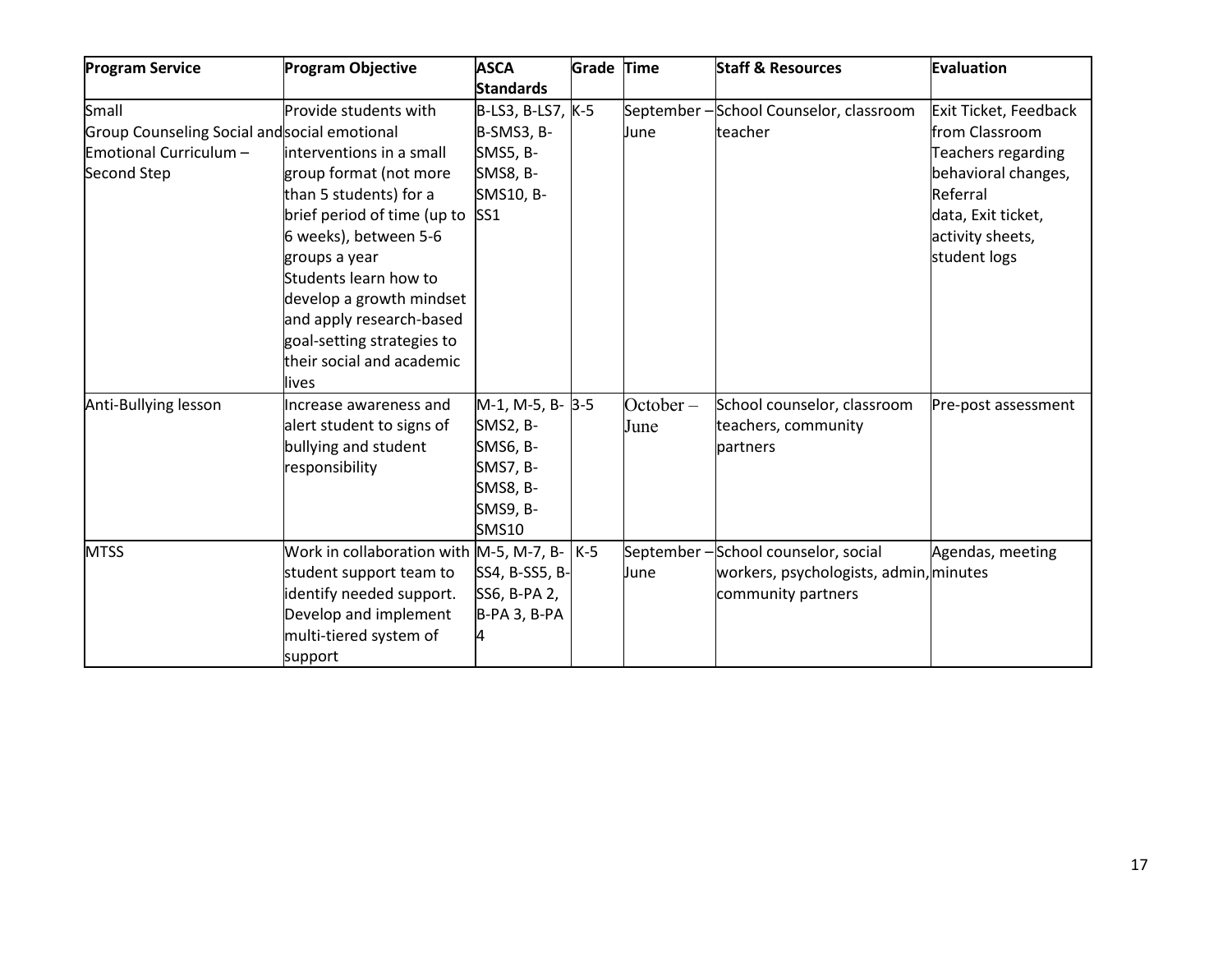# **SYRACUSE CITY SCHOOL DISTRICT MIDDLE SCHOOL GRADE 6-8**

# **ACADEMIC DOMAIN**

| Program               | <b>Program Objective</b>                         | <b>ASCA Standards</b>        | Grade | <b>Time</b>  | <b>Staff &amp; Resources</b>                | Evaluation                |
|-----------------------|--------------------------------------------------|------------------------------|-------|--------------|---------------------------------------------|---------------------------|
| <b>Service</b>        |                                                  |                              |       |              |                                             |                           |
| Annual                | Review of students' academic, M-3, M-4, M-5, B 6 |                              |       |              | October 2020 School Counselors              | Sign-in sheets,           |
| Individual            | behavior and attendance to set-LS7, B-LS8, B-    |                              |       | - June 2020  |                                             | <b>Checklists</b>         |
| student               | goals                                            | LS10, B-SMS8                 |       |              |                                             |                           |
| progress              |                                                  |                              |       |              |                                             |                           |
| review                |                                                  |                              |       |              |                                             |                           |
| Attendance            | Participate and support                          | M-3, M-4, M-5, B-6-8         |       |              | October 2020 School counselors, social      | Attendance data           |
| Meeting and           | attendance teams to                              | LS7, BLS8, B-LS10,           |       | - June 2021  | workers, Social worker                      |                           |
| Interventions         | implement student                                | B-SMS8                       |       |              | assistants, County based                    |                           |
|                       | interventions                                    |                              |       |              | liaison                                     |                           |
| <b>IEP Counseling</b> | Support the implementation of M-1, M-2, M-5,     |                              | $6-8$ | October-     | School counselors, social                   | Progress monitoring log   |
|                       | the IEP by providing counseling BLS3, BLS 4, BLS |                              |       | June         | workers, psychologist,                      |                           |
|                       | around academic readiness                        | 8, B-SMS 1, B-SMS            |       |              | special education teachers                  |                           |
|                       | skills                                           | 2, B-SMS 6 B SS6             |       |              |                                             |                           |
| Grade Level           | Meet with teachers to discuss                    | M-1, M-5, B-SS 4, 6-8        |       | Sept to June | School Counselor, Grade                     | Minutes from Team         |
|                       | Team Meetings upcoming events or program         | B-SS 5, B-SS 6, B            |       |              | Level                                       | Meetings; Following up    |
|                       | initiatives provided by the                      | <b>PA2</b>                   |       |              | Teachers, Schooltool Data, with teachers on |                           |
|                       | school counseling program;                       |                              |       |              | School Counselor Programstudent/classroom   |                           |
|                       | Discuss student attendance                       |                              |       |              | Timeline                                    | concerns                  |
|                       | and behavioral needs                             |                              |       |              |                                             |                           |
| How to be             | Teach kids the habits of                         | M-4, M-7, B-LS3, 6           |       | Sept or Oct  | School Counselor,                           | Binder Boot-Camp          |
| successful in         | successful middle school                         | B-LS 7, B-SMS 1              |       |              | 6 <sup>th</sup> grade teacher               | grades.                   |
| middle school         | students including keeping an                    |                              |       |              |                                             |                           |
|                       | agenda, daily homework                           |                              |       |              |                                             |                           |
|                       | routine, daily attendance,                       |                              |       |              |                                             |                           |
|                       | study skills, and keeping a                      |                              |       |              |                                             |                           |
|                       | binder.                                          |                              |       |              |                                             |                           |
| What to work          | Teaching kids why middle                         | M-1, M-4, B-LS 4, 6, 7, or 8 |       | Fall         | School Counselor,                           | Report card grades        |
| for                   | school work matters and how                      | B-LS7, B-SS 6                |       |              | teachers                                    | improving                 |
|                       | to have a growth mindset.                        |                              |       |              |                                             |                           |
| Welcome to            | Teach kids about the role of                     | M-1, M-4, M-7, B-6           |       | Sept.        | <b>School Counselor</b>                     | Attendance lists, logs of |
| Middle School         | the guidance counselor and                       | LS 4, B-LS7, B-SS            |       |              |                                             | student meetings dates    |
|                       | what's different about middle                    | 16                           |       |              |                                             |                           |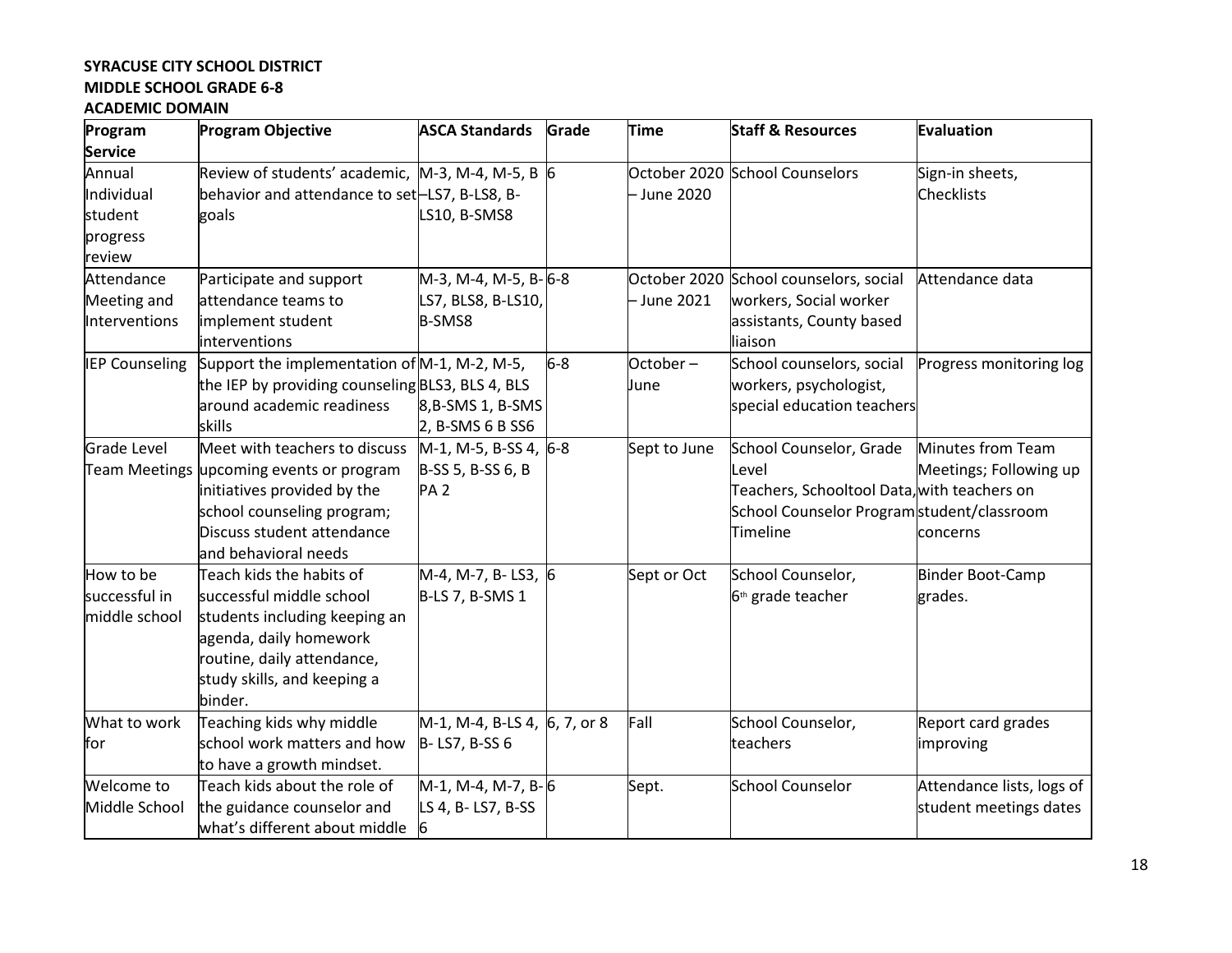| Program<br><b>Service</b>                                                 | <b>Program Objective</b>                                                                                                                                                                                                                                                                                                              | <b>ASCA Standards</b>                                     | Grade | <b>Time</b>                                   | <b>Staff &amp; Resources</b>                                                              | Evaluation                                         |
|---------------------------------------------------------------------------|---------------------------------------------------------------------------------------------------------------------------------------------------------------------------------------------------------------------------------------------------------------------------------------------------------------------------------------|-----------------------------------------------------------|-------|-----------------------------------------------|-------------------------------------------------------------------------------------------|----------------------------------------------------|
|                                                                           | school compared to<br>elementary                                                                                                                                                                                                                                                                                                      |                                                           |       |                                               |                                                                                           |                                                    |
| Schooltool and<br>the power of<br>the zero                                | Show kids how to<br>access schooltool to check<br>grades and give examples of<br>how much a zero impacts an<br>average.                                                                                                                                                                                                               | $M-1$ , M-7, B-SMS 6-8<br>1, B-LS6, B-LS7                 |       | first 5<br>week report                        | Just after the School Counselor or Math Attendance lists, logs of<br>teacher              | student meeting dates                              |
| <b>HS</b> student<br>panel                                                | Bring in HS students who<br>previously attended the middleLS6, B-LS 7, B-<br>school to talk about what high SMS 5,<br>school has been like from a<br>student perspective.                                                                                                                                                             | M-2, M-7, B-                                              | 8     | it would be<br>better to do it<br>in the fall | Spring? Some School Counselor,<br>teachers feel $ 8th$ grade teachers                     | Survey                                             |
| Middle School<br>Orientation                                              | Students meet 6 <sup>th</sup> grade<br>teachers and see their<br>classrooms<br>Counselor teaches what the<br>6 <sup>th</sup> grade schedule will look<br>like and how the first day of<br>school will work<br>Possible "meet your locker"<br>time as well<br>Visit Feeder schools to meet<br>and greet rising 5 <sup>th</sup> graders | M-1, M-7, B-LS3,<br>B-LS7, B-PA 1                         | 6     | June or over<br>the summer                    | School Counselor,<br>6 <sup>th</sup> grade teachers,<br>5 <sup>th</sup> grade teachers    | Attendance lists                                   |
| Conference<br>with parents of<br>students<br>experiencing<br>difficulties | Meet with guardians to<br>communicate challenges and<br>identify and plan for supports                                                                                                                                                                                                                                                | M-3, M-4, M-5, B-6,7,8<br>LS8, B-LS10, B-<br><b>SMS89</b> |       | October-<br>June                              | School counselors<br><b>Classroom teachers</b><br>Social Workers<br>Student support staff | Sign in sheets,<br>telephone logs                  |
| <b>CTE</b><br>Exploration                                                 | Meet with all MS students in<br>the classroom to review HS<br><b>Choice Planning</b>                                                                                                                                                                                                                                                  | M-2, M-3, M-7, B-6,7,8<br>LS7, B-SS5, B-SS6,<br>B-PA4     |       | December-<br>March                            | <b>School Counselors</b>                                                                  | Kahoot games, Canvas<br>assignments,<br>PowerPoint |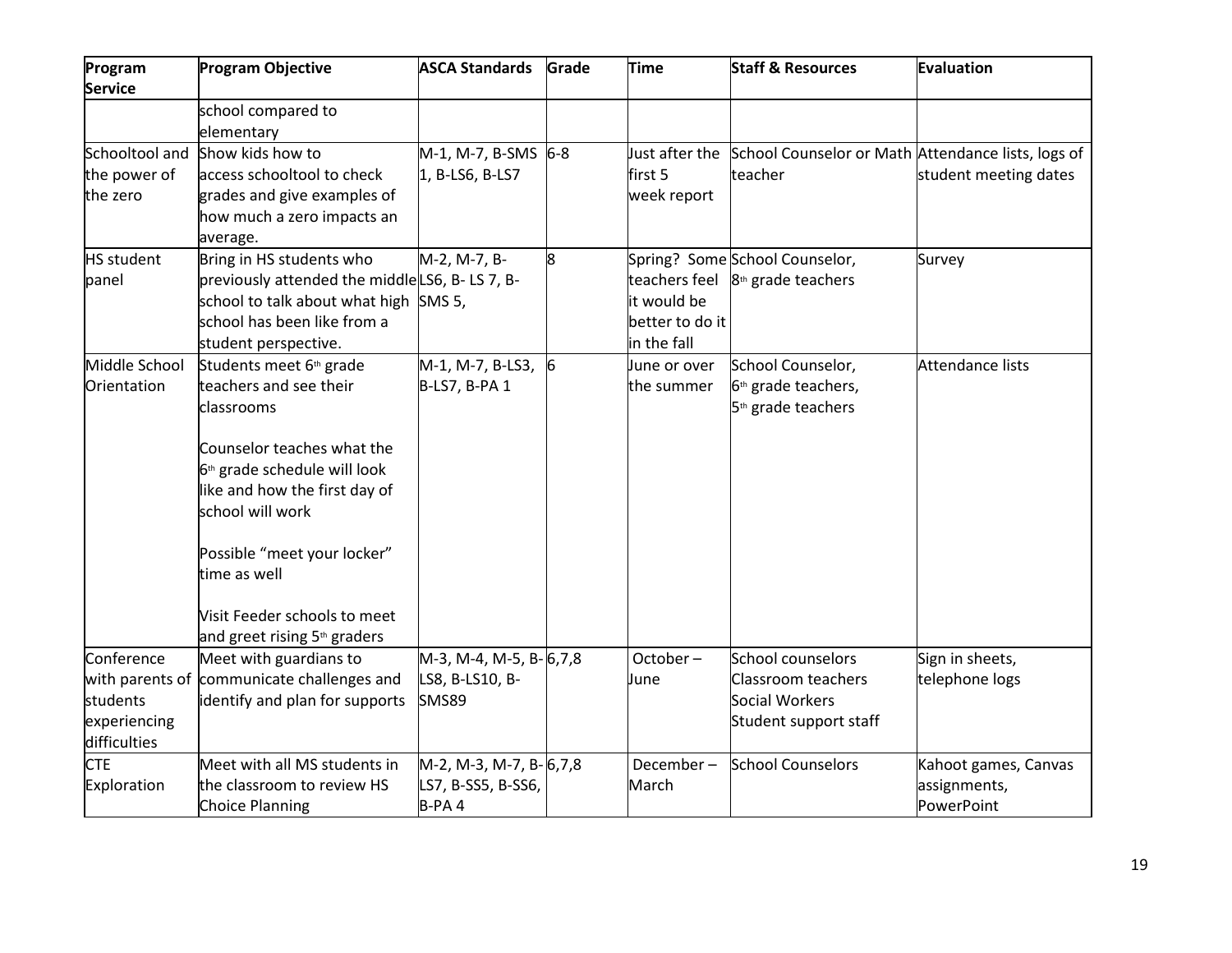| Program<br><b>Service</b>                                                                            | <b>Program Objective</b>                                                                                                                                                                                                                                              | <b>ASCA Standards</b>                                                                           | Grade          | <b>Time</b>                                     | <b>Staff &amp; Resources</b>              | <b>Evaluation</b>                                                                                |
|------------------------------------------------------------------------------------------------------|-----------------------------------------------------------------------------------------------------------------------------------------------------------------------------------------------------------------------------------------------------------------------|-------------------------------------------------------------------------------------------------|----------------|-------------------------------------------------|-------------------------------------------|--------------------------------------------------------------------------------------------------|
|                                                                                                      |                                                                                                                                                                                                                                                                       |                                                                                                 |                |                                                 |                                           | presentation and CTE<br>website navigation                                                       |
| <b>Grade Review</b><br><b>Meetings</b>                                                               | Meet individually with<br>students identified as at-risk<br>based on grade concerns<br>(identified by teachers) and<br>develop goals<br>with strategies to improve<br>current grades.<br>Meet with parent and student<br>if grade concerns remain into<br>the next MP | $M-1$ , M-2, B-LS7, 6,7,8<br>B-SS4, B-SS5, B-<br>SS6, B PA 3, B-PA                              |                | IE) Progress<br>Reports,<br><b>Report Cards</b> | Every 5 weeks School Counselors           | Notes of goal<br>development and<br>follow-up meetings to<br>assess progress or lack<br>there of |
| Course<br>Requests                                                                                   | Identify student needed<br>courses and inform admin to<br>support creation of master<br>schedule                                                                                                                                                                      | M-2, M-3, B-LS7,<br><b>B PA 3, B-PA4</b>                                                        | $6-8$          | Quarterly                                       | <b>School Counselors</b>                  | Master schedule<br>template                                                                      |
| HS/CTE<br>Registration                                                                               | Support students in the<br>selection of courses, guide<br>students to resources around<br>programs, support students in<br>the application process                                                                                                                    | M-2, M-3, B-LS7,<br><b>B PA 3, B-PA4</b>                                                        |                | December-<br>March                              | School Counselors, CTE                    | <b>Student CTE selection</b><br>surveys                                                          |
| Individual<br>students<br>identified in<br>need of<br>assistance by<br>counselor or<br>self-referral | Conduct individual or group<br>counseling with counseling activities for<br>students on an as needed basis B-SMS7, B-<br>to address needs                                                                                                                             | M <sub>1</sub> , M <sub>2</sub> , B-SM <sub>51</sub> , 6,7,8<br>B-SMS2, B-SMS6,<br>SMS10, B-SS9 |                | October-<br>June                                | School counselors, social<br>workers      | Attendance logs,<br>schooltool notes,<br>anecdotal records                                       |
| Parent<br>orientation<br>meetings-<br>9 <sup>th</sup> grade<br>transition                            | To inform and answer<br>questions about the 9 <sup>th</sup> grade<br>transition                                                                                                                                                                                       | M-3, M-4, M-5, B-8 <sup>th</sup> students August<br>LS8, B-LS10, B-<br><b>SMS89</b>             | and<br>parents |                                                 | School counselors,<br>classroom teachers, | Parent sign in sheets                                                                            |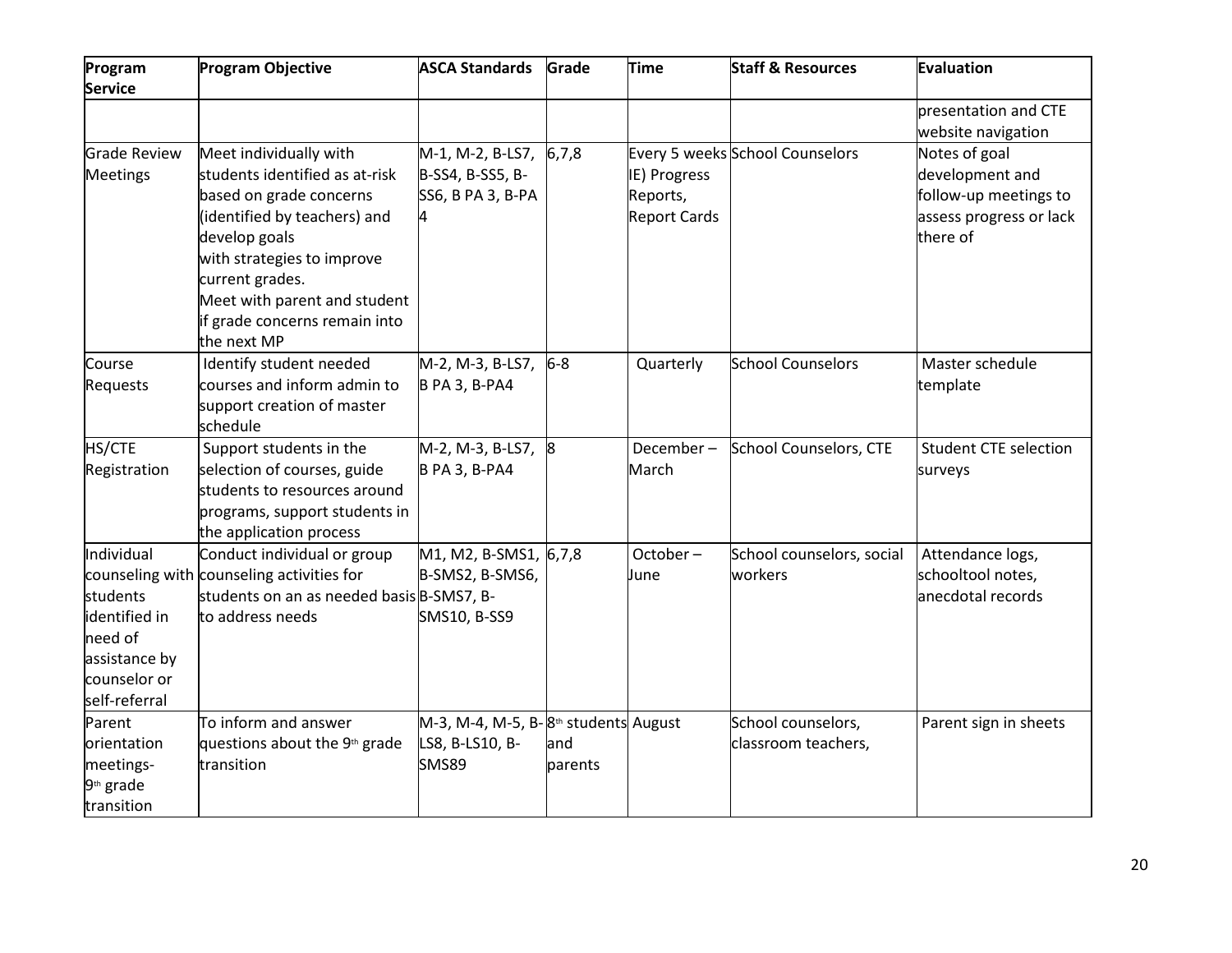#### **SYRACUSE CITY SCHOOL DISTRICT MIDDLE SCHOOL GRADE 6-8 COLLEGE AND CAREER READINESS**

| Program                    | <b>Program Objective</b>                       | <b>ASCA Standards</b>                  | Grade | <b>Time</b>              | <b>Staff &amp; Resources</b>      | Evaluation                             |
|----------------------------|------------------------------------------------|----------------------------------------|-------|--------------------------|-----------------------------------|----------------------------------------|
| <b>Service</b>             |                                                |                                        |       |                          |                                   |                                        |
| Career                     | Plan virtual field trips to introduce          | M-2, M-4, M-5, M-6, 6-8                |       | January 2020             | School Counselors,                | Surveys                                |
| Exploration                | students to a variety of career paths          | B-LS4, B-LS9, B-LS10,                  |       | 0 May 2021               |                                   |                                        |
| Presentation               |                                                | B-SS1 B-SS9                            |       |                          |                                   | Sign-in sheets                         |
|                            | Invite (in person or virtual) speakers         |                                        |       |                          |                                   |                                        |
|                            | from careers to share their career             |                                        |       |                          |                                   |                                        |
|                            | path/story                                     |                                        |       |                          |                                   |                                        |
|                            | <b>CTE Pathway Visit</b>                       |                                        |       |                          |                                   |                                        |
| Do What You                | Administer the DWYA or Career                  | M-1, M-3, M-7 B-                       | 8     | Fall - leading           | School counselors,                | Class work                             |
| Are                        | Key assessment on Naviance.                    | LS7, B PA 3, B-PA4                     |       | up to CTE<br>Expo        | 8 <sup>th</sup> grade teacher     | assignment showing<br>their assessment |
| Or Career Key              | Help the students understand their             |                                        |       |                          |                                   | result and how they                    |
|                            | Myers-Briggs type indicator or Holland         |                                        |       |                          |                                   | use the info to lead                   |
|                            | Code.                                          |                                        |       |                          |                                   | them to a type of                      |
|                            |                                                |                                        |       |                          |                                   | career or CTE                          |
|                            | Link their type indicator or code to           |                                        |       |                          |                                   | program.                               |
|                            | certain careers they would be most             |                                        |       |                          |                                   |                                        |
|                            | likely to enjoy.                               |                                        |       |                          |                                   |                                        |
| Graduation<br>Requirements | <b>Present Graduation Requirements</b>         | M-1, M-3, M-7 B-<br>LS7, B PA 3, B-PA4 | 8     | Winter                   | <b>School Counselors</b>          | Quiz - partner up<br>and then review   |
|                            | Explain transcripts and why they               |                                        |       |                          |                                   | answers as a class                     |
|                            | matter                                         |                                        |       |                          |                                   |                                        |
|                            | Explain credits and what 8 <sup>th</sup> grade |                                        |       |                          |                                   |                                        |
|                            | classes earn credit for high school            |                                        |       |                          |                                   |                                        |
| Naviance                   | Give a tutorial of Naviance and what           | M-2, M-7, B-LS 5, B- 6                 |       |                          | Spring - prior School Counselors, | Completed Career                       |
| Tutorial                   | it's used for                                  | SS <sub>2</sub>                        |       | to 6 <sup>th</sup> grade | 6 <sup>th</sup> grade ELA teacher | <b>Research Project</b>                |
|                            |                                                |                                        |       | career project           |                                   |                                        |
|                            |                                                |                                        |       | in ELA (embed            |                                   |                                        |
|                            |                                                |                                        |       | into ELA                 |                                   |                                        |
|                            |                                                |                                        |       | curriculum               |                                   |                                        |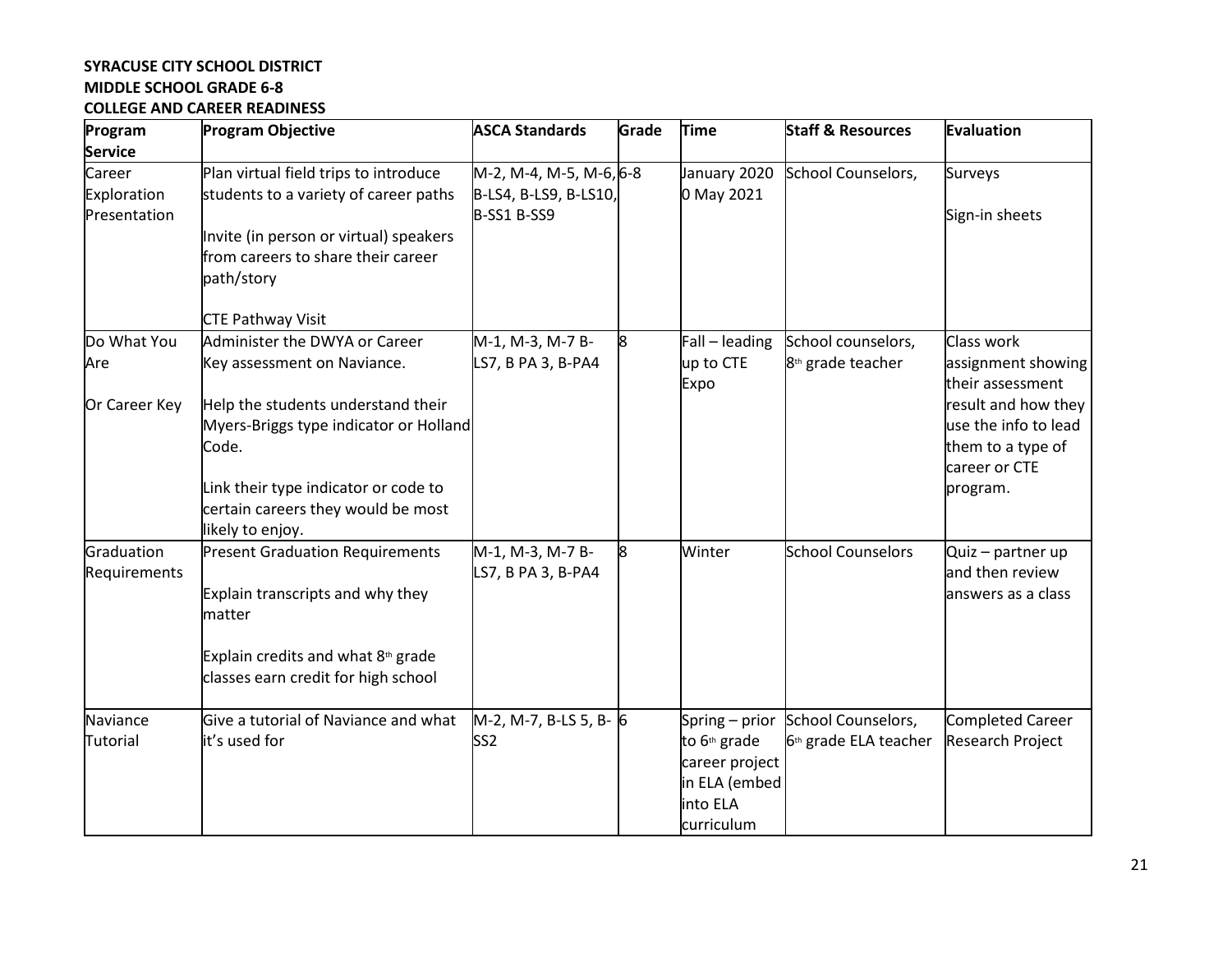| Program          | <b>Program Objective</b>                                              | <b>ASCA Standards</b>    | Grade | <b>Time</b>              | <b>Staff &amp; Resources</b>      | Evaluation              |
|------------------|-----------------------------------------------------------------------|--------------------------|-------|--------------------------|-----------------------------------|-------------------------|
| <b>Service</b>   |                                                                       |                          |       |                          |                                   |                         |
|                  |                                                                       |                          |       | during                   |                                   |                         |
|                  |                                                                       |                          |       | Research                 |                                   |                         |
|                  |                                                                       |                          |       | Unit)                    |                                   |                         |
| Parent info      | Highlight tools used to support                                       | M-3, M-4, M-5, B-        | $6-8$ | March                    | <b>School Counselors</b>          | Sign-in sheets          |
| night-College    | students in career exploration-                                       | LS8, B-LS10, B-          |       |                          |                                   |                         |
| and career       | Naviance                                                              | <b>SMS89</b>             |       |                          |                                   |                         |
| Career Cluster   | Give assessment to students to help                                   | M-2, M-7, B-LS 5, B- 6-8 |       |                          | Spring - prior School Counselors, | Completed Career        |
| Finder           | them understand what types of                                         | LS7, B-PA 3              |       | to 6 <sup>th</sup> grade | 6 <sup>th</sup> grade ELA teacher | <b>Research Project</b> |
|                  | careers they are most likely to enjoy                                 |                          |       | career project           |                                   |                         |
|                  | Teach students how to find                                            |                          |       | in ELA (embed            |                                   |                         |
|                  | information about careers they are                                    |                          |       | into ELA                 |                                   |                         |
|                  | interested in using Naviance                                          |                          |       | curriculum               |                                   |                         |
|                  |                                                                       |                          |       | during                   |                                   |                         |
|                  | Show students how to search for a                                     |                          |       | Research                 |                                   |                         |
|                  | college that has the major associated                                 |                          |       | Unit)                    |                                   |                         |
|                  | with the career they are interested in                                |                          |       |                          |                                   |                         |
| <b>Road Trip</b> | Kids find interview videos from                                       | M-2, M-7, B-LS 5, B- 7   |       |                          | October-June School Counselors,   | Log in data             |
| Nation           | professionals in an area of career                                    | LS7, B-PA 3              |       |                          | 7 <sup>th</sup> grade teachers    |                         |
|                  | interest who discuss the road they                                    |                          |       |                          |                                   |                         |
|                  | took to reach their success                                           |                          |       |                          |                                   |                         |
| College          | Use of Naviance to support student in $M-2$ , M-7, B-LS 5, B- $6,7,8$ |                          |       | December-                | School Counselor,                 | Naviance                |
| searches         | researching colleges                                                  | LS7, B-PA 3              |       | June                     | teachers                          |                         |
| Career Day       | Work collaboratively                                                  | M=2, M-4, M-5, M-        |       | March                    | School counselor,                 | Sign in sheets, log in  |
|                  | to provide students with exposure to                                  | 6, B-LS4, B-LS7, B-      |       |                          | classroom teachers,               | data                    |
|                  | varies careers using Naviance data                                    | LS8, B-LS9, B-LS10,      |       |                          | social workers,                   |                         |
|                  |                                                                       | B-SS1                    |       |                          | administrators                    |                         |
| Incorporating    | Co-facilitate, co-plan with content                                   | M2, M3, M7, B SS 1, 6-8  |       | October-                 | School counselors,                |                         |
| career           | area teacher to support the                                           |                          |       | June                     | classroom teachers                |                         |
|                  | exploration into implementation of career exploration                 |                          |       |                          |                                   |                         |
| curriculum       | linto content area courses                                            |                          |       |                          |                                   |                         |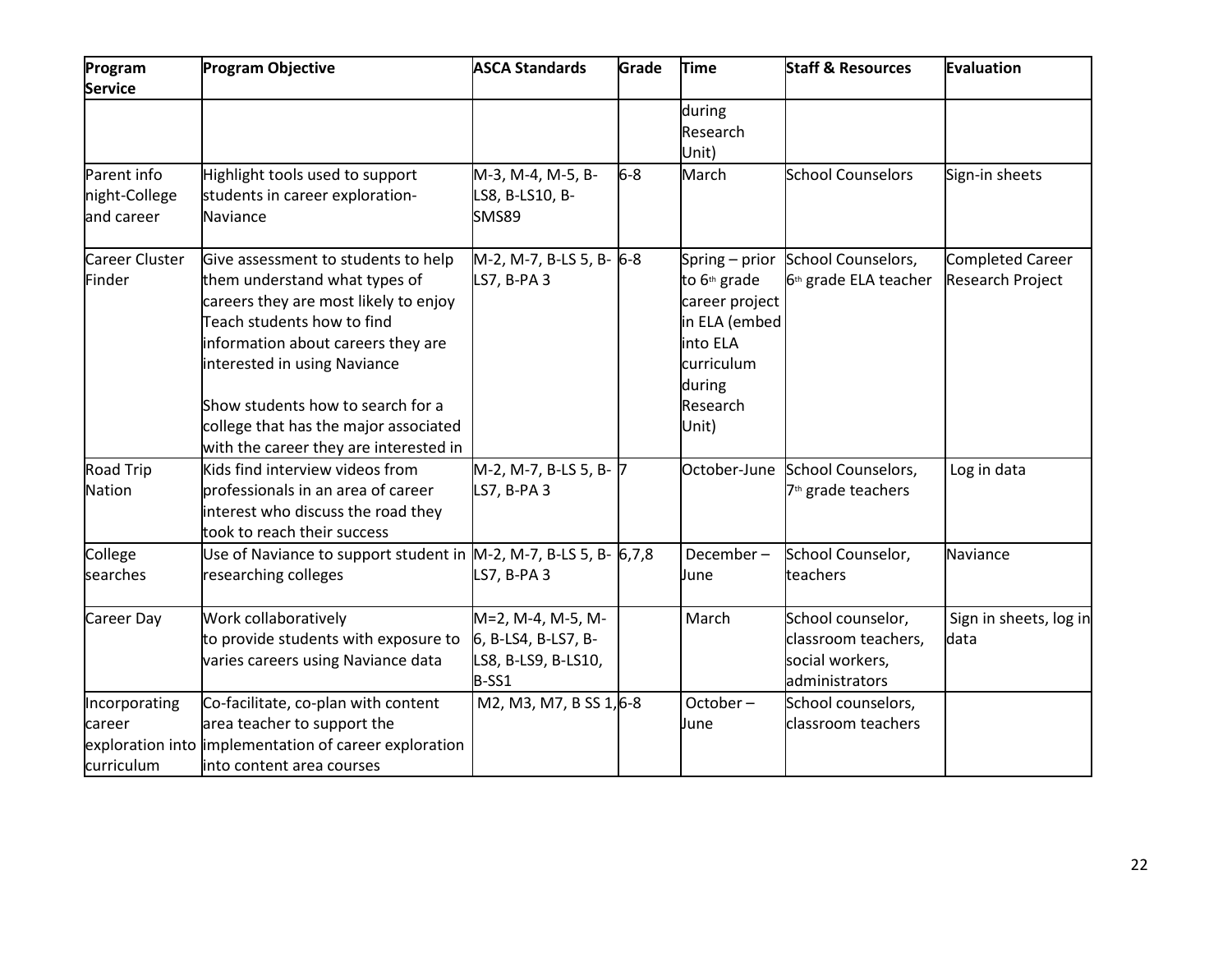#### **SYRACUSE CITY SCHOOL DISTRICT MIDDLE SCHOOL GRADE 6-8 SOCIAL AND EMOTIONAL DOMAIN**

| <b>Program Service</b> | <b>Program Objective</b>                               | <b>ASCA</b>      | <b>Grade Time</b> |          | <b>Staff &amp; Resources</b>                                   | Evaluation           |
|------------------------|--------------------------------------------------------|------------------|-------------------|----------|----------------------------------------------------------------|----------------------|
|                        |                                                        | <b>Standards</b> |                   |          |                                                                |                      |
| DASA Anti-Bullying     | Teach students about the                               | M1, M2,          | $6-8$             |          | October - School counselors, DASA                              | Pre/Post assessment  |
| Presentation           | Dignity for All Students Act and its                   | B-SMS1,          |                   |          | November coordinators. Social workers                          |                      |
|                        | processes                                              | B-               |                   | 2020     |                                                                |                      |
|                        |                                                        | SMS2, B-         |                   |          |                                                                |                      |
|                        |                                                        | SMS6, B-         |                   |          |                                                                |                      |
|                        |                                                        | <b>SMS7, B-</b>  |                   |          |                                                                |                      |
|                        |                                                        | SMS10, B-        |                   |          |                                                                |                      |
|                        |                                                        | SS <sub>9</sub>  |                   |          |                                                                |                      |
| <b>Wellness checks</b> | Communicate with                                       | M-5, B-          | 6,7,8             |          | SeptemberSchool Counselor, Social                              | SchoolTool Notes and |
|                        | students/parents regarding                             | SS5, BSS6        |                   | - June   | Workers,                                                       | safety assessment    |
|                        | concerns of student's well-being                       |                  |                   |          |                                                                |                      |
| <b>IEP Counseling</b>  | Met with students, per their IEP, to                   | $M-1$ , $M-$     | 6,7,8             |          | SeptemberSchool Counselor, Social                              | <b>IEP Notes</b>     |
|                        | address goal achievement                               | 2, M-7, B-       |                   | - June   | Workers, Psychiatrist, Ass.                                    |                      |
|                        |                                                        | SS 2, B-SS       |                   |          | Social Worker                                                  |                      |
|                        |                                                        | 3, B-SMS         |                   |          |                                                                |                      |
|                        |                                                        | 3, B-SMS3        |                   |          |                                                                |                      |
| Attendance Incentive   | Develop an incentive program for                       | M-1, M-          | 6,7,8             | October- | School Counselors, Social                                      | School               |
| Programs               | students (at-risk of chronic                           | 5, B-LS7,        |                   | June     | Workers, etc. Attendance Team Tool attendance records          |                      |
|                        | absenteeism, perfect attendance,                       | B-LS10, B-       |                   |          | <b>Members</b>                                                 |                      |
|                        | etc.)                                                  | SMS8             |                   |          |                                                                |                      |
|                        |                                                        |                  |                   |          |                                                                |                      |
| Citizenship award      | Identify 4 students (all grade levels) M-1, B-SS 6,7,8 |                  |                   |          | October - School Counselors                                    | Referrals from staff |
|                        | a marking period that is                               | 2, B-SS3,        |                   | June     |                                                                | members              |
|                        | exemplifying positive citizenship                      | B-SS5, B-        |                   |          |                                                                |                      |
|                        | characteristics (referred by any                       | SS7, B-          |                   |          |                                                                |                      |
|                        | staff member) and awarded a end                        | SS <sub>9</sub>  |                   |          |                                                                |                      |
|                        | of year field trip and certificate of                  |                  |                   |          |                                                                |                      |
|                        | appreciation                                           |                  |                   |          |                                                                |                      |
| <b>Team Building</b>   | As part of school wide climate and                     |                  |                   |          | $M-1$ , M-2, $ 6, 7, 8$ Sept-June School Counselor and Support | Formative Assessment |
|                        | culture programming; push into                         | M-5, M-7,        |                   |          | teacher                                                        | via Debriefing model |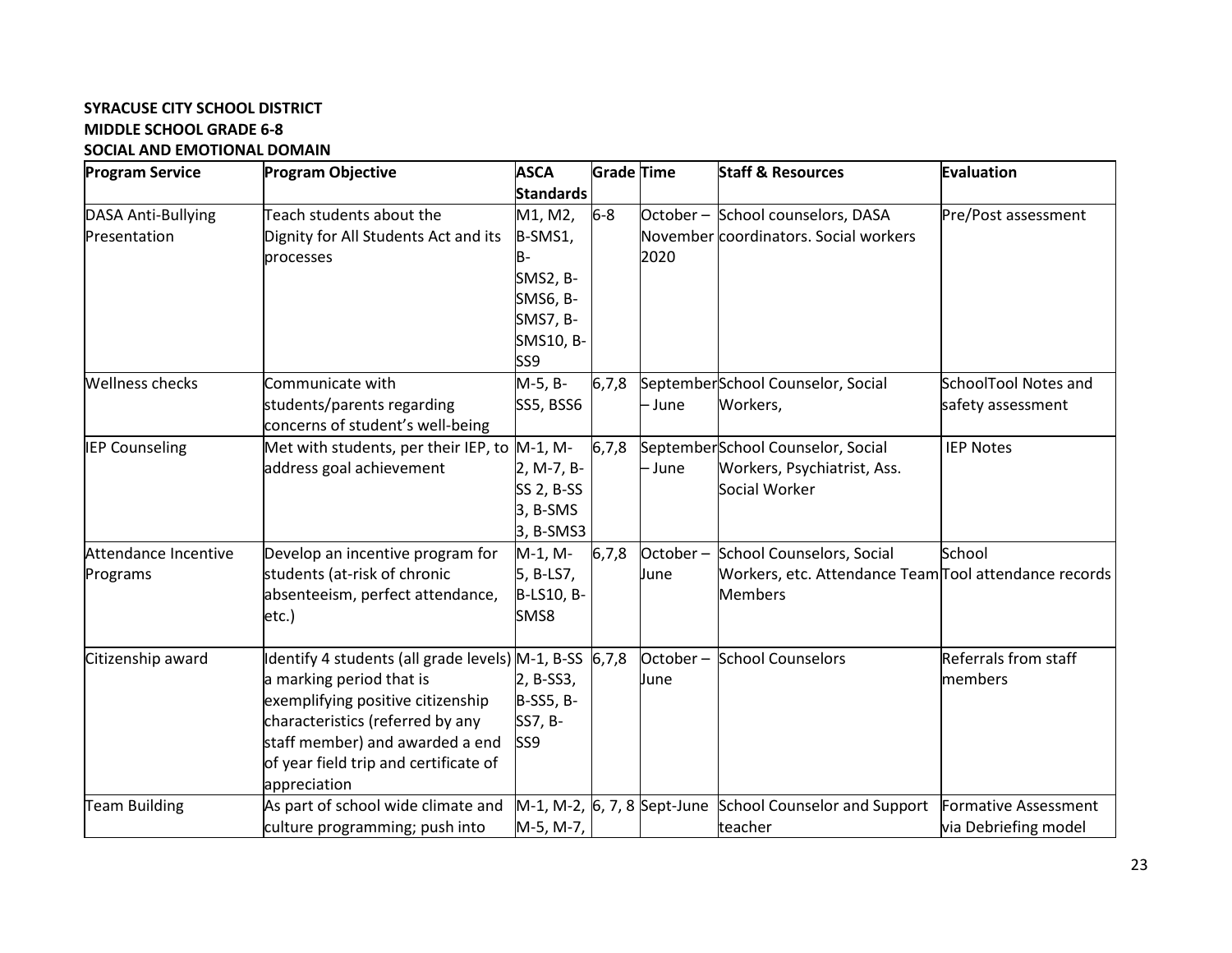| <b>Program Service</b>         | <b>Program Objective</b>                          | <b>ASCA</b>      | <b>Grade Time</b> |                    | <b>Staff &amp; Resources</b>        | Evaluation                |
|--------------------------------|---------------------------------------------------|------------------|-------------------|--------------------|-------------------------------------|---------------------------|
|                                |                                                   | <b>Standards</b> |                   |                    |                                     |                           |
|                                | classes IE;                                       | <b>B-SMS</b>     |                   |                    |                                     |                           |
|                                | PE, facilitate adventure/experiential 2, B-SS 2,  |                  |                   |                    |                                     |                           |
|                                | activities aimed help student make B-SS 3, B-     |                  |                   |                    |                                     |                           |
|                                | peer and counselor connections                    | SS6, B-          |                   |                    |                                     |                           |
|                                | while framing activities to foster;               | SS7              |                   |                    |                                     |                           |
|                                | emotional regulation, social skills               |                  |                   |                    |                                     |                           |
|                                | development, cognitive flexibility,               |                  |                   |                    |                                     |                           |
|                                | Language acquisition, memory                      |                  |                   |                    |                                     |                           |
|                                | recall                                            |                  |                   |                    |                                     |                           |
| Summer                         | Incoming 6 <sup>th</sup> grade students           | M-2, M-2, 6th    |                   | July               | <b>School Counselor and teacher</b> | Qualitative - Student Pre |
| Bridges/Summer                 | attend 4-6 week summer                            | M-7, B-          |                   |                    | teams                               | and Post survey           |
| <b>Academy Programming</b>     | program. Focus is to develop                      | SS2, B-          |                   |                    |                                     |                           |
|                                | student/teacher/Counselor                         | SS5, B-          |                   |                    |                                     |                           |
|                                | rapport, prescreen                                | SS6, B-          |                   |                    |                                     |                           |
|                                | student academically, pair students LS 3, B-LS    |                  |                   |                    |                                     |                           |
|                                | with peer mentors, orient students $\,4$ , B-LS 6 |                  |                   |                    |                                     |                           |
|                                | to school building, climate and                   |                  |                   |                    |                                     |                           |
|                                | culture expectations, demonstrate                 |                  |                   |                    |                                     |                           |
|                                | how to use lockers, review                        |                  |                   |                    |                                     |                           |
|                                | schedules                                         |                  |                   |                    |                                     |                           |
| Mediations                     | Provide responses and preventative M-4, B-        |                  | $6-8$             | Sept-June SIT Team |                                     |                           |
|                                | services to students in conflict,                 | SMS 1, B-        |                   |                    |                                     |                           |
|                                | mediate and contract for emotional SMS2, B-       |                  |                   |                    |                                     |                           |
|                                | and physical safety                               | <b>SMS7, B-</b>  |                   |                    |                                     |                           |
|                                |                                                   | SMS10, B-        |                   |                    |                                     |                           |
|                                |                                                   | SS2, B-          |                   |                    |                                     |                           |
|                                |                                                   | SS <sub>5</sub>  |                   |                    |                                     |                           |
| <b>Restorative Conferences</b> | Meet with students, families,                     | $M-2B-$          | $6-8$             | Sept-June SIT Team |                                     |                           |
|                                | teachers etc facilitating restorative             | SMS 1, B-        |                   |                    |                                     |                           |
|                                | conferences aimed                                 | SMS2, B-         |                   |                    |                                     |                           |
|                                | at repairing rapport for teachers,                | <b>SMS7, B-</b>  |                   |                    |                                     |                           |
|                                | student and or                                    | SMS10, B-        |                   |                    |                                     |                           |
|                                | families. Minimizing relational                   | SS2, B-          |                   |                    |                                     |                           |
|                                | barriers for student achievement                  | SS5              |                   |                    |                                     |                           |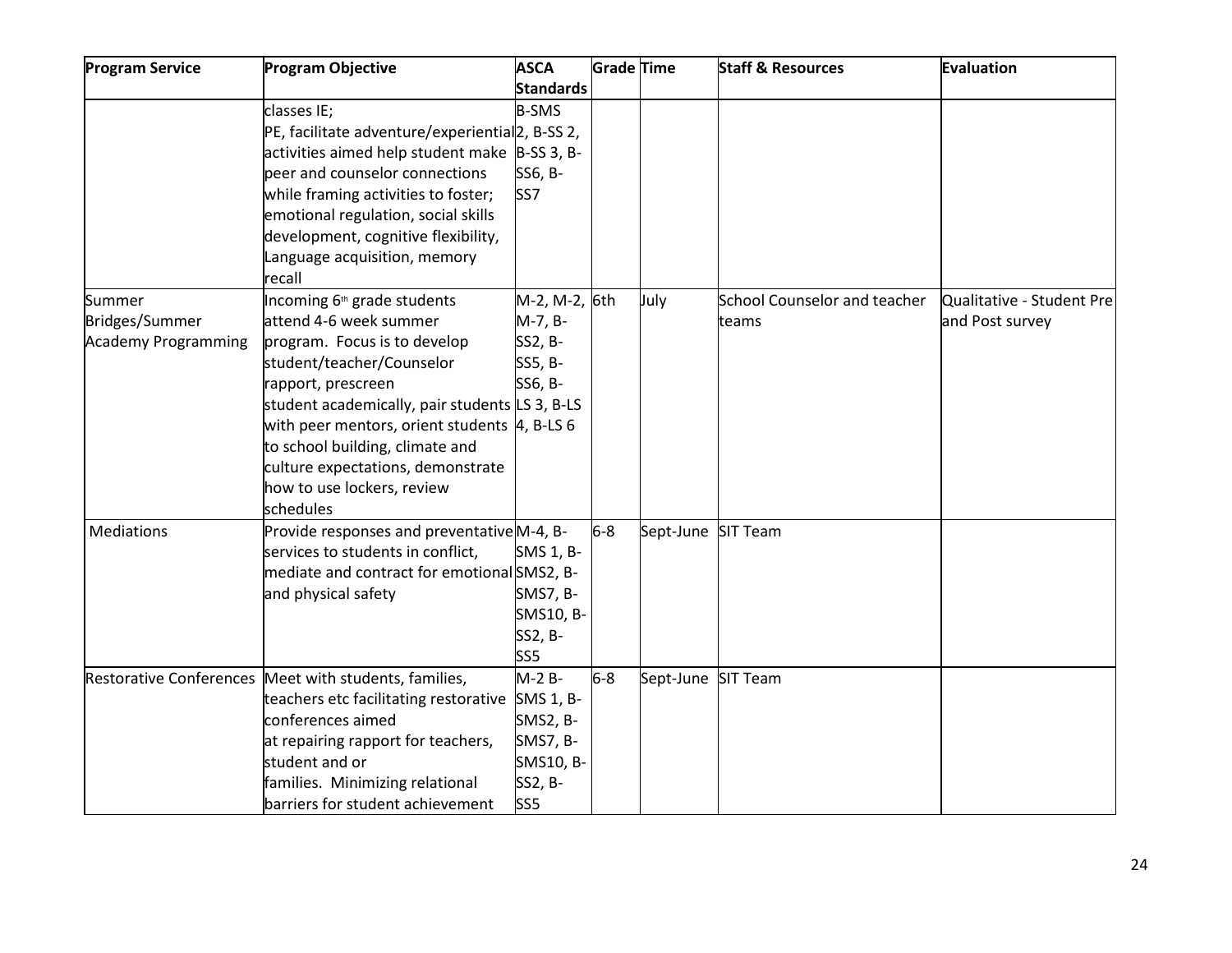| <b>Program Service</b> | <b>Program Objective</b>                           | <b>ASCA</b>      | <b>Grade Time</b> |           | <b>Staff &amp; Resources</b>       | Evaluation |
|------------------------|----------------------------------------------------|------------------|-------------------|-----------|------------------------------------|------------|
|                        |                                                    | <b>Standards</b> |                   |           |                                    |            |
| Hope and Dreams        | Meet with student, family and                      | M-7, B-          | $6-8$             |           | Sept-June SIT Team, teacher Team   |            |
| Conference             | teacher team, facilitate a                         | SS5, B-          |                   |           |                                    |            |
|                        | restorative conference aimed at                    | SS6, B-PA        |                   |           |                                    |            |
|                        | academic improvement                               |                  |                   |           |                                    |            |
| <b>Round Tables</b>    | Classroom push in to offer lessons                 | M-2, B-          | $6-8$             |           | Sept-June School counselors,       |            |
|                        | on social emotional topics                         | SS1, B- PA       |                   |           | classroom teachers Classroom       |            |
|                        |                                                    |                  |                   |           |                                    |            |
| Monthly News Letter    | Send letter home to families to                    | M-7, B-SS 6-8    |                   | Sept-June |                                    |            |
|                        | address variety of items; dates, joke <sup>6</sup> |                  |                   |           |                                    |            |
|                        | of month, tips and skills                          |                  |                   |           |                                    |            |
| <b>MTSS</b>            | Work in collaboration with student                 | M-5, M-7, 6-8    |                   | $Sept -$  | School counselor, social           |            |
|                        | support team to identify needed                    | B-SS4, B-        |                   | June      | workers, psychologists, admin,     |            |
|                        | support. Develop and implement                     | SS5, B-          |                   |           | community partners                 |            |
|                        | multi-tiered system of support                     | SS6, B-PA        |                   |           |                                    |            |
|                        |                                                    | 2, B-PA 3,       |                   |           |                                    |            |
|                        |                                                    | B-PA4            |                   |           |                                    |            |
| Individual and small   | Provide advisory assistance for                    | M1, M2,          | $6-8$             |           | Sept-June School counselor, social |            |
| group counseling       | students who exhibit behavioral                    | B-SMS1,          |                   |           | workers, psychologists,            |            |
|                        | problems                                           | B-SMS2,          |                   |           | community partners                 |            |
|                        |                                                    | B-SMS6,          |                   |           |                                    |            |
|                        |                                                    | B-SMS7,          |                   |           |                                    |            |
|                        |                                                    | B-SMS10,         |                   |           |                                    |            |
|                        |                                                    | $B-SS9$          |                   |           |                                    |            |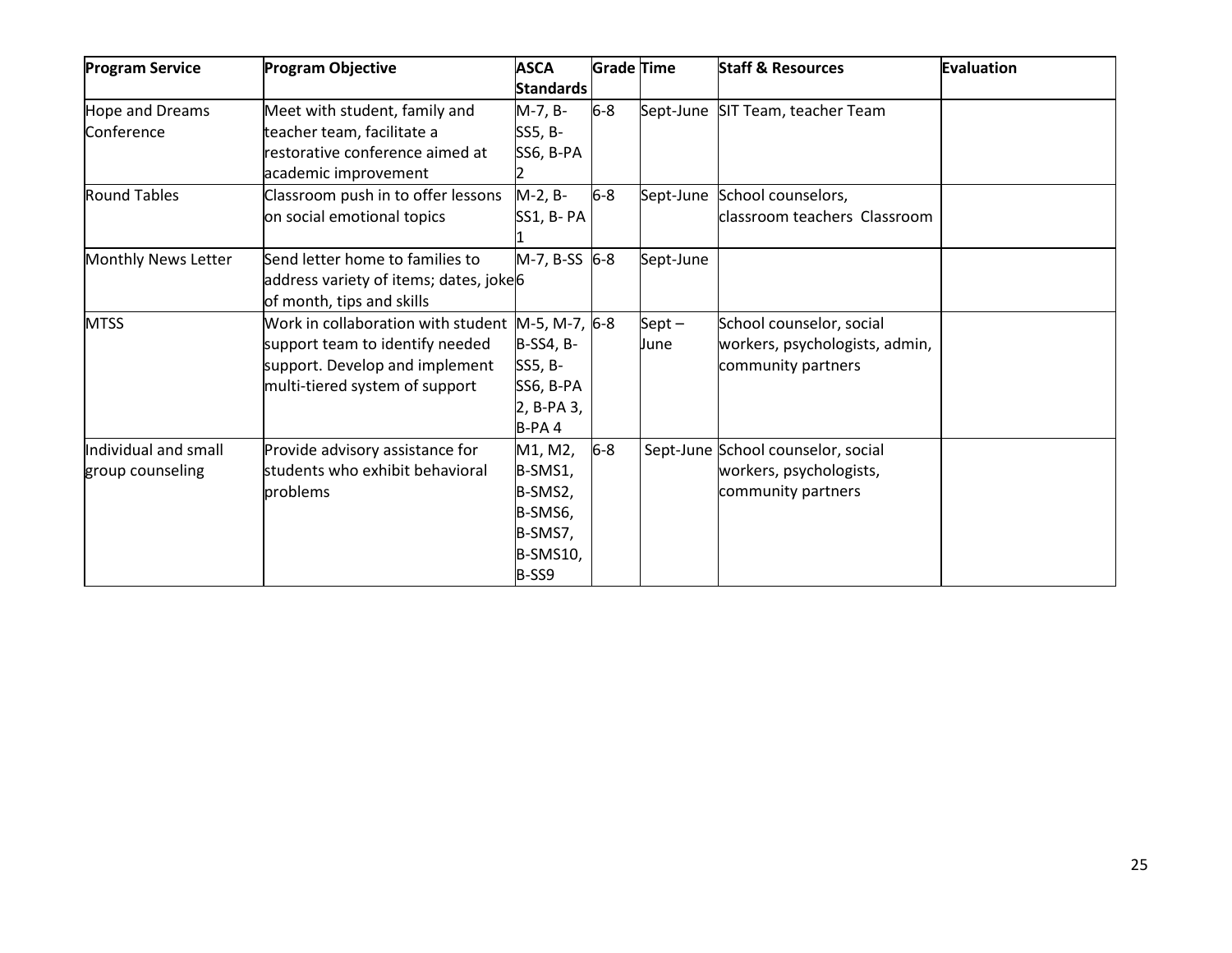# **SYRACUSE CITY SCHOOL DISTRICT**

# **HIGH SCHOOL**

# **GRADES 9 – 12**

#### **ACADEMIC DOMAIN**

| Program<br><b>Service</b> | <b>Program Objective</b>                                                                                                     | <b>ASCA</b><br><b>Standar</b>                                           | <b>Grade Time</b> |                          | <b>Staff &amp; Resources</b>                                                    | <b>Evaluation</b>                       |
|---------------------------|------------------------------------------------------------------------------------------------------------------------------|-------------------------------------------------------------------------|-------------------|--------------------------|---------------------------------------------------------------------------------|-----------------------------------------|
|                           |                                                                                                                              | ds                                                                      |                   |                          |                                                                                 |                                         |
| Individual<br>Progress    | Review students' academic,<br>social, emotional, attendance 4, M-5,                                                          | M-3, M - 9-12                                                           |                   | October 2020-May<br>2021 | <b>School Counselors</b>                                                        | Individual Student<br>Checklist         |
| Review                    | and college and career<br>progress and helps set goals                                                                       | <b>B-LS7, B-</b><br>LS8, B-<br>LS10, B-                                 |                   |                          |                                                                                 |                                         |
|                           |                                                                                                                              | SMS8<br>M-3, M-9-12                                                     |                   | October 2020 - June      | School counselors, social                                                       | Attendance data                         |
| Meeting<br>and<br>ns      | Attendance Participate and support<br>attendance teams to<br>implement student<br>Interventio interventions                  | 4, M-5,<br>$B-LS7,$<br>BLS8, B-<br>LS10, B-<br>SMS8                     |                   | 2021                     | workers, Social worker assistants,<br>County based liaison                      |                                         |
| Cohort<br>Meeting         | Meet with administrators to<br>discuss progress towards<br>graduation                                                        | M-2, M-9-12<br>5, B-SS4,<br><b>B-SS5, B-</b><br>SS <sub>6</sub>         |                   | September-June           | School counselors,<br>Administrators, building level<br>staff                   | Spreadsheet indicating<br>meeting times |
|                           | 504/Safety The 504 Meeting identifies<br>Net Meetin students' strengths,                                                     | M-1, M- 9-12<br>$2, M-$                                                 |                   | September-June 2021      | 504<br>Coordinator, Parent/Guardian, Tewith/without a Safety Net                | Approval of 504                         |
| gs                        | challenges, concerns, and a<br>Medical Diagnosis, that<br>could have an adverse effect, B-SS 6<br>on their learning process. | 5, B-SS4,<br><b>B-SS 5,</b>                                             |                   |                          | achers, School Counselors                                                       |                                         |
| <b>IEP</b><br>Counseling  | Met with students, per their<br>IEP, to address goal<br>achievement                                                          | M-1, M- 9-12<br>2, M-7,<br>B-SS 2,<br>$B-SS3$ ,<br>$B-SMS3$ ,<br>B-SMS3 |                   | September-June           | <b>School Counselor, Social</b><br>Workers, Psychiatrist, Ass. Social<br>Worker | IEP Notes, annual review                |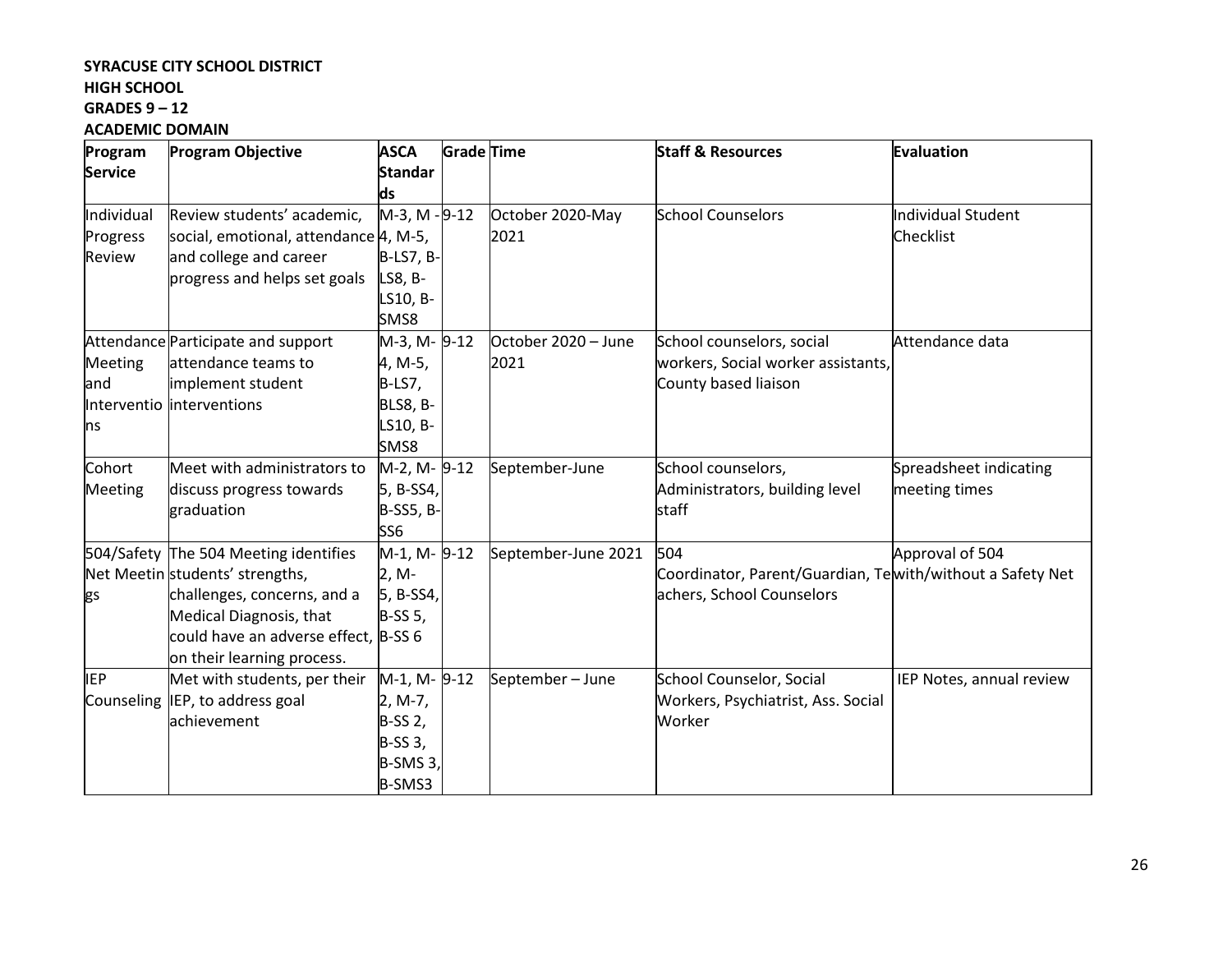| Program            | <b>Program Objective</b>               | <b>ASCA</b>                            | Grade Time |                                          | <b>Staff &amp; Resources</b> | <b>Evaluation</b>              |
|--------------------|----------------------------------------|----------------------------------------|------------|------------------------------------------|------------------------------|--------------------------------|
| <b>Service</b>     |                                        | <b>Standar</b><br>ds                   |            |                                          |                              |                                |
| Schedule           | Schedule changes are made              | M.1,                                   | $9 - 12$   | End date is determined School Counselors |                              | Feedback from                  |
| Changes            | to ensure that the student is          | M3,                                    |            | by Administration                        |                              | Administrators,                |
|                    | taking the correct classes, in         | M5,                                    |            |                                          |                              | school counselors, parents,    |
|                    | order to graduate, change to           | $B-SS2,$                               |            |                                          |                              | and students                   |
|                    | a higher level, or lower-              | $B-SS3$ ,                              |            |                                          |                              |                                |
|                    | level class, based on a                | <b>B-SS 5,</b>                         |            |                                          |                              |                                |
|                    | student's ability and/or need B-SS 6,  |                                        |            |                                          |                              |                                |
|                    |                                        | B-PA <sub>2</sub>                      |            |                                          |                              |                                |
| Danger of          | The Danger of Failing and/or           | M <sub>1</sub>                         | $9 - 12$   | Sent home with Report School Counselors  |                              | Feedback from                  |
| <b>Failing and</b> | Not Graduating Letter                  | M2, M5,                                |            | cards or shortly after                   |                              | parents/guardians. i.e.,       |
| /or Not            | is mailed home so that                 | M7,                                    |            | Report Cards are sent                    |                              | phone calls, emails, or a      |
|                    | Graduating parents/guardians have      | <b>B-SS1, B-</b>                       |            | out                                      |                              | parent meeting                 |
|                    | Letters Mailreceived communication in  | SS2, B-                                |            |                                          |                              |                                |
| ed Home            | writing, to let them know              | SS3, B-                                |            |                                          |                              |                                |
|                    | that their child is in jeopardy        | SS5, B-                                |            |                                          |                              |                                |
|                    | of failing and/or not                  | SS6, B-                                |            |                                          |                              |                                |
|                    | graduating                             | PA2, B-                                |            |                                          |                              |                                |
|                    |                                        | PA3, B-                                |            |                                          |                              |                                |
|                    |                                        | PA4                                    |            |                                          |                              |                                |
| Report             | A brief Report card                    | M-1, M- 9-12                           |            | October 2020-June                        | <b>School Counselors</b>     | <b>Monitor Students Report</b> |
| Card               | Conference/meeting gives th  7, B-LS   |                                        |            | 2020                                     | Teachers, Parents/Guardians  | cards for improvement and      |
|                    | Conference e school counselor a chance | 7, B-PA                                |            |                                          |                              | or also have students use a    |
|                    | to ask the student why they            | $2, B-PA$                              |            |                                          |                              | Progress report, feedback      |
| <b>Meeting</b>     | are failing and devise a               | 3, B-PA                                |            |                                          |                              | from student and/or            |
|                    | plan together, to help the             | 4                                      |            |                                          |                              | parents/guardians              |
|                    | student succeed.                       |                                        |            |                                          |                              |                                |
| Applying to        |                                        | M <sub>1</sub> , M <sub>2</sub> , 9-12 |            | September 2020 MarchSchool Counselors    |                              | <b>School Counselors</b>       |
| College-           |                                        | M3, M5,                                |            | 2021-4yr.                                | <b>Teachers</b>              | review students' Naviance      |
| Academic           |                                        | M7, B-                                 |            | September2020-July                       |                              | accounts to make sure all      |
| Plan               |                                        | PF6, B-                                |            | 2021-2yr.                                |                              | the steps have been            |
|                    |                                        | SS2, B-                                |            |                                          |                              | completed. If completed,       |
|                    |                                        | SS4, B-                                |            |                                          |                              | students submit their applic   |
|                    |                                        | SS5, B-                                |            |                                          |                              | ation.                         |
|                    |                                        | SS6, B-                                |            |                                          |                              | <b>Acceptance Letters</b>      |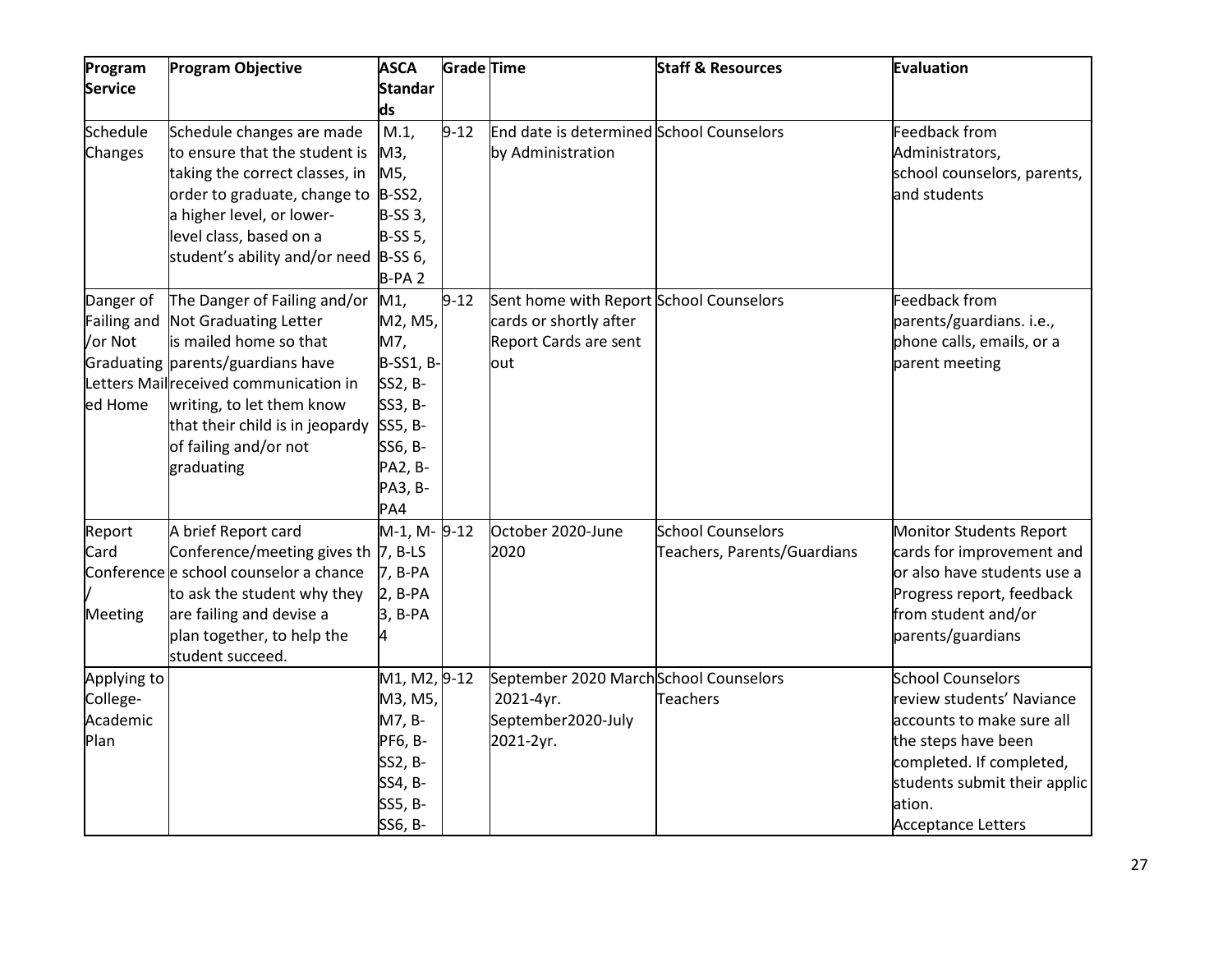| Program<br><b>Service</b>           | <b>Program Objective</b>                                                                                                                                          | <b>ASCA</b><br><b>Standar</b><br>ds                                                                                                      | <b>Grade Time</b> |                              | <b>Staff &amp; Resources</b>                                                           | Evaluation                                                                                                                                                              |
|-------------------------------------|-------------------------------------------------------------------------------------------------------------------------------------------------------------------|------------------------------------------------------------------------------------------------------------------------------------------|-------------------|------------------------------|----------------------------------------------------------------------------------------|-------------------------------------------------------------------------------------------------------------------------------------------------------------------------|
|                                     |                                                                                                                                                                   | PA 2, B-<br>PA4,                                                                                                                         |                   |                              |                                                                                        |                                                                                                                                                                         |
| <b>APC</b><br>Referrals             | Students are referred to<br>Alternative programs. The<br>Alternative programs help<br>students recover credits, to<br>help them graduate, in a<br>smaller setting | M1, M2, 9-12<br>M3, M5,<br>M7, B-<br>PF 6, B-<br>SS2, B-<br>SS3, B-<br>SS4, B-<br>SS5, B-<br>SS6, B-<br><b>PA2, B-</b><br>PA3, B-<br>PA4 |                   | September 2020-April<br>2021 | Administration Input<br><b>School Counselors</b><br>Teacher Input                      | Students pass classes and<br>increase the number of<br>credits that they have<br>Students graduate                                                                      |
| <b>SIT</b><br>Referrals             | Students are referred to the<br>SIT Team, based on<br>Academic,<br>Attendance, and/or Behavior SS4, B-<br>needs                                                   | M <sub>1</sub> , M <sub>5</sub> , 9-12<br><b>B-SS2, B-</b><br>SS3, B-<br>SS5,                                                            |                   | October 2020-<br>June 2021   | <b>School Counselors</b><br><b>Teachers</b><br>Administrators<br><b>Agency Workers</b> | Grade improvement on<br>Progress Reports and<br><b>Report Cards</b><br>Improvement in attending<br>school, decrease in<br>referrals, or being sent to<br>the BIC or ISS |
| Individual<br>and group<br>Academic | Conduct individual or group<br>counseling activities for<br>counseling- students on an as needed<br>basis to address needs                                        | M <sub>1</sub> , M <sub>2</sub> , 9-12<br>B-SMS1,<br>B-SMS2,<br>B-SMS6,<br>B-SMS7,<br>B-<br>SMS10,<br>B-SS9                              |                   | October 2020 - June<br>20201 | School counselors, social<br>workers                                                   | Attendance logs                                                                                                                                                         |
| Individual<br>and group<br>seniors  | Conduct individual or group<br>counseling activities for<br>counseling-<br>students on an as needed<br>basis to address needs                                     | M1, M2, 12<br>B-SMS1,<br>B-SMS2,<br>B-SMS6,<br>B-SMS7,                                                                                   |                   | October 2020 - June<br>20201 | School counselors                                                                      | Attendance logs                                                                                                                                                         |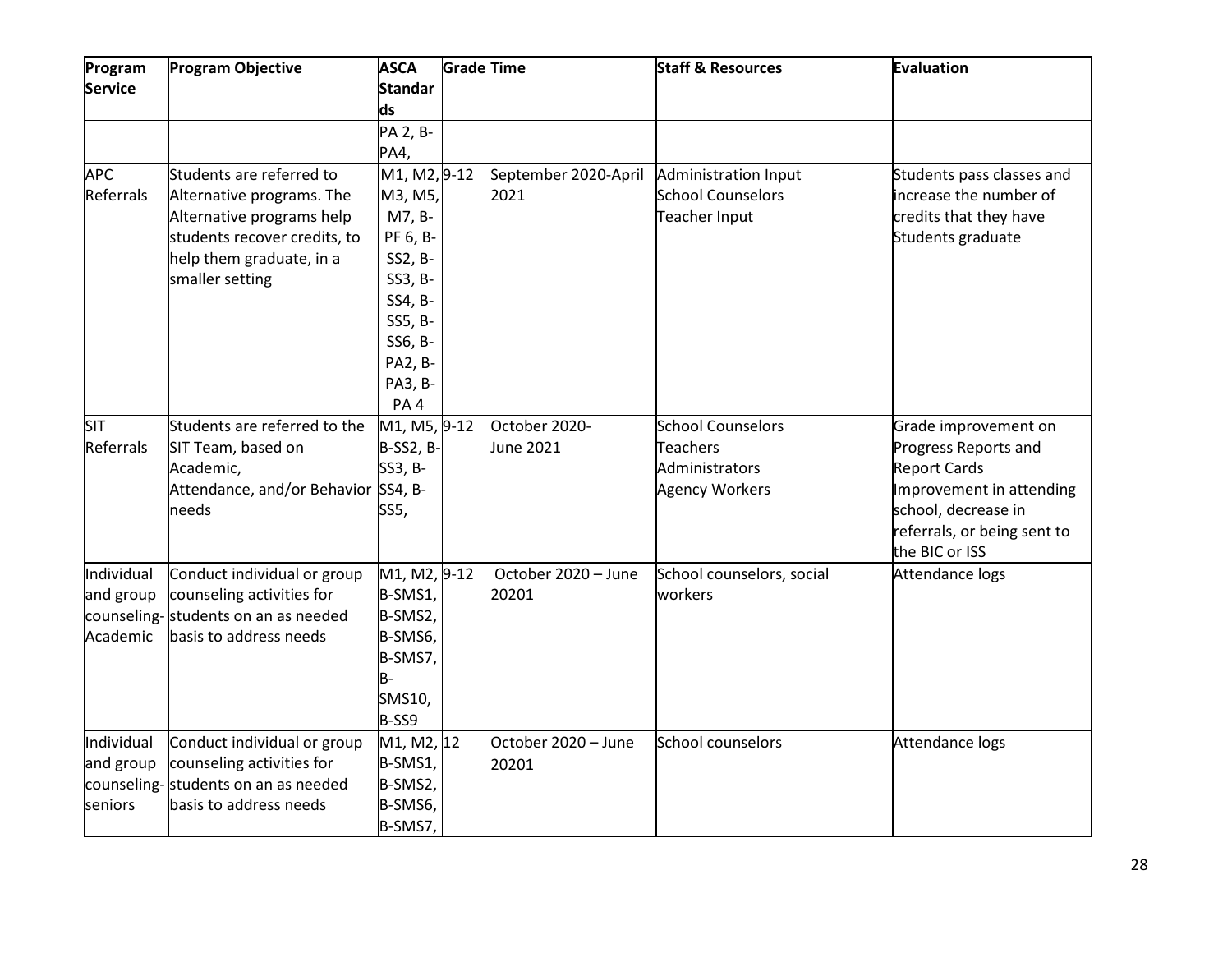| Program<br><b>Service</b>                                 | <b>Program Objective</b>                                                                                                                                                                                                                                                                                                                                                                            | <b>ASCA</b><br><b>Standar</b><br>ds                      | Grade Time |                                         | <b>Staff &amp; Resources</b>                                              | <b>Evaluation</b>                                                                                                                                                                                |
|-----------------------------------------------------------|-----------------------------------------------------------------------------------------------------------------------------------------------------------------------------------------------------------------------------------------------------------------------------------------------------------------------------------------------------------------------------------------------------|----------------------------------------------------------|------------|-----------------------------------------|---------------------------------------------------------------------------|--------------------------------------------------------------------------------------------------------------------------------------------------------------------------------------------------|
|                                                           |                                                                                                                                                                                                                                                                                                                                                                                                     | $B -$<br>SMS10,<br>B-SS9                                 |            |                                         |                                                                           |                                                                                                                                                                                                  |
| School<br>Counselor<br><b>District</b><br><b>Meetings</b> | School Counselors meet with M-5, B-<br>their District Supervisor and<br>share successes and<br>challenges. The District<br>Supervisor also<br>shares upcoming<br>events, and/ or<br>information pertaining to<br>upcoming things that need to<br>be completed, advocates<br>for school counselors, shares<br>upcoming trainings, and<br>locates resources. Counselors<br>complete needs assessment. | SS6, B-<br>PA 7, B-<br>PA <sub>9</sub>                   | $9 - 12$   | October 2020 - June<br>20201            | <b>School Counselor District</b><br>Supervisor                            | Areas of challenges are<br>alleviated through design<br>challenge process and or<br>improved. Questions are<br>answered in a timely<br>fashion through<br>collaborative two-way<br>communication |
| ENL<br>Schedule<br>Changes                                | School counselors work with<br>the ENL Dept. Chair/Teachers M3,<br>to ensure that students are in M5, B-SS<br>the correct class based on<br>their ENL Testing level                                                                                                                                                                                                                                 | M.1<br>$5, B-SS$<br>6, B-PA<br>$2, B-PA$<br>3, B-PA<br>4 | $9 - 12$   | Changes are made as<br>soon as possible | <b>ENL Dept. Chair</b><br><b>ENL Teachers</b><br><b>School Counselors</b> | <b>ENL Dept.</b><br>Chair/Teachers review<br>schedules to ensure<br>students are in the correct<br>classes                                                                                       |
| Team<br><b>Meetings</b>                                   | Grade Level Weekly meetings with grade<br>level teams to identify and<br>discuss students struggling<br>academically.                                                                                                                                                                                                                                                                               | M1, M4 9-12<br>$B-SS5$                                   |            | October 2020-June<br>2021               | School Counselor<br><b>Teachers</b><br><b>Administrators</b>              | Virtual meeting with all<br>stake holders on a weekly<br>basis                                                                                                                                   |
| Annual<br>Review<br><b>Meetings</b>                       | <b>School Counselors will</b><br>collaborate with CSE to<br>provide academic, career,                                                                                                                                                                                                                                                                                                               | M-3, M-9-12<br>4, M-5,<br><b>B-LS7, B-</b><br>LS8, B-    |            | September 2020-June<br>2021             | <b>School Counselors</b><br><b>Teachers</b><br><b>CSE Admin</b>           | Finalized Individualized<br><b>Education Plans</b>                                                                                                                                               |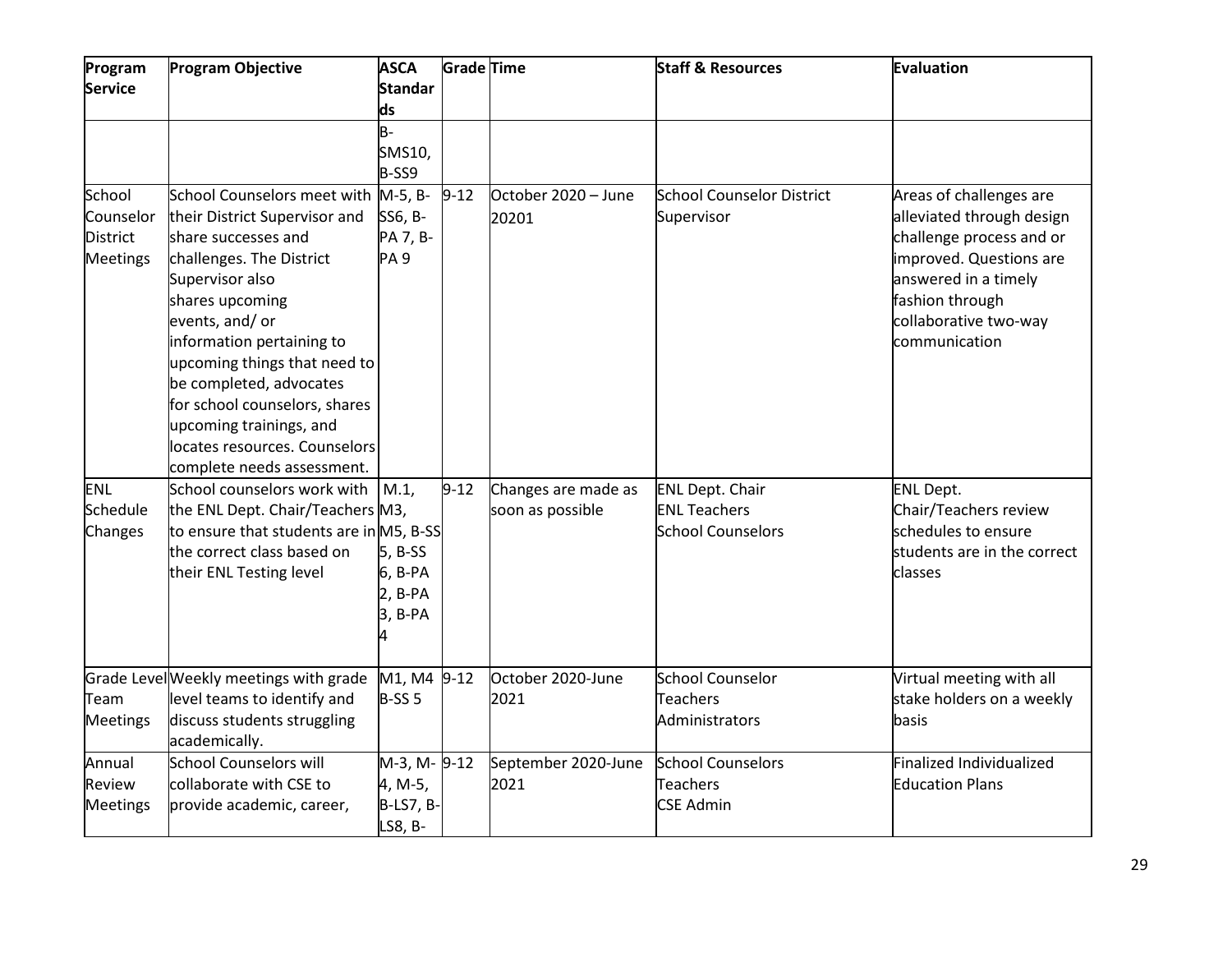| Program<br><b>Service</b>    | <b>Program Objective</b>                                                                                                                        | <b>ASCA</b><br><b>Standar</b><br>ds                                                                 | Grade Time |                              | <b>Staff &amp; Resources</b>                                                                                                    | Evaluation                                        |
|------------------------------|-------------------------------------------------------------------------------------------------------------------------------------------------|-----------------------------------------------------------------------------------------------------|------------|------------------------------|---------------------------------------------------------------------------------------------------------------------------------|---------------------------------------------------|
|                              | and social emotional support LS10, B-<br>to students with disabilities.                                                                         | SMS8                                                                                                |            |                              |                                                                                                                                 |                                                   |
| Transcript<br><b>Reviews</b> | Audit: graduation<br>requirements, diploma types, 4, M-5,<br>grade changes, credit<br>corrections.                                              | M-3, M-9-12<br>B-LS7, B-<br>LS8, B-<br>LS10, B-<br>SMS8                                             |            | September 2020-June<br>2021  | <b>School Counselors</b>                                                                                                        | Schedule creation and<br>changes to reflect needs |
| <b>MTSS</b>                  | Work in collaboration with<br>student support team to<br>identify needed support.<br>Develop and implement<br>multi-tiered system of<br>support | M-5, M- 9-12<br>7, B-SS4,<br><b>B-SS5, B-</b><br>SS6, B-<br>PA 2, B-<br>PA 3, B-<br>PA <sub>4</sub> |            | September-June               | School counselor, social workers, MTSS agenda and minutes<br>psychologists,<br>Classroom teachers, admin,<br>community partners |                                                   |
| Inter-<br>approach           | Study Skills-Co-teach or co-plan<br>counseling curriculum within $\vert$ 5, B-SS1,<br>disciplinary content areas                                | M-2, M-<br><b>B-SS2, B-</b><br>SS6, B-<br>SMS1, B-<br>SMS2, B-<br>SMS6                              |            | September-June               | School counselors, Social<br>workers, classroom teachers                                                                        | Lesson plans, student<br>assignments              |
| <b>Appeals</b><br>process    | School counselor and school<br>administrator will review<br>grades and work submitted<br>for the appeals process                                | M1,<br>M3,<br>BSS4,<br>BSS5,<br>BSS8                                                                | $9 - 12$   | Quarterly                    | School Counselors, building<br>administrators                                                                                   | Report card review                                |
| Teacher<br>Counselor<br>on   | To foster student success,<br>teacher and counselor will<br>Collaborati meet to develop an action<br>plan                                       | M1,<br>M2, M4,<br>BSS2,<br>BSS3,<br>BSS6                                                            | $9 - 12$   | October 2020 - June<br>20201 | School counselors, classroom<br>teacher, community based<br>organizations                                                       | Student plans, meeting<br>notes                   |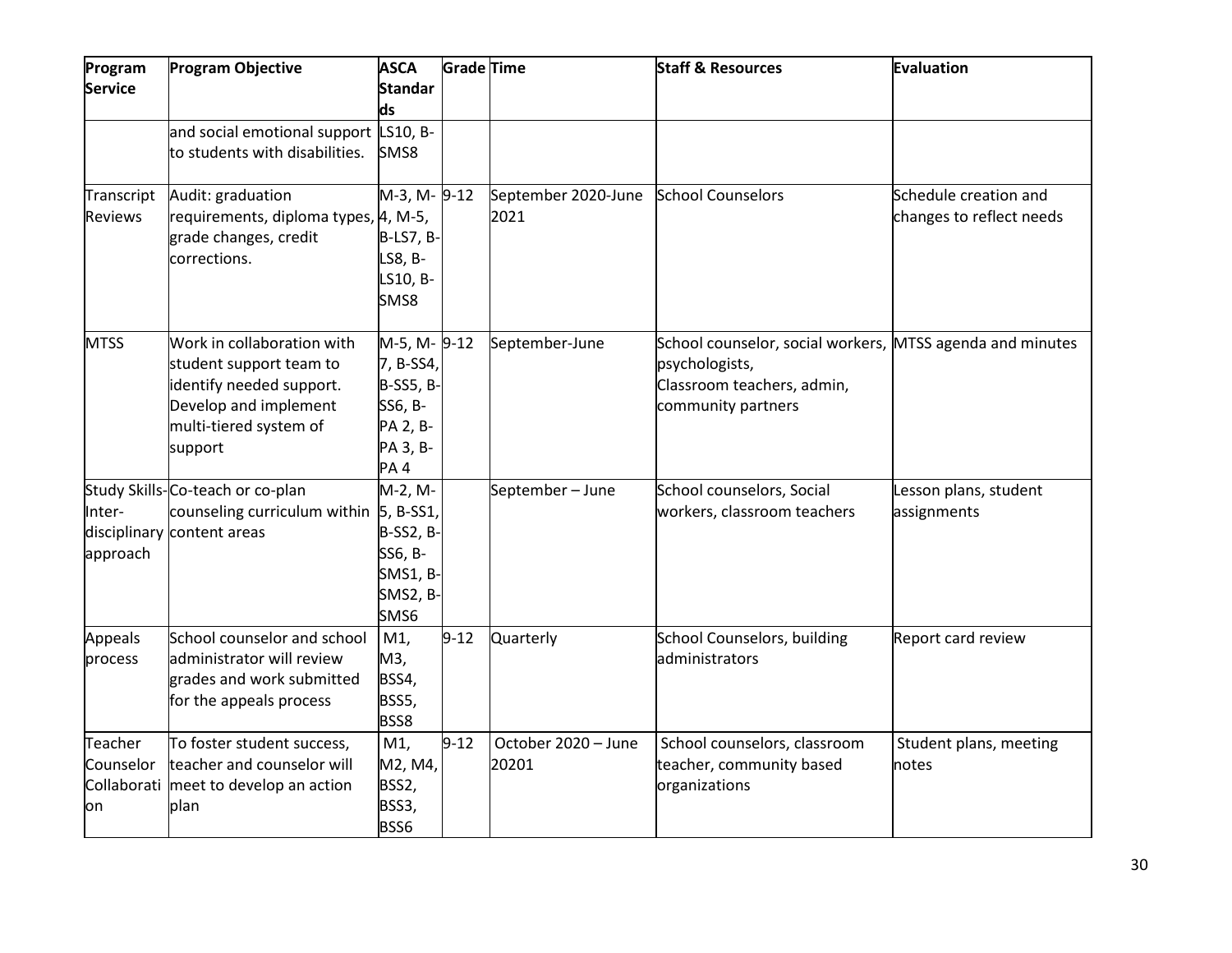| Program        | <b>Program Objective</b> | <b>ASCA</b>    | <b>Grade Time</b> | <b>Staff &amp; Resources</b> | Evaluation |
|----------------|--------------------------|----------------|-------------------|------------------------------|------------|
| <b>Service</b> |                          | <b>Standar</b> |                   |                              |            |
|                |                          | lds            |                   |                              |            |
|                | cademic/behavior/attenda |                |                   |                              |            |
|                | nce)                     |                |                   |                              |            |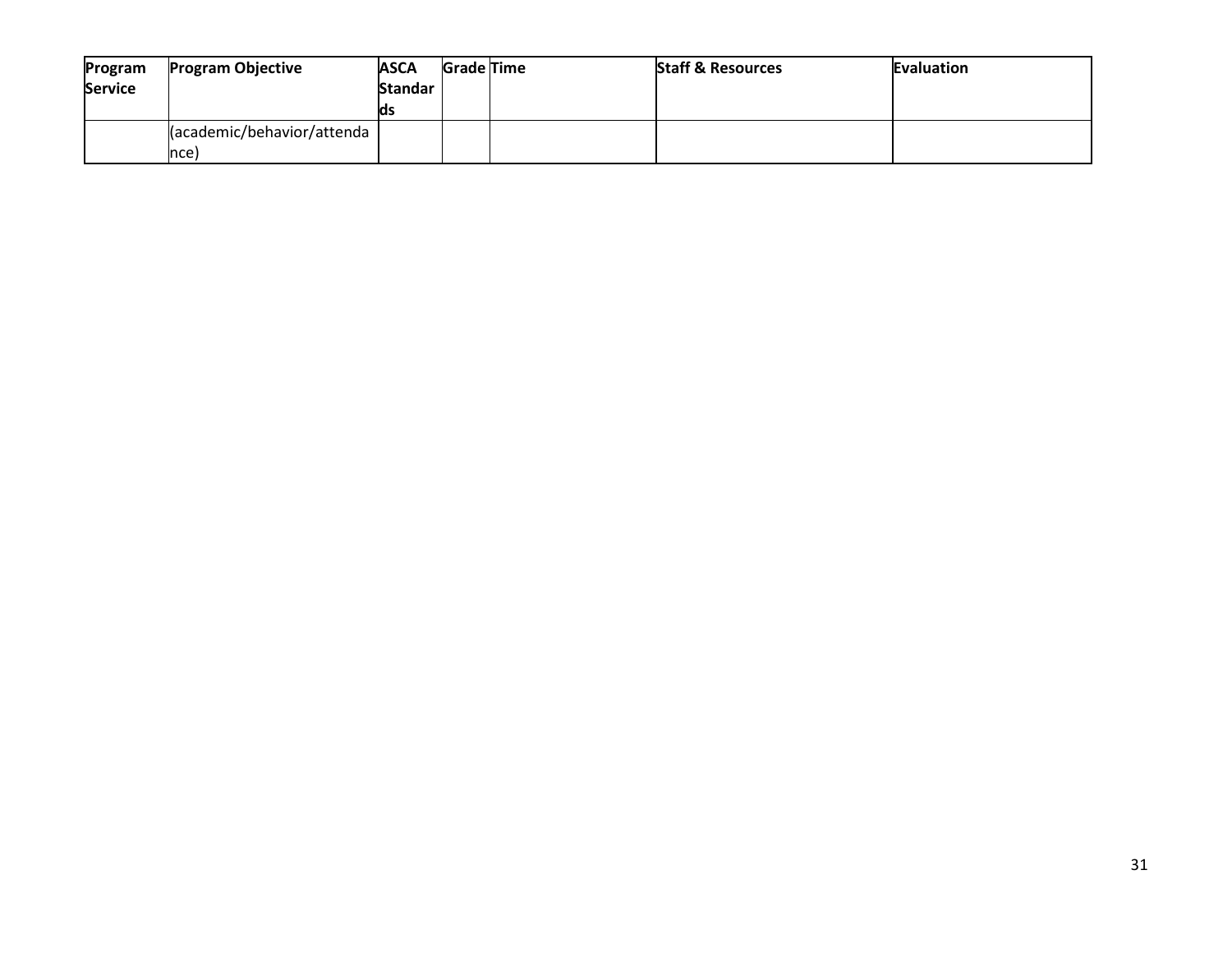# **SYRACUSE CITY SCHOOL DISTRICT HIGH SCHOOL GRADES 9 - 12 COLLEGE AND CAREER READINESS**

| <b>Program Service</b><br><b>Program Objective</b> |                                                             | <b>ASCA</b><br><b>Standard</b> | Grade | <b>Time</b>   | Staff &<br><b>Resources</b> | <b>Evaluation</b>              |
|----------------------------------------------------|-------------------------------------------------------------|--------------------------------|-------|---------------|-----------------------------|--------------------------------|
|                                                    |                                                             |                                |       |               |                             |                                |
| Naviance                                           | Introduce students to Naviance Scope and                    | M-2, M-4, 9-12                 |       | October       | School                      | Naviance $log$ it rate $-$     |
| Introduction                                       | Sequence Career readiness activities                        | M-5, M-6,                      |       | - June        | Counselors                  | report                         |
|                                                    |                                                             | <b>B-LS4, B-</b>               |       |               |                             |                                |
|                                                    |                                                             | LS7, B-                        |       |               |                             |                                |
|                                                    |                                                             | LS8, B-                        |       |               |                             |                                |
|                                                    |                                                             | LS9, B-                        |       |               |                             |                                |
|                                                    |                                                             | LS10, B-                       |       |               |                             |                                |
|                                                    |                                                             | SS1, B-                        |       |               |                             |                                |
|                                                    |                                                             | SS <sub>9</sub>                |       |               |                             |                                |
| <b>FASFA Night</b>                                 | College Reps work with families and help them               | B-SS2,                         | 12    | October -     | College                     | Sign in Sheets to              |
|                                                    | complete their Financial Aid Forms.                         | M2, M7                         |       | December 20   |                             | Reps, Schoolshow who completed |
|                                                    |                                                             |                                |       | 20            | Counselors, the forms       |                                |
|                                                    |                                                             |                                |       |               | and an                      |                                |
|                                                    |                                                             |                                |       |               | Administrat                 |                                |
|                                                    |                                                             |                                |       |               | or                          |                                |
|                                                    | Parents/Guardians are given their child's Senior            | M1,                            | 12    | October       |                             | Administrati Virtual Sign in   |
| Senior Graduation                                  | Graduation Plan. The plan identifies what they need M3, M5, |                                |       | 2020-this     | on Team,                    | Plan sent back/emailed         |
| Plan Night                                         | to complete, in order to graduate.                          | B-SS 5, B-                     |       | could be held | School                      | with Parents/Guardians         |
|                                                    |                                                             | <b>SS 6, B-PA</b>              |       | virtually.    | Counselors,                 | signature, or possibly a       |
|                                                    |                                                             | 4, B-PA 5                      |       | However,      | <b>Teachers</b>             | virtual signature              |
|                                                    |                                                             |                                |       | parent        |                             |                                |
|                                                    |                                                             |                                |       | signature/agr |                             |                                |
|                                                    |                                                             |                                |       | leement is    |                             |                                |
|                                                    |                                                             |                                |       | needed.       |                             |                                |
| Parent meeting-                                    | Counseling assistance for parents by appointment            | M-3, M-4, 11-12                |       | September-    | School                      | Attendance sign in             |
| Post-Secondary                                     | to discuss post-secondary plans                             | M-5, B-                        |       | May 2021      | counselors,                 | sheets                         |
| Plans                                              |                                                             | LS8, B-                        |       |               | classroom                   |                                |
|                                                    |                                                             | LS10, B-                       |       |               | teachers,                   |                                |
|                                                    |                                                             | <b>SMS89</b>                   |       |               | social                      |                                |
|                                                    |                                                             |                                |       |               | workers                     |                                |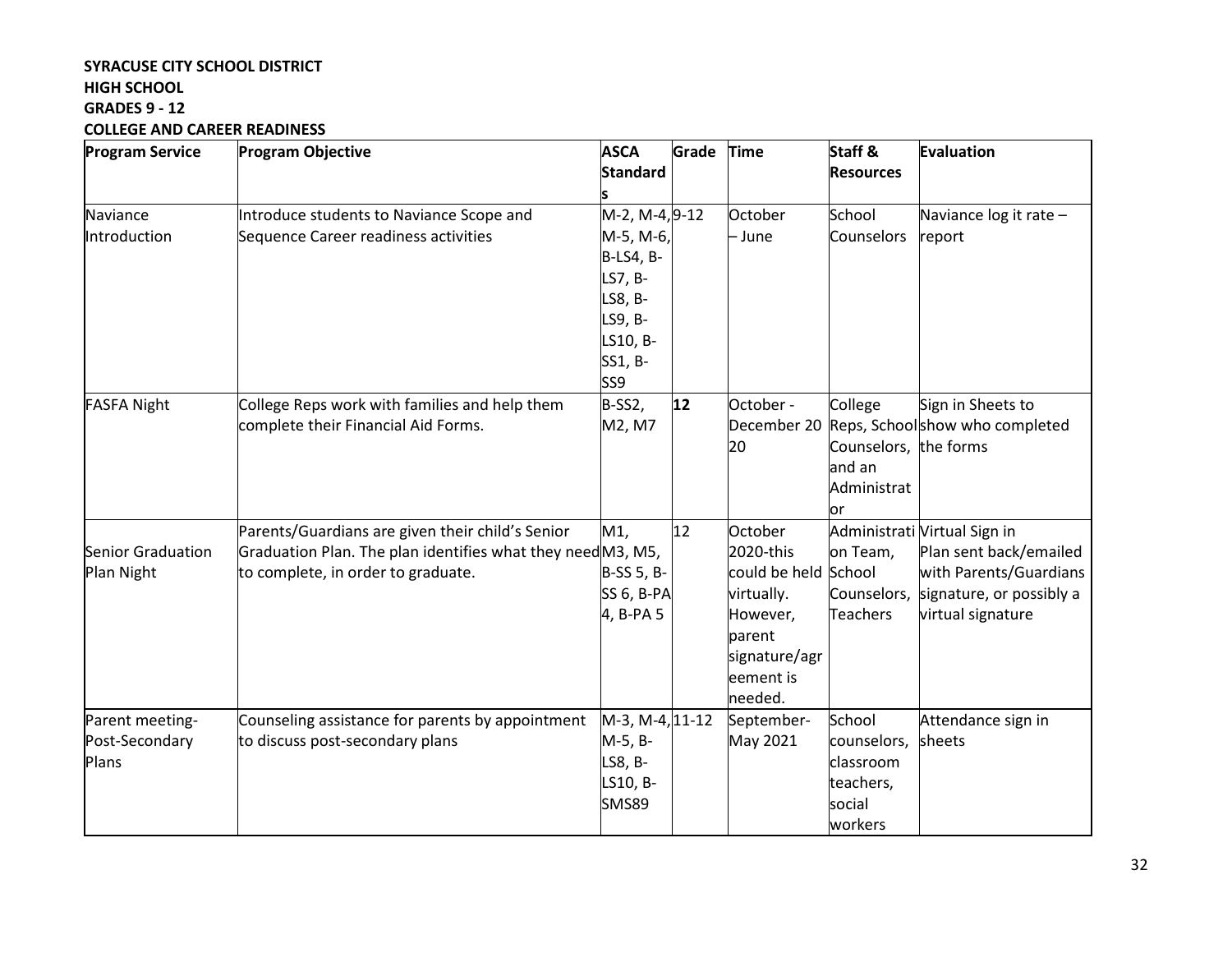| <b>Program Service</b>   | <b>Program Objective</b>                                         | <b>ASCA</b>      | Grade | Time                  | Staff &                 | Evaluation                |
|--------------------------|------------------------------------------------------------------|------------------|-------|-----------------------|-------------------------|---------------------------|
|                          |                                                                  | <b>Standard</b>  |       |                       | <b>Resources</b>        |                           |
|                          |                                                                  |                  |       |                       |                         |                           |
| <b>Transcript Review</b> | Transcripts are reviewed, updated and finalized                  | M2,              | 12    | Late June-July School |                         | Confirmation              |
|                          |                                                                  | M3, A3, B        |       | 2021                  | Counselors              | from College              |
|                          |                                                                  | $SS-5$           |       |                       |                         | Admissions                |
|                          |                                                                  |                  |       |                       |                         | Reps, (if sent) that they |
|                          |                                                                  |                  |       |                       |                         | received the Final        |
|                          |                                                                  |                  |       |                       |                         | Transcript                |
| <b>NCAA</b>              | Ensure enrolled courses meet eligibility requiremen M-2, M-4, 12 |                  |       | September-            | School                  | Transcript reviews        |
|                          | ts and current courses are approved by                           | M-5, M-6,        |       | June                  | counselors,             |                           |
|                          | NCAA. Communicate requirements to students,                      | <b>B-LS4, B-</b> |       |                       | athletic                |                           |
|                          | families and staff. Upload required documentation LS7, B-        |                  |       |                       | director,               |                           |
|                          | into high school portal.                                         | LS8, B-          |       |                       | Director of             |                           |
|                          |                                                                  | LS9, B-          |       |                       | student                 |                           |
|                          |                                                                  | LS10, B-         |       |                       | support                 |                           |
|                          |                                                                  | SS1, B-          |       |                       |                         |                           |
|                          |                                                                  | SS <sub>9</sub>  |       |                       |                         |                           |
| Certify final            | Students have earned 22 credits and passed their                 | M1, M2,          | 12    | June 2021             | Superintend Final total |                           |
| graduation list          | Regents Exams.                                                   | M3, M5,          |       |                       | ent                     | number/list of students   |
|                          |                                                                  | M7, BP-          |       |                       | <b>District</b>         | that graduated            |
|                          |                                                                  | PF 5, B-         |       |                       | Leaders                 |                           |
|                          |                                                                  | SS2, B-          |       |                       | Administrat             |                           |
|                          |                                                                  | SS3, B-          |       |                       | ors                     |                           |
|                          |                                                                  | SS5. B-PA        |       |                       | <b>Teachers</b>         |                           |
|                          |                                                                  | 2, B-            |       |                       | School                  |                           |
|                          |                                                                  | PA3,             |       |                       | Counselors              |                           |
|                          |                                                                  | B-PA4            |       |                       | <b>Students</b>         |                           |
|                          |                                                                  |                  |       |                       | Families                |                           |
| <b>ACCES-VR</b>          | Special Education Transition School Counselors                   | M-2, M-4, 12     |       | September             | School                  | Number of students        |
|                          | will identify and enroll students with disabilities in           | M-5, M-6,        |       | 2020-                 | Counselors              | enrolled                  |
|                          | programs to assist them with their college/career                | B-LS4, B-        |       | June 2021             |                         |                           |
|                          | goals post high school                                           | LS7, B-          |       |                       |                         |                           |
|                          |                                                                  | LS8, B-          |       |                       |                         |                           |
|                          |                                                                  | LS9, B-          |       |                       |                         |                           |
|                          |                                                                  | LS10, B-         |       |                       |                         |                           |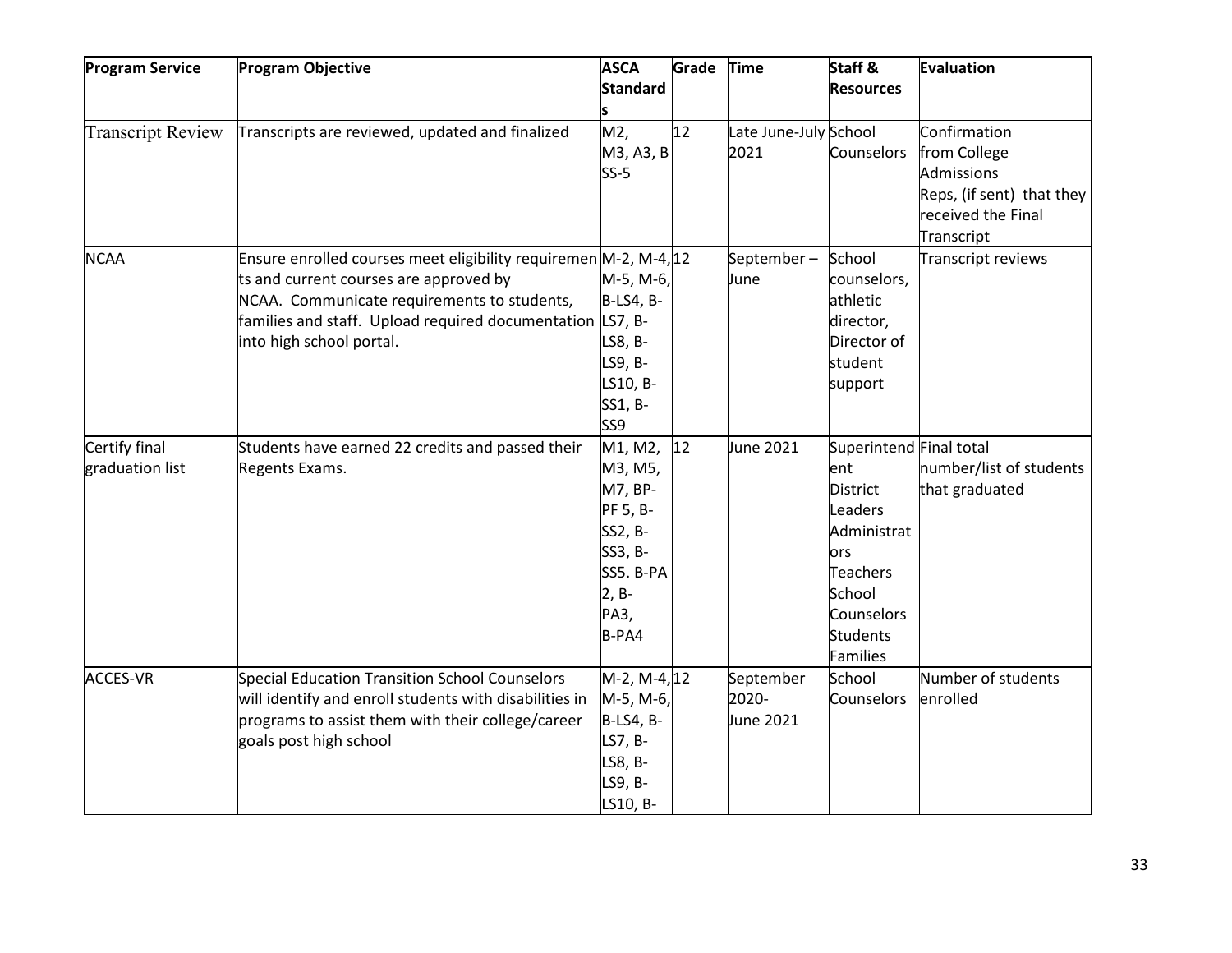| <b>Program Service</b>                                                              | <b>Program Objective</b>                                                                                                                                                                                        | <b>ASCA</b><br><b>Standard</b>                                                                                 | Grade | <b>Time</b>                    | Staff &<br><b>Resources</b>                      | <b>Evaluation</b>                                         |
|-------------------------------------------------------------------------------------|-----------------------------------------------------------------------------------------------------------------------------------------------------------------------------------------------------------------|----------------------------------------------------------------------------------------------------------------|-------|--------------------------------|--------------------------------------------------|-----------------------------------------------------------|
|                                                                                     |                                                                                                                                                                                                                 |                                                                                                                |       |                                |                                                  |                                                           |
|                                                                                     |                                                                                                                                                                                                                 | SS1, B-                                                                                                        |       |                                |                                                  |                                                           |
|                                                                                     |                                                                                                                                                                                                                 | SS <sub>9</sub>                                                                                                |       |                                |                                                  |                                                           |
| OPWDD                                                                               | Special Education Transition School Counselors will<br>identify and educate students and families on<br>community services available for post high school<br>for students with moderate to severe disabilities. | M-2, M-4, 9-12<br>M-5, M-6,<br><b>B-LS4, B-</b><br>LS7, B-<br>LS8, B-<br>LS9, B-<br>LS10, B-<br>SS1, B-<br>SS9 |       | September<br>2020-June<br>2021 | School<br>Counselors                             | Number of students<br>enrolled                            |
| Pre-Employment<br><b>Services</b>                                                   | Special Education Transition School Counselors will<br>identify students with disabilities that could benefit M-5, M-6,<br>from pre-employment services offered through<br>local agencies.                      | M-2, M-4, 9-11<br><b>B-LS4, B-</b><br>LS7, B-<br>LS8, B-<br>LS9, B-<br>LS10, B-<br>SS1, B-<br>SS <sub>9</sub>  |       | September<br>2020-June<br>2021 | School<br>Counselors                             | Number of students<br>enrolled                            |
| Career Assessment<br>(Are we using Skills<br>USA or another<br>provider this year?) | Collaborate with the CTE department to<br>prepare and students for Career & Technical<br>Education skills and assessments.                                                                                      | M-2, M-4, 11-12<br>M-5, M-6,<br>B-LS4, B-<br>LS7, B-<br>LS8, B-<br>LS9, B-<br>LS10, B-<br>SS1, B-<br>SS9       |       | September<br>2020-June<br>2021 | School<br>Counselors<br><b>CTE</b><br>department | The number of students<br>taking the career<br>assessment |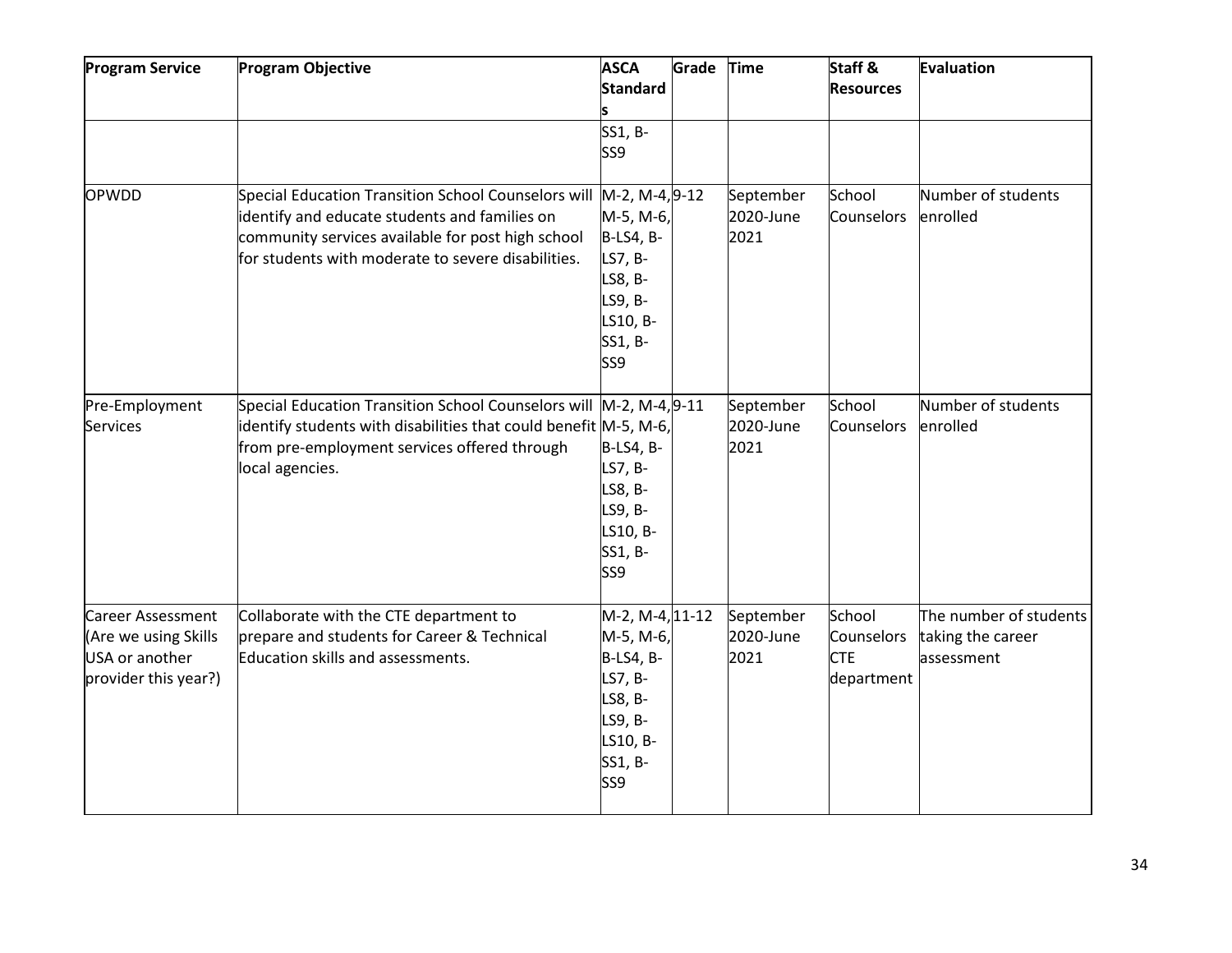| <b>Program Service</b> | <b>Program Objective</b>                                                               | <b>ASCA</b>      | Grade    | <b>Time</b> | Staff &           | Evaluation              |
|------------------------|----------------------------------------------------------------------------------------|------------------|----------|-------------|-------------------|-------------------------|
|                        |                                                                                        | <b>Standard</b>  |          |             | <b>Resources</b>  |                         |
| <b>Work Based</b>      | Help connect, track and monitor students Work                                          | M-2, M-4, 9-12   |          | September   | School            | Number of students      |
| Learning               | Based Learning (WBL) hours and document on                                             | M-5, M-6,        |          | 2020-June   | Counselor         | who earn WBL hours      |
|                        | transcript                                                                             | в-               |          | 2021        | <b>CTE</b>        |                         |
|                        |                                                                                        | LS4, B-          |          |             | <b>Teachers</b>   |                         |
|                        |                                                                                        | LS7, B-          |          |             | <b>Work Based</b> |                         |
|                        |                                                                                        | LS8, B-          |          |             | Learning          |                         |
|                        |                                                                                        | LS9, B-          |          |             | Teacher           |                         |
|                        |                                                                                        | LS10, B-         |          |             |                   |                         |
|                        |                                                                                        | SS1, B-          |          |             |                   |                         |
|                        |                                                                                        | SS <sub>9</sub>  |          |             |                   |                         |
| Applying for College   |                                                                                        | M-3, M-7, 12     |          | July-June   | School            | Number of               |
|                        | Assist students with the College Application<br>process. Monitor students' progress on | B-LS 7, B-       |          |             | <b>Counselors</b> | applications processed, |
|                        | Naviance and write letters of                                                          | <b>SMS 1, B-</b> |          |             |                   | college acceptance      |
|                        | recommendation. Encourage students to have                                             | SS <sub>1</sub>  |          |             |                   | rates                   |
|                        | their recommendation letters, College essays, and                                      |                  |          |             |                   |                         |
|                        | Transcripts. students have completed                                                   |                  |          |             |                   |                         |
|                        | all application requirements. Verify that students                                     |                  |          |             |                   |                         |
|                        | have completed all the steps before they can                                           |                  |          |             |                   |                         |
|                        | submit their applications. Submit applications                                         |                  |          |             |                   |                         |
|                        | materials through Naviance.                                                            |                  |          |             |                   |                         |
|                        |                                                                                        |                  |          |             |                   |                         |
|                        | Individual counseling Conduct individual or group counseling activities for M1, M2,    |                  | $9 - 12$ | September-  | School            | Attendance logs         |
| with students who      | students on an as needed basis to address                                              | B-SMS1,          |          | June        | counselor,        |                         |
| are failing or having  | needs. Develop plans with students, families and                                       | B-SMS2,          |          |             | classroom         |                         |
| academic               | staff. Conduct follow up as needed.                                                    | B-SMS6,          |          |             | teachers,         |                         |
| challenges and         |                                                                                        | B-SMS7,          |          |             | administrati      |                         |
| attendance issues      |                                                                                        | B-SMS10,         |          |             | on                |                         |
|                        |                                                                                        | B-SS9            |          |             |                   |                         |
| Individual and group   | Conduct individual or group counseling activities for M1, M2,                          |                  | $9 - 12$ | September-  | School            | Attendance logs         |
| counseling-College     | students on an as needed basis                                                         | B-SMS1,          |          | June        | counselor,        |                         |
| and Career             |                                                                                        | B-SMS2,          |          |             |                   |                         |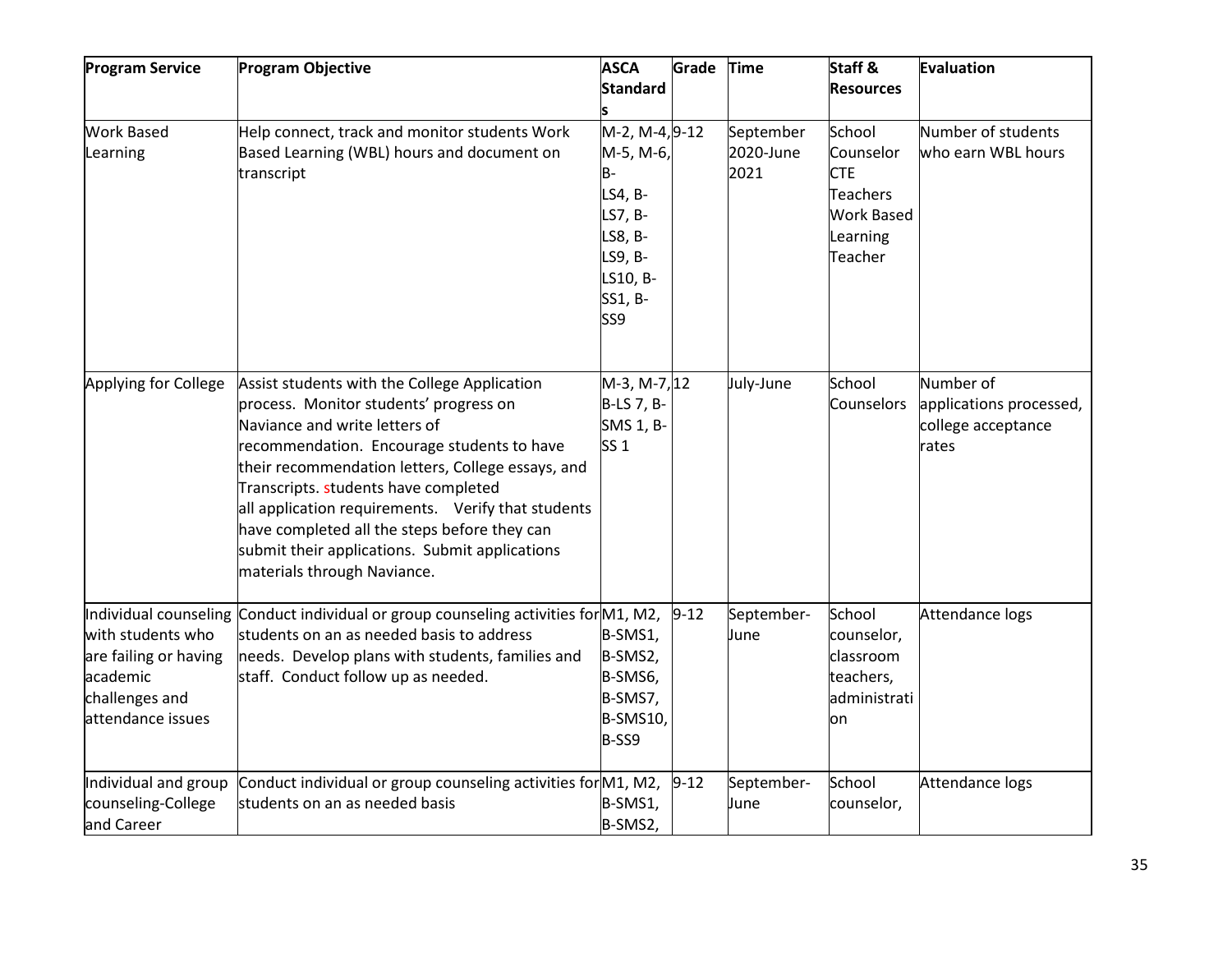| <b>Program Service</b> | Program Objective                                             | <b>ASCA</b>     | Grade | Time       | Staff &          | Evaluation                      |
|------------------------|---------------------------------------------------------------|-----------------|-------|------------|------------------|---------------------------------|
|                        |                                                               | <b>Standard</b> |       |            | <b>Resources</b> |                                 |
|                        |                                                               |                 |       |            |                  |                                 |
|                        |                                                               | B-SMS6,         |       |            | social           |                                 |
|                        |                                                               | B-SMS7,         |       |            | worker           |                                 |
|                        |                                                               | <b>B-SMS10,</b> |       |            |                  |                                 |
|                        |                                                               | B-SS9           |       |            |                  |                                 |
| Parent event-          | Introduce families/students to the college                    | M-3, M-4, 11-12 |       | September  | School           | Sign in sheets                  |
| College and Career     | application process, including: Naviance, financial           | M-5, B-         |       | October    | counselor,       |                                 |
| Night                  | aid information, common application,                          | LS8, B-         |       | (Seniors)  | classroom        |                                 |
|                        | SAT/ACT and available supports available to help              | LS10, B-        |       | May        | teachers,        |                                 |
|                        | students and families through the process.                    | <b>SMS89</b>    |       | (Juniors)  | administrati     |                                 |
|                        |                                                               |                 |       |            | on               |                                 |
| Meetings with local    | Discuss local career opportunities with companies             | M-2, M-         | 12    | September- | School           | <b>Meeting Calendar</b>         |
| employers              | and connect students with opportunities                       | 4 B-LS7         |       | June       | Counselors       |                                 |
|                        | Individual Senior me Develop post-secondary plans and support | M-2 M-4 12      |       | July-June  | School           | Meeting Calendar,               |
| etings                 | application process                                           | B-LS7 B-        |       |            | Counselors,      | Naviance, transcript            |
|                        |                                                               | SMS5 B-         |       |            | teachers         | request forms,                  |
|                        |                                                               | <b>SMS1, B-</b> |       |            |                  | Graduation plan                 |
|                        |                                                               | LS9, B-         |       |            |                  | form/Senior                     |
|                        |                                                               | SS <sub>1</sub> |       |            |                  | Certification form              |
| College Fair/College   | Coordinate college visits. Prepare students with              | M-2 M-4 11-12   |       | Fall and   | School           | Student field trip lists,       |
| visits                 | expectations, etiquette and question for college              | B-LS7 B-        |       | Spring     | Counselors,      | classroom presentation          |
|                        | representatives. Encourage and assist students in             | SMS5 B-         |       |            | teachers         | dates                           |
|                        | research.                                                     | <b>SMS1, B-</b> |       |            |                  |                                 |
|                        |                                                               | LS9, B-         |       |            |                  |                                 |
|                        |                                                               | SS <sub>1</sub> |       |            |                  |                                 |
| <b>CTE</b>             | Collaborate with CTE teachers and CTE                         | M-2, M-3, 9-12  |       | September- | <b>CTE</b>       | Field trip data, career         |
|                        | coordinators to support work-                                 | M.7, B-SS       |       | June       |                  | department, coach lists of with |
|                        | based opportunities to students throughout their              |                 |       |            | School           | students that                   |
|                        | high school experience.                                       |                 |       |            | Counselors,      | participated                    |
|                        |                                                               |                 |       |            | <b>CTE</b>       |                                 |
|                        |                                                               |                 |       |            | Coordinator      |                                 |
|                        |                                                               |                 |       |            | s, Teachers      |                                 |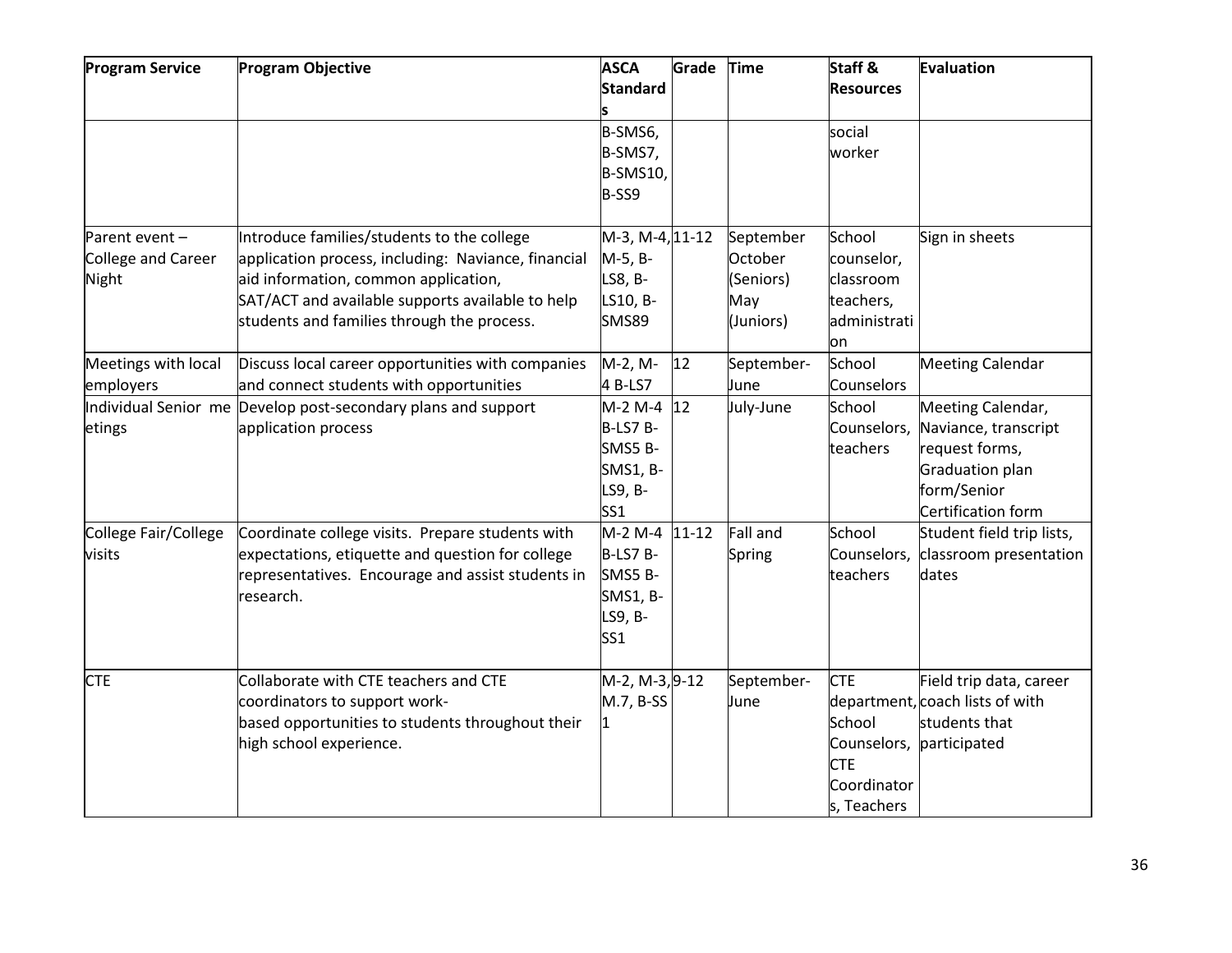| <b>Program Service</b>    | <b>Program Objective</b><br><b>ASCA</b>        |                 | Grade Time |           | Staff &          | Evaluation                        |
|---------------------------|------------------------------------------------|-----------------|------------|-----------|------------------|-----------------------------------|
|                           |                                                | <b>Standard</b> |            |           | <b>Resources</b> |                                   |
|                           |                                                |                 |            |           |                  |                                   |
| <b>Classroom Guidance</b> | Present college/career information in classes, | $M-2 M-4 D-12$  |            | November- | School           | Naviance Data,                    |
|                           | including Naviance activities.                 | $B-LS7B-$       |            | May       |                  | Counselors, successful completion |
|                           |                                                | SMS5 B-         |            |           | <b>teachers</b>  | of assigned task                  |
|                           |                                                | $SMS1, B-$      |            |           |                  |                                   |
|                           |                                                | LS9, B-         |            |           |                  |                                   |
|                           |                                                | SS <sub>1</sub> |            |           |                  |                                   |
|                           |                                                |                 |            |           |                  |                                   |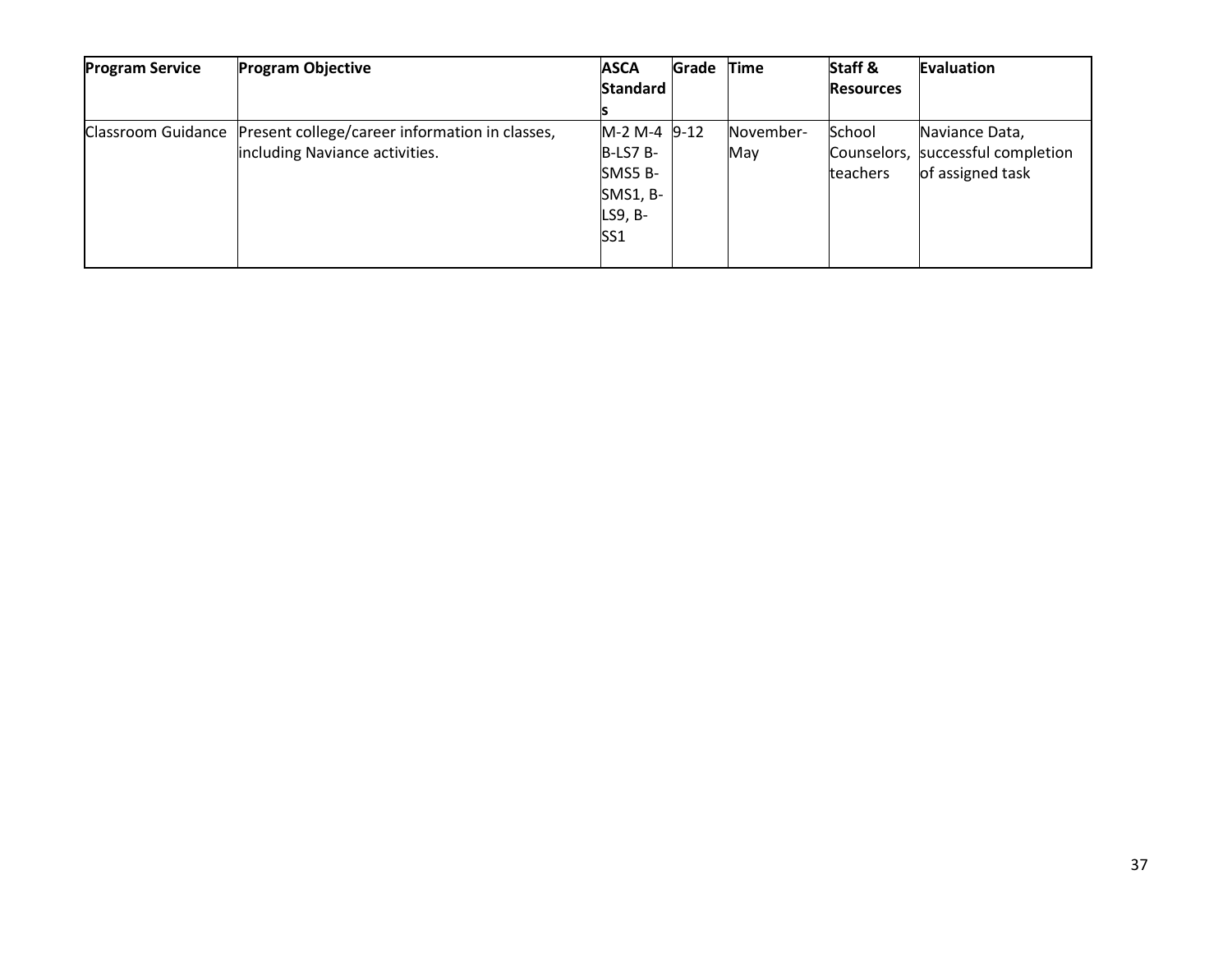# **SYRACUSE CITY SCHOOL DISTRICT HIGH SCHOOL GRADES 9 - 12 SOCIAL AND EMOTIONAL DOMAIN**

| <b>Program Service</b>                           | <b>Program Objective</b>                                                                                                                                                                                                                                                                                                                                            | <b>ASCA</b>                                                   | Grade          | <b>Time</b>                                                                | <b>Staff &amp; Resources Evaluation</b>                                                                                           |                                                                                                                                                                            |
|--------------------------------------------------|---------------------------------------------------------------------------------------------------------------------------------------------------------------------------------------------------------------------------------------------------------------------------------------------------------------------------------------------------------------------|---------------------------------------------------------------|----------------|----------------------------------------------------------------------------|-----------------------------------------------------------------------------------------------------------------------------------|----------------------------------------------------------------------------------------------------------------------------------------------------------------------------|
|                                                  |                                                                                                                                                                                                                                                                                                                                                                     | <b>Standard</b>                                               |                |                                                                            |                                                                                                                                   |                                                                                                                                                                            |
| 9 <sup>th</sup> Grade Orientation                | Students participate in<br>orientation to prepare them to 4, M-5, B-<br>transition into HS                                                                                                                                                                                                                                                                          | M-3, M-<br>LS7, B-<br>LS8, B-<br>LS10, B-<br>SMS8             | $\overline{9}$ | August of each<br>school year.                                             | School Counselors Sign in                                                                                                         | Student evaluations                                                                                                                                                        |
| Meet the School Counselor School Counselors will | introduce themselves and<br>explain what their role is. They<br>can also send home an<br>Introductory Letter.                                                                                                                                                                                                                                                       | M-7, B-<br>$PF4, B-$<br><b>PF5, B-</b><br>PF <sub>8</sub>     | $9 - 12$       | September -<br>October<br>Maybe this could<br>be also be done<br>virtually |                                                                                                                                   | School Counselors DIN and /or Exit Ticket<br>Sign in Sheet                                                                                                                 |
| Superintendent's<br>Cabinet support              | The<br>Superintendent identifies differ 1, B-SS 5, (usually, 60 studen er-June 2021<br>ent issues in schools and asks<br>students for their input. He<br>asks students to identify areas<br>of concern and how can they<br>be improved. Counselors' role<br>will be to support the<br>student recruitment and<br>collaborate with the group<br>during the meetings. | M-7, B-LS9-10<br>$B-SS6, B-$ ts<br>SS7, B-<br>SS <sub>8</sub> |                | October/Novemb Superintendent,                                             | District Office<br>Staff, Nutritional<br>Services, and<br>School<br>Counselors as<br>support<br>(Can still be held<br>virtually). | Exit Questions, from the<br>Superintendent.                                                                                                                                |
| Mandated Reporters                               | School Counselors are required B-PF<br>by law to<br>report suspected cases of child B-SS 5<br>abuse or maltreatment, if they<br>suspect it.                                                                                                                                                                                                                         | 3, B-SS 4,                                                    | $9 - 12$       | September 2020-<br>June 2021                                               | social workers,<br>classroom<br>teachers,<br>administrators,                                                                      | School Counselors, CPS Worker contacts<br>the school counselor<br>and tells you the status<br>of the case, closed or is<br>moving forward as Child<br>Neglect and/or Abuse |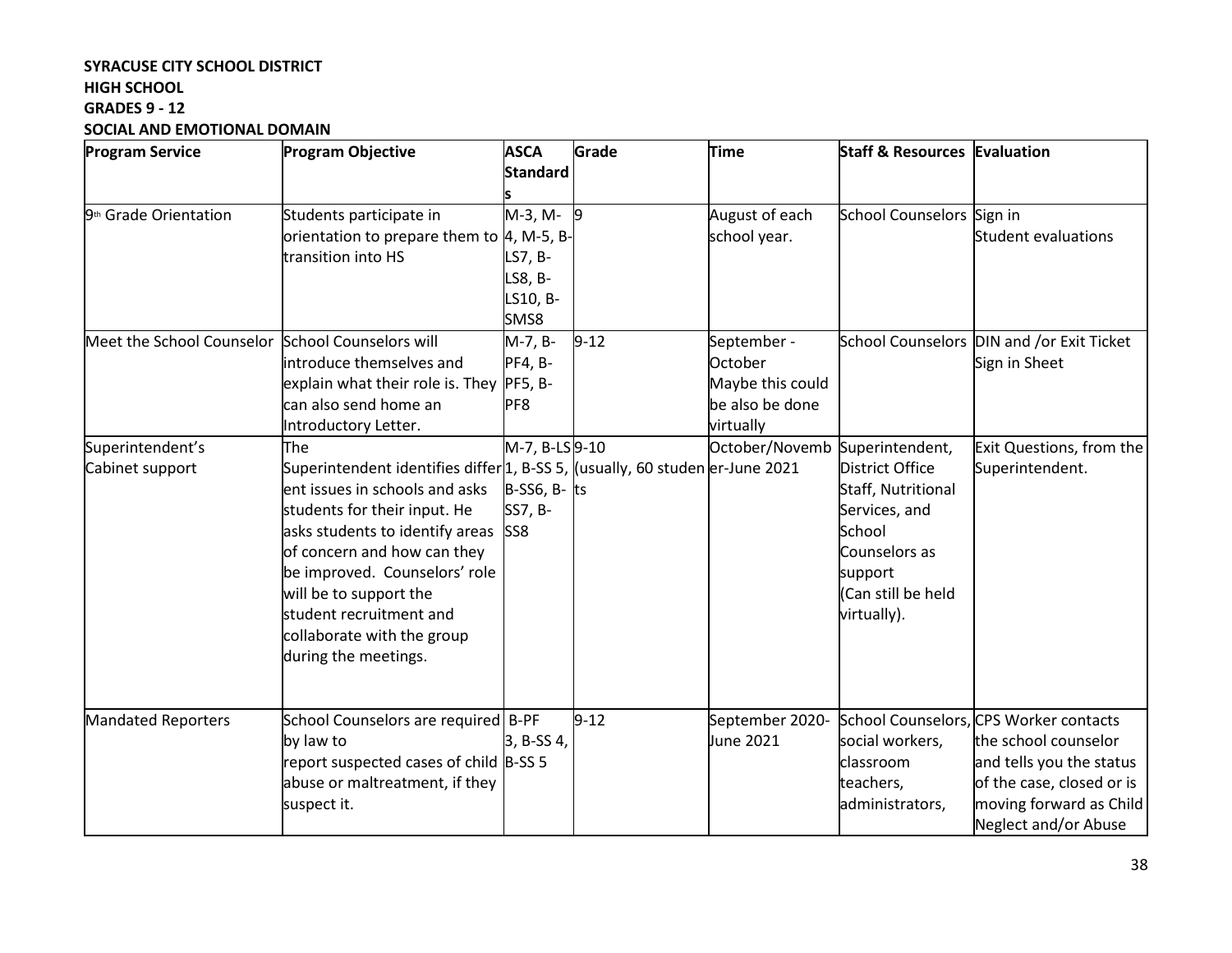| <b>Program Service</b>                                                                                                           | <b>Program Objective</b>                                                                                                                                   | <b>ASCA</b><br><b>Standard</b>                                                                  | Grade    | <b>Time</b>        | <b>Staff &amp; Resources Evaluation</b>                                                                                                              |                                                                        |
|----------------------------------------------------------------------------------------------------------------------------------|------------------------------------------------------------------------------------------------------------------------------------------------------------|-------------------------------------------------------------------------------------------------|----------|--------------------|------------------------------------------------------------------------------------------------------------------------------------------------------|------------------------------------------------------------------------|
|                                                                                                                                  |                                                                                                                                                            |                                                                                                 |          |                    | psychologists,<br>nurse                                                                                                                              |                                                                        |
| Individual and Group<br>Counseling                                                                                               | Conduct short-term individual<br>or group counseling activities<br>for students on an as needed<br>basis to address needs                                  | M1, M2,<br>B-SMS1,<br>B-SMS2,<br>B-SMS6,<br>B-SMS7,<br><b>B-SMS10</b><br>B-SS9                  | $9 - 12$ | September-<br>June | School counselors, Attendance logs<br>school social<br>workers, CBOs                                                                                 |                                                                        |
| Crisis<br>Intervention/immediate<br>needs                                                                                        | Support students and<br>families with pressing concerns 2, B-<br>and navigate necessary<br>interventions and supports                                      | M-1, M-<br><b>SMS1, B-</b><br><b>SMS2, B-</b><br>SMS6, B-<br><b>SMS7, B-</b><br>SMS10,<br>B-SS9 | $9 - 12$ | September-<br>June | social workers,<br>classroom<br>teachers,<br>administrators                                                                                          | School counselors, Schooltool documentati<br>on, MTSS<br>documentation |
| <b>Referrals to Student</b><br>Assistance Counselors, and<br>outside agencies on an as<br>needed basis for long term<br>support. | To connect students with<br>increased support for mental<br>health needs.                                                                                  | M-1, M-<br>$2, B-$<br>SS3, B-<br><b>SMS6, B-</b><br>SMS-7, B-<br>SMS9, B-<br>SS9                | $9 - 12$ | Ongoing            | social workers                                                                                                                                       | School counselors, Email, referral forms                               |
| Attend/coordinate stakehol Enhance student<br>der meetings                                                                       | success. Collaborate with<br>families, teachers,<br>administrators and community LS7, B-<br>agencies to support<br>student long-term successful<br>outcome | M-5, M-<br>3, B-SS3,<br><b>B-SS1, B-</b><br>SS8, B-<br>LS9                                      | $9 - 12$ | Ongoing            | School counselors, Notes, schooltool,<br>classroom<br>teachers, student<br>support personnel,<br>administrators,<br>community based<br>organizations | Meeting minutes                                                        |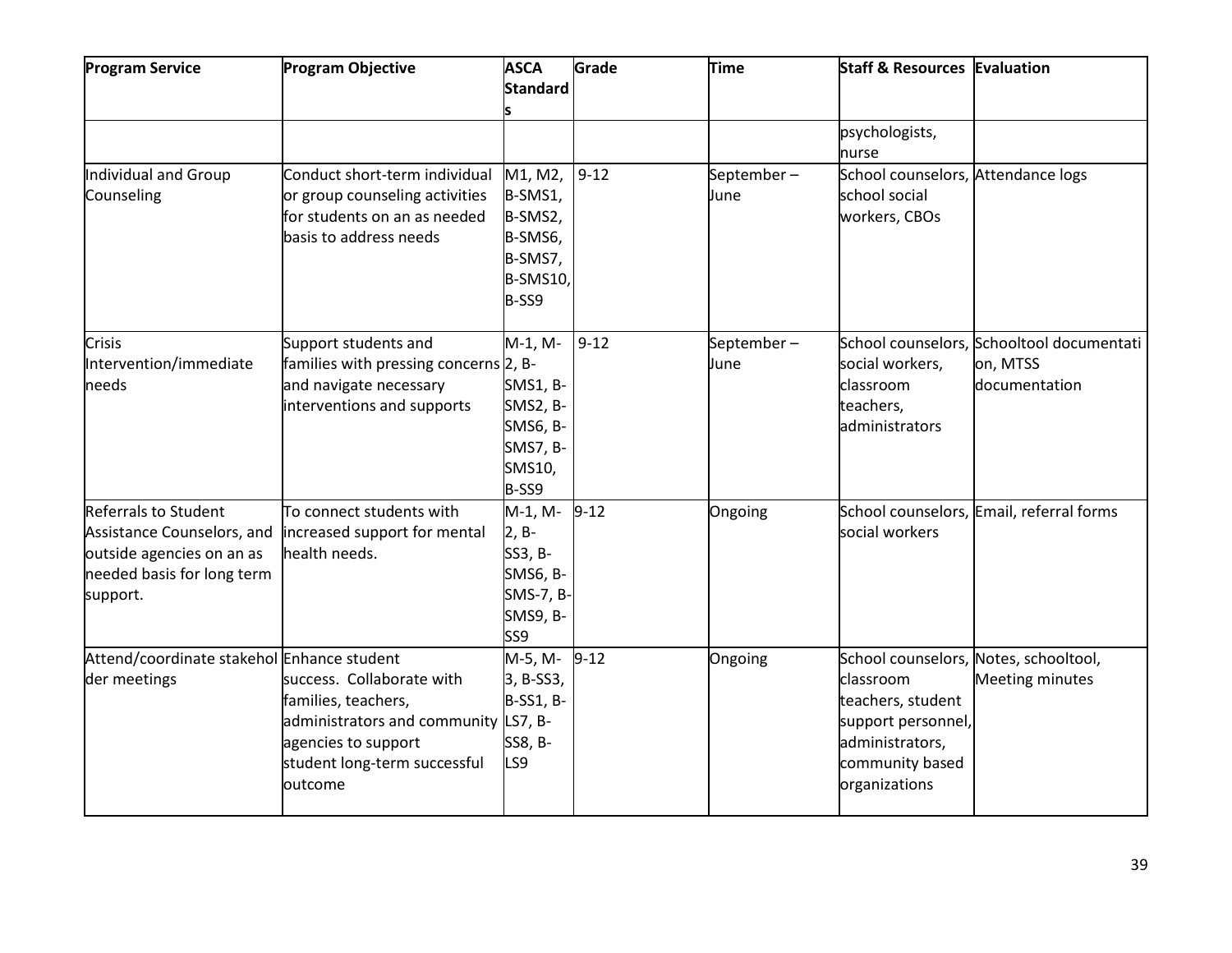| <b>Program Service</b>                                                                                                        | <b>Program Objective</b>                                                                                                                            | <b>ASCA</b><br><b>Standard</b>                           | Grade    | <b>Time</b>    | <b>Staff &amp; Resources Evaluation</b>                                        |                                                                                                    |
|-------------------------------------------------------------------------------------------------------------------------------|-----------------------------------------------------------------------------------------------------------------------------------------------------|----------------------------------------------------------|----------|----------------|--------------------------------------------------------------------------------|----------------------------------------------------------------------------------------------------|
| Student advocate                                                                                                              | Advocate for students at<br>individual education plan<br>meetings and other student-<br>related meetings.                                           |                                                          | $9 - 12$ | Ongoing        |                                                                                | School counselors School Tool Student<br><b>Notes</b>                                              |
| Analyze data including,<br>report cards, transcripts,<br>attendance and behavioral<br>to identify student needs<br>and trends | Create individual success and<br>graduation plans, tier<br>2 interventions, increase access<br>to rigorous and<br>appropriate curriculum.           |                                                          | $9 - 12$ | Ongoing        | School counselors,<br>social workers,<br>administrators                        | School Tool attendance<br>data, Report Cards,<br>classroom teachers, transcripts, Canvas log<br>ın |
| Classroom Guidance                                                                                                            | Support/facilitate classroom<br>lessons around social and<br>emotional topics in conjunction<br>with classroom teachers and<br>other support staff  |                                                          | $9 - 12$ | October - June | social workers,<br>lclassroom<br>teachers, communi<br>ty<br>based organization | School counselors, Pre-post test, surveys,<br>student self-reports                                 |
| <b>IEP Counseling</b>                                                                                                         | Support students in achieving<br>their behavioral goals as stated 2, M-7, B-<br>on their IEP to assist them in<br>academic success and<br>progress. | M-1, M-9-12<br>SS 2, B-SS<br>3, B-SMS<br>$3, B-$<br>SMS3 |          | September-June | School social<br>workers                                                       | School Counselors, Annual review meeting                                                           |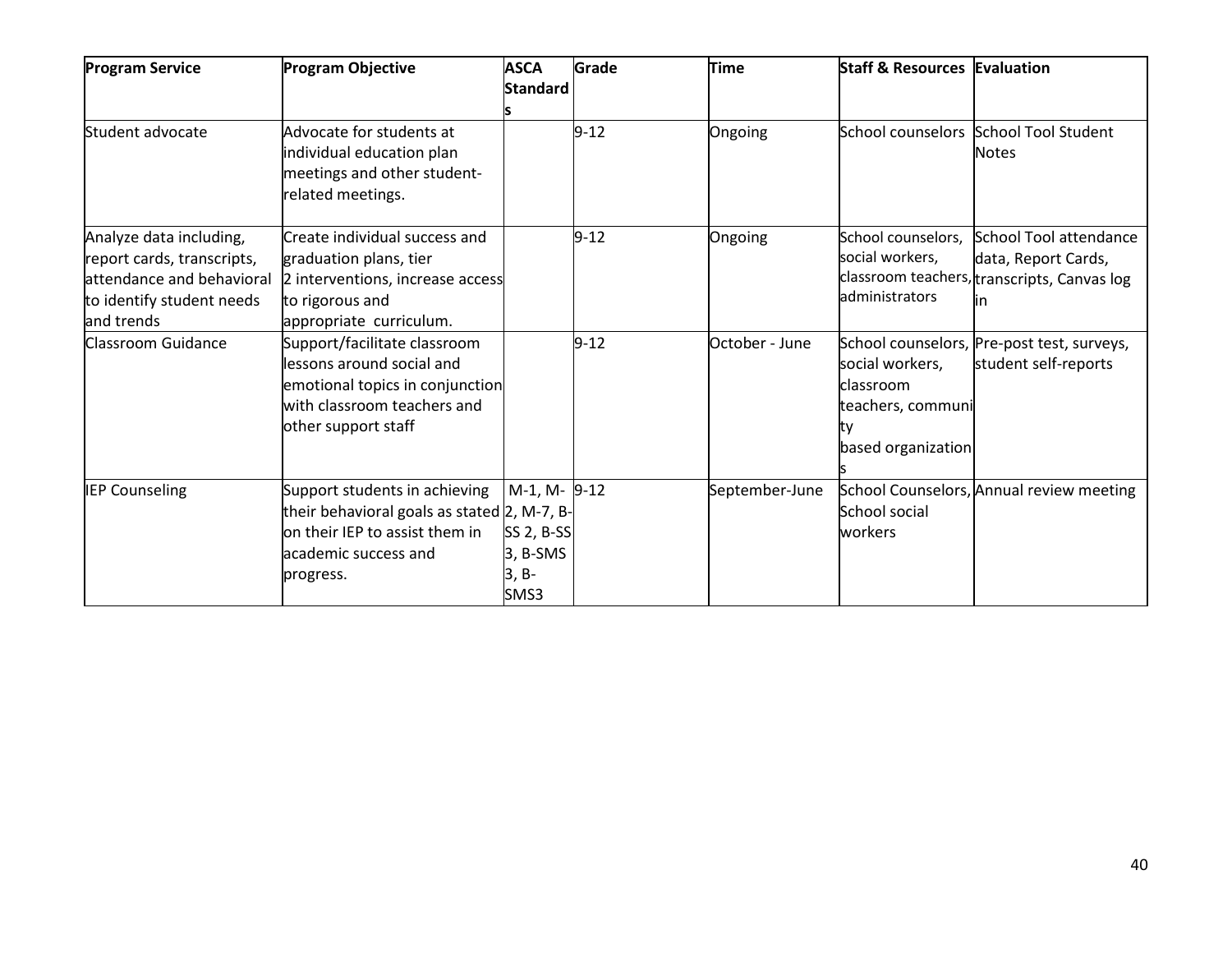# **APPENDIX A**

# Naviance Scope & Sequence: 2020-2021

Syracuse Public Schools

# **District Readiness**

# **Counseling and Guidance Services Mission and Vision:**

- To provide every student the opportunity to become a lifelong learner by fostering and supporting a balanced approach to the development of academic, social, emotional and physical health.
- To nurture respect and understanding for self and all people
- To promote responsible citizenship in a society, community, culture and in the world
- To be career and college ready to pursue individual goals

Syracuse City School District's school counselors are committed to providing all students with a comprehensive school counseling program which systematically addresses the three areas of academic, career, and personal/social development. It is our belief that in doing so, we assist students in exploring, planning, and realizing their individual interests, abilities, and goals, thus helping them to reach their full potential as productive members of society.

- Students are more likely to be engaged and take ownership of their learning if they have in place a network of adults providing consistent encouragement and feedback.
- Through Naviance, Syracuse City School District students will create and reflect on goals, complete assessments to learn about themselves, and use that knowledge to make plans for college, career, and life.
- Staff will be able to use Naviance analytics tools to ensure equity of access to district resources, support tools, and assessments.
- Naviance supports Syracuse City School District's School Counseling and Guidance goals, each activity in the following Scope and Sequence is aligned to one of the 6 core competencies in the [Naviance College, Career, and Life Readiness Framework](https://www.naviance.com/content/cclr-framework)

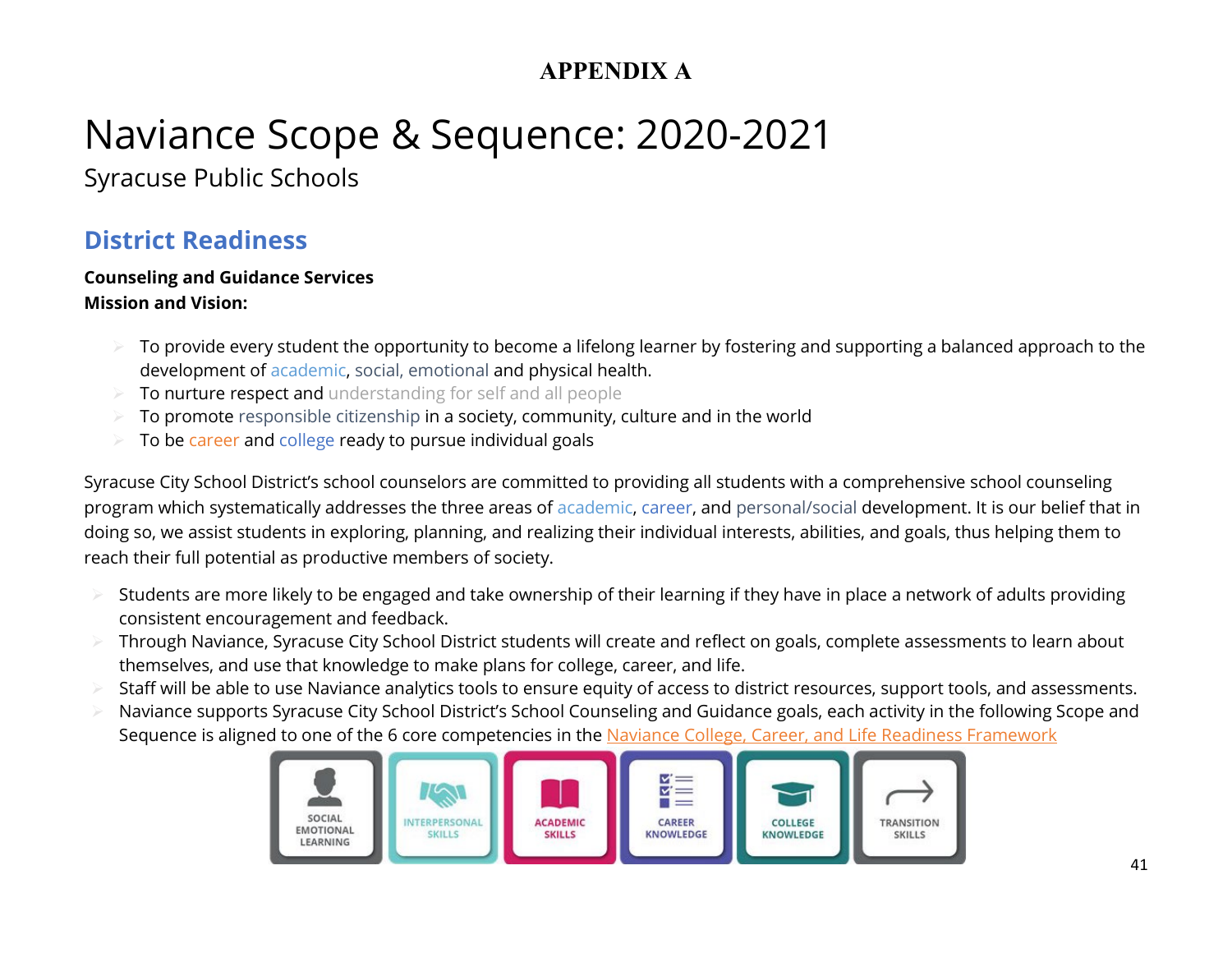| <b>Middle School Scope and Sequence: Grade 6</b>       |                 |                                                                                                |                                                                                                                                                                                                                                                                |                       |                                                                     |  |  |
|--------------------------------------------------------|-----------------|------------------------------------------------------------------------------------------------|----------------------------------------------------------------------------------------------------------------------------------------------------------------------------------------------------------------------------------------------------------------|-----------------------|---------------------------------------------------------------------|--|--|
| <b>CCLR</b><br><b>Alignment</b>                        | <b>Due Date</b> | <b>Objective</b>                                                                               | <b>Naviance Activity</b>                                                                                                                                                                                                                                       | <b>Responsibility</b> | <b>ASCA Mindsets</b><br>and Behaviors for<br><b>Student Success</b> |  |  |
| TRANSITION<br>SKILLS                                   |                 | Introduction to<br>Naviance<br>Transition to MS<br>Survey (45<br>minutes)                      | After introductory session, students will complete<br>a survey asking questions about their transition to<br>middle school.                                                                                                                                    |                       | M2, M3<br>B-SMS10                                                   |  |  |
| SOCIAL<br>MOTIONAL<br>LEARNING                         |                 | Explore Roadtrip<br>Nation                                                                     | Students will explore Themes in the Roadtrip<br>Nation Interview Archive and complete a survey<br>about their experience.                                                                                                                                      |                       | M <sub>2</sub><br>B-SMS6, B-SMS7,<br>B-SMS10, B-SS5                 |  |  |
| <b>ACADEMIC</b><br><b>SKILLS</b>                       |                 | <b>Create SMART</b><br>goals<br>(30 minutes)                                                   | Students will use what they learned in RTN to<br>create and reflect upon academic, career and<br>personal SMART goals.                                                                                                                                         |                       | M2, M4, M5, M6<br>B-LS7<br><b>B-SS3, B-SS5</b>                      |  |  |
| $I\rightarrow V$<br><b>NTERPERSON</b><br><b>SKILLS</b> |                 | <b>Individual Progress</b><br><b>Review Meeting</b>                                            | Students and parents will attend a 1:1 meeting<br>with a certified school counselor to review<br>students' academic progress, career exploration,<br>and social emotional needs. Students and<br>counselors will use the survey tool to record the<br>meeting. |                       | M1, M2, M3, M4,<br>M5, M6<br>B-SS 3, B-LS 4                         |  |  |
| थं≣<br><b>CAREER</b><br><b>KNOWLEDGE</b>               |                 | Career Cluster<br>Finder<br>Add Career<br>Clusters to<br><b>Favorites List</b><br>(30 minutes) | Students add one or more career to Favorites List<br>in Naviance Student. Students are encouraged to<br>use Career Cluster Finder assessment results to<br>save related careers.                                                                               |                       | M4<br>B-LS9                                                         |  |  |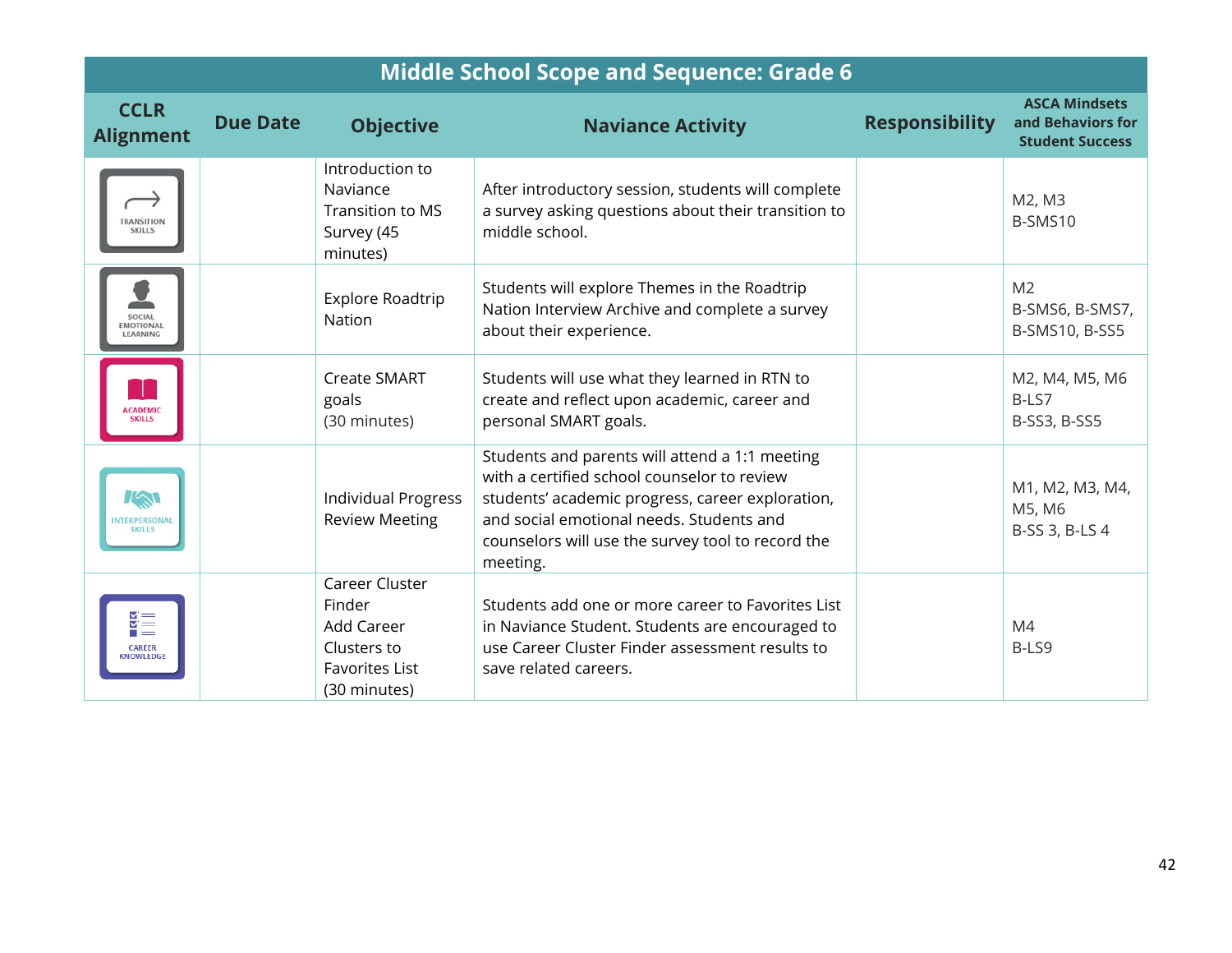| <b>Middle School Scope and Sequence: Grade 7</b>    |                 |                                                                                                |                                                                                                                                                                                                                                                                |                       |                                                                     |  |  |  |
|-----------------------------------------------------|-----------------|------------------------------------------------------------------------------------------------|----------------------------------------------------------------------------------------------------------------------------------------------------------------------------------------------------------------------------------------------------------------|-----------------------|---------------------------------------------------------------------|--|--|--|
| <b>CCLR</b><br><b>Alignment</b>                     | <b>Due Date</b> | <b>Objective</b>                                                                               | <b>Naviance Activity</b>                                                                                                                                                                                                                                       | <b>Responsibility</b> | <b>ASCA Mindsets</b><br>and Behaviors for<br><b>Student Success</b> |  |  |  |
| <b>RANSITION</b><br>SKILLS                          |                 | Naviance<br>Review/Scavenger<br>Hunt                                                           | After review session, students will complete a<br>scavenger hunt that aligns with 7 <sup>th</sup> grade scope<br>activities.                                                                                                                                   |                       | M2, M3<br>B-SMS10                                                   |  |  |  |
| SOCIAL<br>MOTIONAL<br>LEARNING                      |                 | Explore Roadtrip<br>Nation                                                                     | Students will explore Interests in the Roadtrip<br>Nation Interview Archive and complete a survey<br>about their experience.                                                                                                                                   |                       | M <sub>2</sub><br>B-SMS6, B-SMS7,<br>B-SMS10, B-SS5                 |  |  |  |
| <b>ACADEMIC</b><br><b>SKILLS</b>                    |                 | <b>Create SMART</b><br>goals<br>(30 minutes)                                                   | Students will use what they learned in RTN to<br>create and reflect upon academic, career and<br>personal SMART goals.                                                                                                                                         |                       | M5, M6<br>B-LS7, B-SMS5                                             |  |  |  |
| ACADEMIC<br><b>SKILLS</b>                           |                 | Complete Learning<br>Styles Inventory<br>(20 minutes)                                          | Learning Styles Inventory is an assessment to help<br>students see how they learn best and how they<br>can be most productive.                                                                                                                                 |                       | M2, M3<br>B-SMS10                                                   |  |  |  |
| $\sqrt{2}$<br><b>INTERPERSONAL</b><br><b>SKILLS</b> |                 | <b>Individual Progress</b><br><b>Review Meeting</b>                                            | Students and parents will attend a 1:1 meeting<br>with a certified school counselor to review<br>students' academic progress, career exploration,<br>and social emotional needs. Students and<br>counselors will use the survey tool to record the<br>meeting. |                       | M1, M2, M3, M4,<br>M5, M6<br>B-SS 3, B-LS 4                         |  |  |  |
| <u> 사람</u><br><b>CAREER</b><br>KNOWLEDGE            |                 | Career Cluster<br>Finder<br>Add Career<br>Clusters to<br><b>Favorites List</b><br>(30 minutes) | Students add one or more career to Favorites List<br>in Naviance Student. Students are encouraged to<br>use Career Cluster Finder assessment results to<br>save related careers.                                                                               |                       | M4<br>B-LS9                                                         |  |  |  |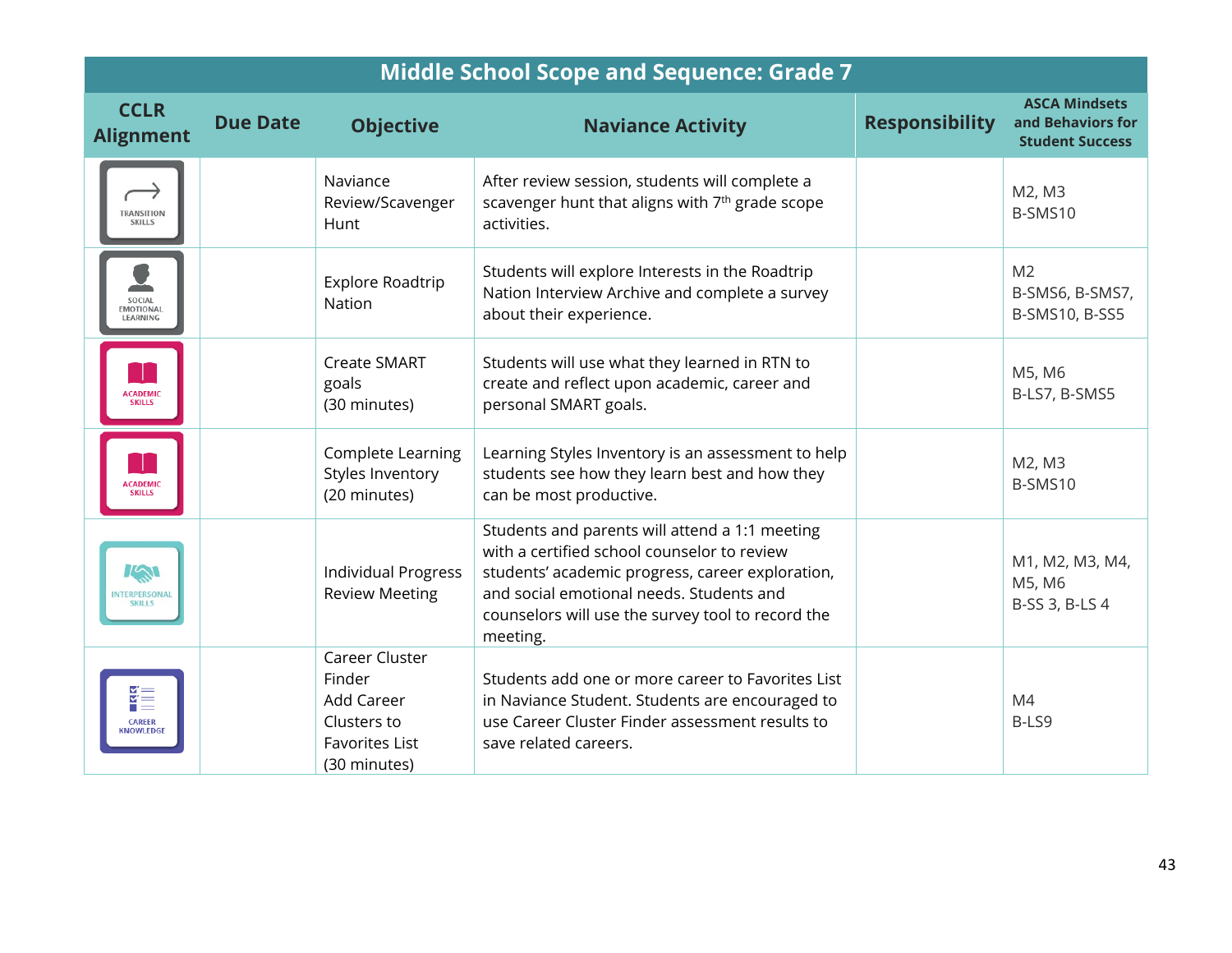|                                                      | <b>Middle School Scope and Sequence: Grade 8</b> |                                                                                     |                                                                                                                                                                                                                                                                |                       |                                                                     |  |  |  |
|------------------------------------------------------|--------------------------------------------------|-------------------------------------------------------------------------------------|----------------------------------------------------------------------------------------------------------------------------------------------------------------------------------------------------------------------------------------------------------------|-----------------------|---------------------------------------------------------------------|--|--|--|
| <b>CCLR</b><br><b>Alignment</b>                      | <b>Due Date</b>                                  | <b>Objective</b>                                                                    | <b>Naviance Activity</b>                                                                                                                                                                                                                                       | <b>Responsibility</b> | <b>ASCA Mindsets</b><br>and Behaviors for<br><b>Student Success</b> |  |  |  |
| TRANSITION<br><b>SKILLS</b>                          |                                                  | Naviance<br>Review/Scavenger<br>Hunt                                                | After review session, students will complete a<br>scavenger hunt that aligns with 8 <sup>th</sup> grade scope<br>activities.                                                                                                                                   |                       | M2, M3<br>B-SMS10                                                   |  |  |  |
| SOCIAL<br>EMOTIONAL<br>LEARNING                      |                                                  | Explore Roadtrip<br>Nation                                                          | Students will explore leader videos in the Roadtrip<br>Nation Interview Archive and complete a survey<br>about their experience.                                                                                                                               |                       | M <sub>2</sub><br>B-SMS6, B-SMS7,<br>B-SMS10, B-SS5                 |  |  |  |
| <b>ACADEMIC</b><br><b>SKILLS</b>                     |                                                  | Create SMART goal<br>(20 minutes)                                                   | Students will use what they learned in RTN to<br>create and reflect upon academic, career and<br>personal SMART goals.                                                                                                                                         |                       | M5, M6<br>B-LS7, B-SMS5                                             |  |  |  |
| $I\mathbb{Z}$<br><b>NTERPERSONA</b><br><b>SKILLS</b> |                                                  | <b>Individual Progress</b><br><b>Review Meeting</b>                                 | Students and parents will attend a 1:1 meeting<br>with a certified school counselor to review<br>students' academic progress, career exploration,<br>and social emotional needs. Students and<br>counselors will use the survey tool to record the<br>meeting. |                       | M1, M2, M3, M4,<br>M5, M6<br>B-SS 3, B-LS 4                         |  |  |  |
| ¥≣<br><b>CAREER</b><br>KNOWLEDGE                     |                                                  | Career Key<br>Assessment<br>Add Careers to<br><b>Favorites List</b><br>(30 minutes) | Students take Career Key assessment based on<br>Holland's interest codes. When students complete<br>the assessment, their results will display their top<br>Holland Code matches. Students add one or more<br>career to Favorites List in Naviance Student.    |                       | M <sub>4</sub><br>B-LS9                                             |  |  |  |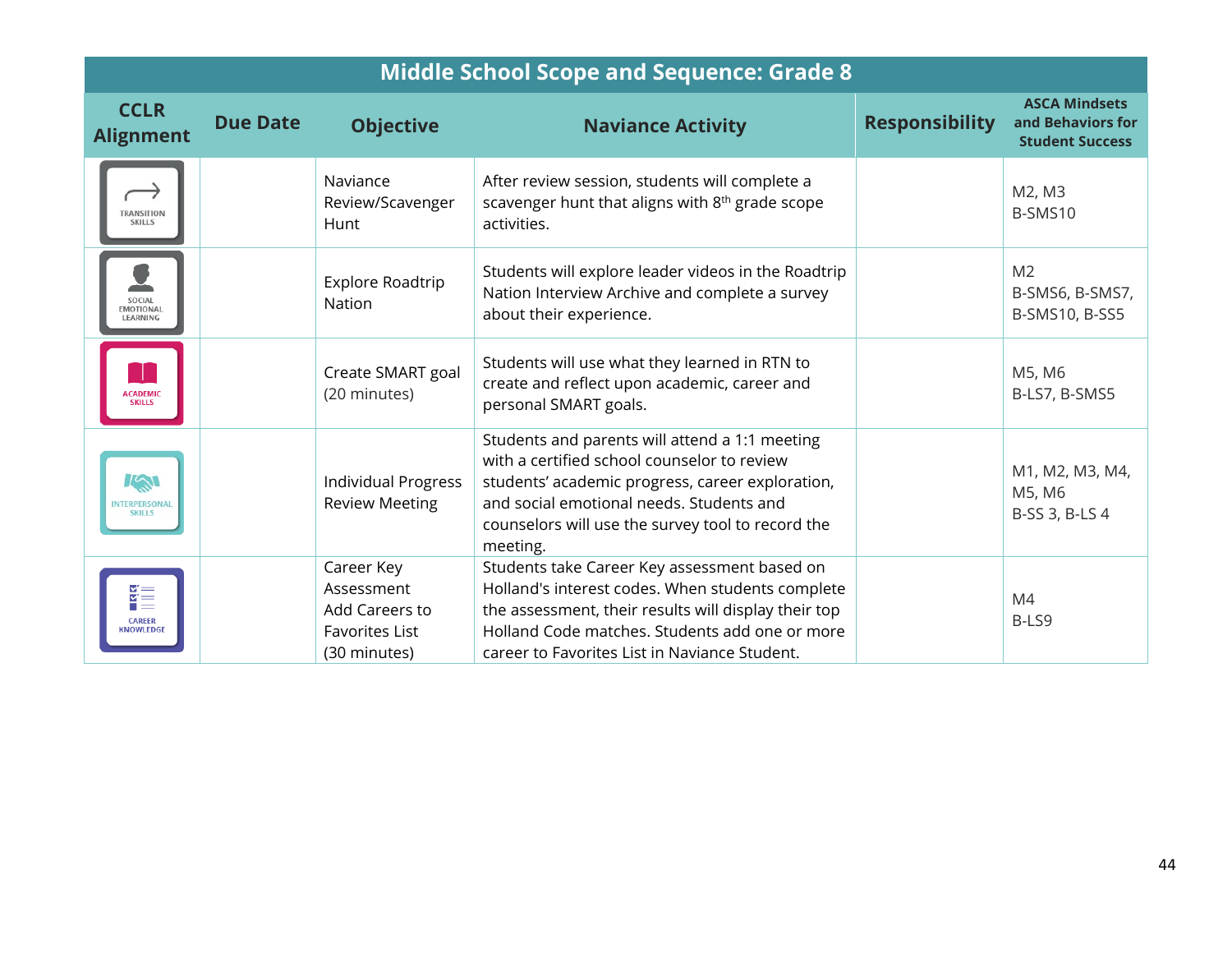| <b>CCLR</b><br><b>Alignment</b>                           | <b>Due Date</b> | <b>Objective</b>                                                                     | <b>Naviance Activity</b>                                                                                                                                                                                                                                       | <b>Responsibility</b> | <b>ASCA Mindsets</b><br>and Behaviors for<br><b>Student Success</b> |
|-----------------------------------------------------------|-----------------|--------------------------------------------------------------------------------------|----------------------------------------------------------------------------------------------------------------------------------------------------------------------------------------------------------------------------------------------------------------|-----------------------|---------------------------------------------------------------------|
| <b>TRANSITION</b><br><b>SKILLS</b>                        |                 | Introduction to<br>Naviance<br>Transition to HS<br>Survey (45<br>minutes)            | After introductory session, students will complete<br>a survey asking questions about their transition<br>from middle school to high school                                                                                                                    |                       | M2, M3<br>B-SMS10                                                   |
| 칇<br><b>CAREER</b><br><b>(NOWLEDGE</b>                    |                 | Complete<br><b>Strengths Explorer</b><br>Add careers to<br>favorites<br>(20 minutes) | Strengths Explorer assesses 10 talent themes for<br>individuals and identifies each student's three<br>strongest emerging talents. Students add careers<br>to favorites based on their results.                                                                |                       | M2, M3<br>B-SMS10                                                   |
| SOCIAL<br>MOTIONAL:<br>EARNING                            |                 | Explore Roadtrip<br>Nation<br><b>Create SMART</b><br>goals<br>(45 minutes)           | Students will watch leader videos in the Roadtrip<br>Nation Interview Archive and complete a survey<br>about their experience. Students will use what<br>they learned to create academic and personal<br>SMART goals.                                          |                       | M2, M5, M6<br>B-LS7, B-SMS5,<br>B-SMS6, B-SMS7,<br>B-SMS10, B-SS5   |
| $I\rightarrow V$<br><b>INTERPERSONAL</b><br><b>SKILLS</b> |                 | <b>Individual Progress</b><br><b>Review Meeting</b>                                  | Students and parents will attend a 1:1 meeting<br>with a certified school counselor to review<br>students' academic progress, career exploration,<br>and social emotional needs. Students and<br>counselors will use the survey tool to record the<br>meeting. |                       | M1, M2, M3, M4,<br>M5, M6<br>B-SS 3, B-LS 4                         |
| $I\rightarrow V$<br><b>INTERPERSONA</b><br><b>SKILLS</b>  |                 | Create initial<br>resume to update<br>throughout HS<br>(20 minutes)                  | Compile a list of academic and extracurricular<br>activities and honors.                                                                                                                                                                                       |                       | M <sub>3</sub><br>B-LS10, B-SS2,<br>B-SS3, B-SS7                    |
| <b>COLLEGE</b><br>KNOWLEDGE                               |                 | College Exploration<br>Scavenger Hunt                                                | Explore various college research tools in<br>Naviance, such as College Lookup or College<br>Maps, to better understand the college<br>exploration process.                                                                                                     |                       | M4<br>B-LS 5, B-LS 7                                                |

# **High School Scope and Sequence: Grade 9**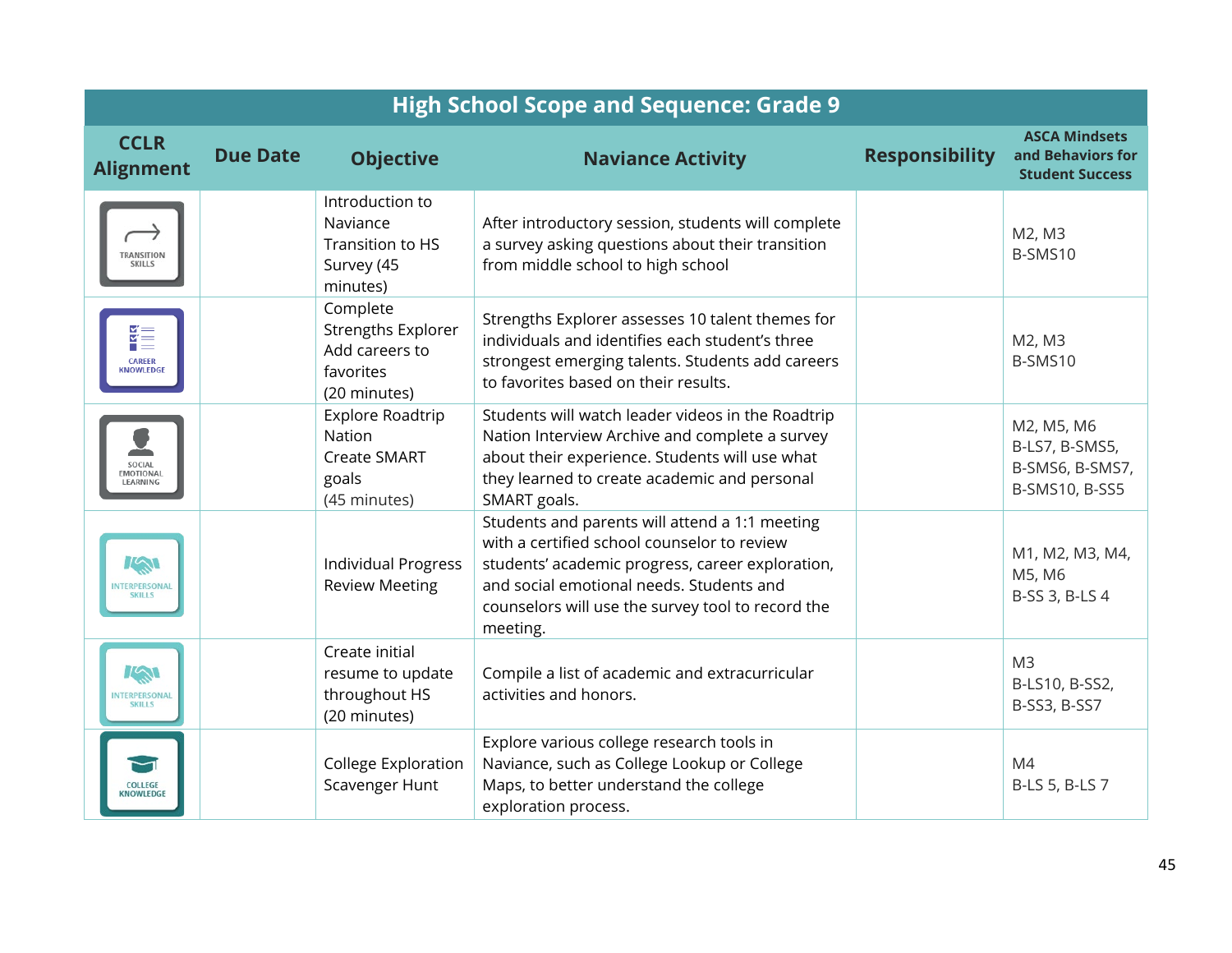| <b>High School Scope and Sequence: Grade 10</b>      |                 |                                                                                                      |                                                                                                                                                                                                                                                                |                       |                                                                     |
|------------------------------------------------------|-----------------|------------------------------------------------------------------------------------------------------|----------------------------------------------------------------------------------------------------------------------------------------------------------------------------------------------------------------------------------------------------------------|-----------------------|---------------------------------------------------------------------|
| <b>CCLR</b><br><b>Alignment</b>                      | <b>Due Date</b> | <b>Objective</b>                                                                                     | <b>Naviance Activity</b>                                                                                                                                                                                                                                       | <b>Responsibility</b> | <b>ASCA Mindsets</b><br>and Behaviors for<br><b>Student Success</b> |
| SOCIAL<br><b>MOTIONA</b>                             |                 | Find My Road:<br>Roadtrip Nation<br><b>Create SMART</b><br>goals<br>(30 minutes)                     | Students will follow the Find My Road path in the<br>Roadtrip Nation Interview Archive and complete a<br>survey about their experience. Students will use<br>what they learned to create and reflect upon<br>academic and personal SMART goals.                |                       | M2, M5, M6<br>B-LS7, B-SMS5,<br>B-SMS6, B-SMS7,<br>B-SMS10, B-SS5   |
| ¥≣<br><b>CAREER</b><br><b>KNOWLEDGE</b>              |                 | MI Advantage<br>Assessment<br><b>Favorite Careers</b><br>(40 minutes)                                | Students will take the MI Advantage assessment<br>to reveal their intelligence strengths and<br>challenges, and investigate suggestions on ways<br>to develop all their intelligences. Students will<br>favorite related careers.                              |                       | M4, M5, M6<br>M-LS3<br>B-LS3, B-LS4B-<br>LS7, B-LS9                 |
| <b>COLLEGE</b><br>NOWLEDGE                           |                 | Game Plan Survey<br>(30 minutes)                                                                     | Students will research colleges using Naviance<br>Student college pages, answering questions in a<br>built-in college Game Plan survey.                                                                                                                        |                       | M5, M6 B-LS7, B-<br>SMS5                                            |
| $I\infty$<br><b>INTERPERSONAL</b><br><b>SKILLS</b>   |                 | Individual<br>Progress Review<br>Meeting                                                             | Students and parents will attend a 1:1 meeting<br>with a certified school counselor to review<br>students' academic progress, career exploration,<br>and social emotional needs. Students and<br>counselors will use the survey tool to record the<br>meeting. |                       | M1, M2, M3, M4,<br>M5, M6<br>B-SS 3, B-LS 4                         |
| <b>COLLEGE</b><br>NOWLEDGE                           |                 | Complete a<br>SuperMatch<br>College Search<br>View 3 Virtual<br><b>College Tours</b><br>(30 minutes) | Students will learn important details about their<br>colleges of interest. Students add colleges they<br>are interested in to the Colleges I'm Thinking<br>About list.                                                                                         |                       | M4<br>B-LS1, B-LS5,<br>B-LS9                                        |
| $15\sqrt{2}$<br><b>INTERPERSONA</b><br><b>SKILLS</b> |                 | Update resume t<br>(20 minutes)                                                                      | Add to a list of academic and extracurricular<br>activities and honors. Focus on Community<br>Service activities.                                                                                                                                              |                       | M <sub>3</sub><br>B-LS10, B-SS2,<br>B-SS3, B-SS7                    |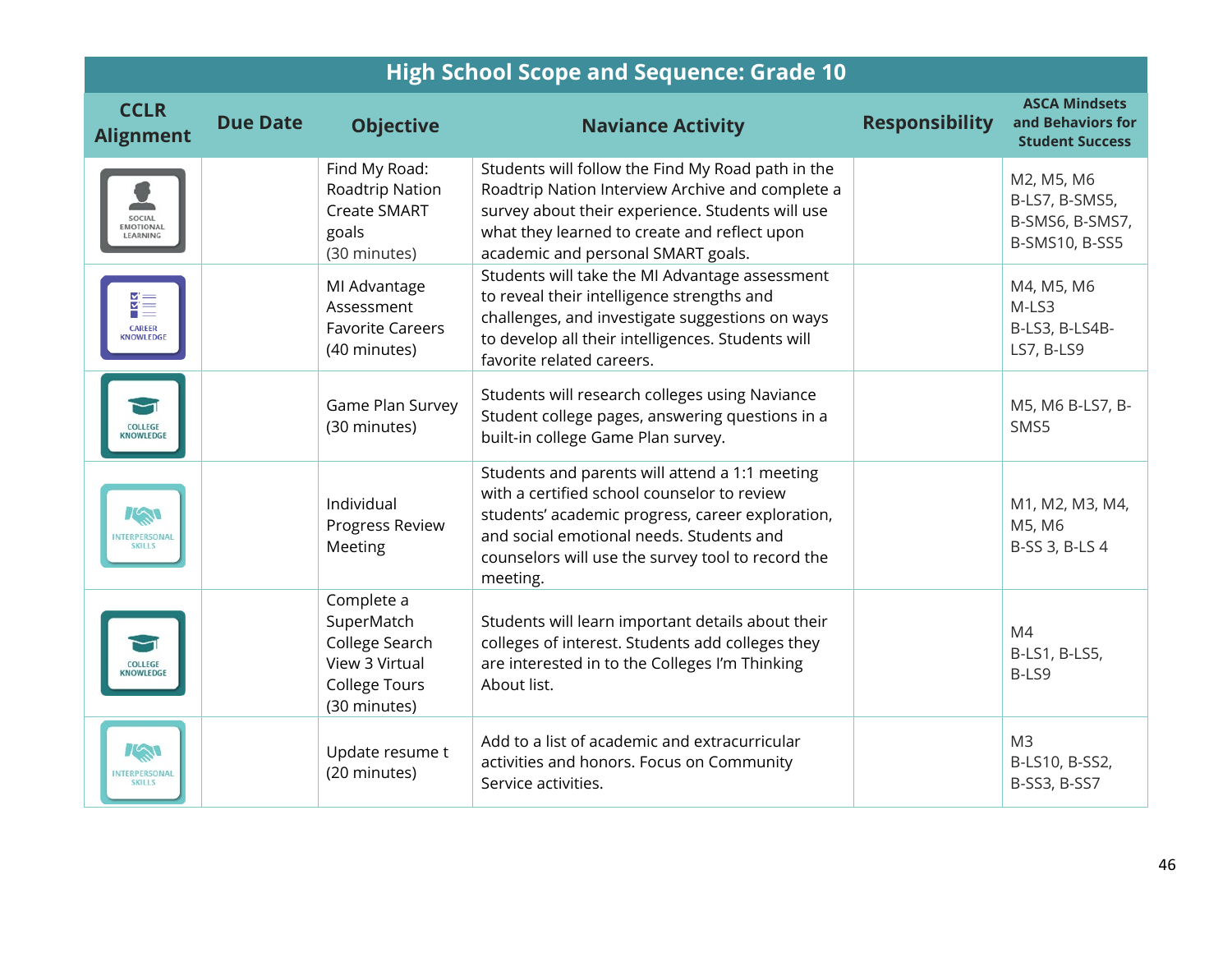| <b>High School Scope and Sequence: Grade 11</b>     |                 |                                                                                              |                                                                                                                                                                                                                          |                           |                                                                     |
|-----------------------------------------------------|-----------------|----------------------------------------------------------------------------------------------|--------------------------------------------------------------------------------------------------------------------------------------------------------------------------------------------------------------------------|---------------------------|---------------------------------------------------------------------|
| <b>CCLR</b><br><b>Alignment</b>                     | <b>Due Date</b> | <b>Objective</b>                                                                             | <b>Naviance Activity</b>                                                                                                                                                                                                 | <b>Responsibilit</b><br>y | <b>ASCA Mindsets</b><br>and Behaviors for<br><b>Student Success</b> |
| SOCIAL<br><b>MOTIONAL</b><br>LEARNING               |                 | Explore Roadtrip<br>Nation, Create<br>SMART goals<br>(30 minutes)                            | Students will select a theme in the Roadtrip<br>Nation Interview Archive and explore the theme.<br>Students will then use what they learned to create<br>and reflect upon academic and personal SMART<br>goals.          |                           | M2, M5, M6<br>B-LS7, B-SMS5,<br>B-SMS6, B-SMS7,<br>B-SMS10, B-SS5   |
| ¥≣<br><b>CAREER</b><br><b>NOWLEDGE</b>              |                 | Career Cluster<br>Finder<br>Add Clusters to<br>Favorites<br>(30 minutes)                     | Students add one or more career to Favorites List<br>in Naviance Student. Students are encouraged to<br>use Career Cluster Finder assessment results to<br>save related careers.                                         |                           | M4<br>B-LS9                                                         |
| <b>COLLEGE</b><br>NOWLEDGE                          |                 | SuperMatch<br>College Search<br>Attend a virtual<br>college<br>tour/RepVisit<br>(20 minutes) | Students will learn important details about their<br>colleges of interest. Students add colleges they<br>are interested in to the Colleges I'm Thinking<br>About list.                                                   |                           | M4<br>B-LS1, B-LS5,<br>B-LS9                                        |
| <b>COLLEGE</b><br><b>NOWLEDGE</b>                   |                 | Explore<br>Scholarships<br>(20 minutes)                                                      | Students explore how to pay for college by using<br>Scholarship Match and adding to a list.                                                                                                                              |                           | M <sub>4</sub><br>B-LS9, B-SMS10                                    |
| $T_{\infty}$<br><b>TERPERSONAL</b><br><b>SKILLS</b> |                 | <b>Update Resume</b><br>(20 minutes)                                                         | Add to a list of academic and extracurricular<br>activities and honors. Focus on Community<br>Service activities.                                                                                                        |                           | M <sub>3</sub><br>B-LS10, B-SS2,<br>B-SS3, B-SS7                    |
| $I\rightarrow V$<br>NTERPERSONAL<br><b>SKILLS</b>   |                 | Complete Do What<br>You Are<br>assessment and<br>examine report<br>(30 minutes)              | Students complete the DWYA assessment to learn<br>which careers and college majors offer the<br>greatest likelihood of success. Students will utilize<br>the Personality Type report to better understand<br>themselves. |                           | M <sub>2</sub><br>B-LS1, B-LS6, B-<br>SMS6, B-SMS8                  |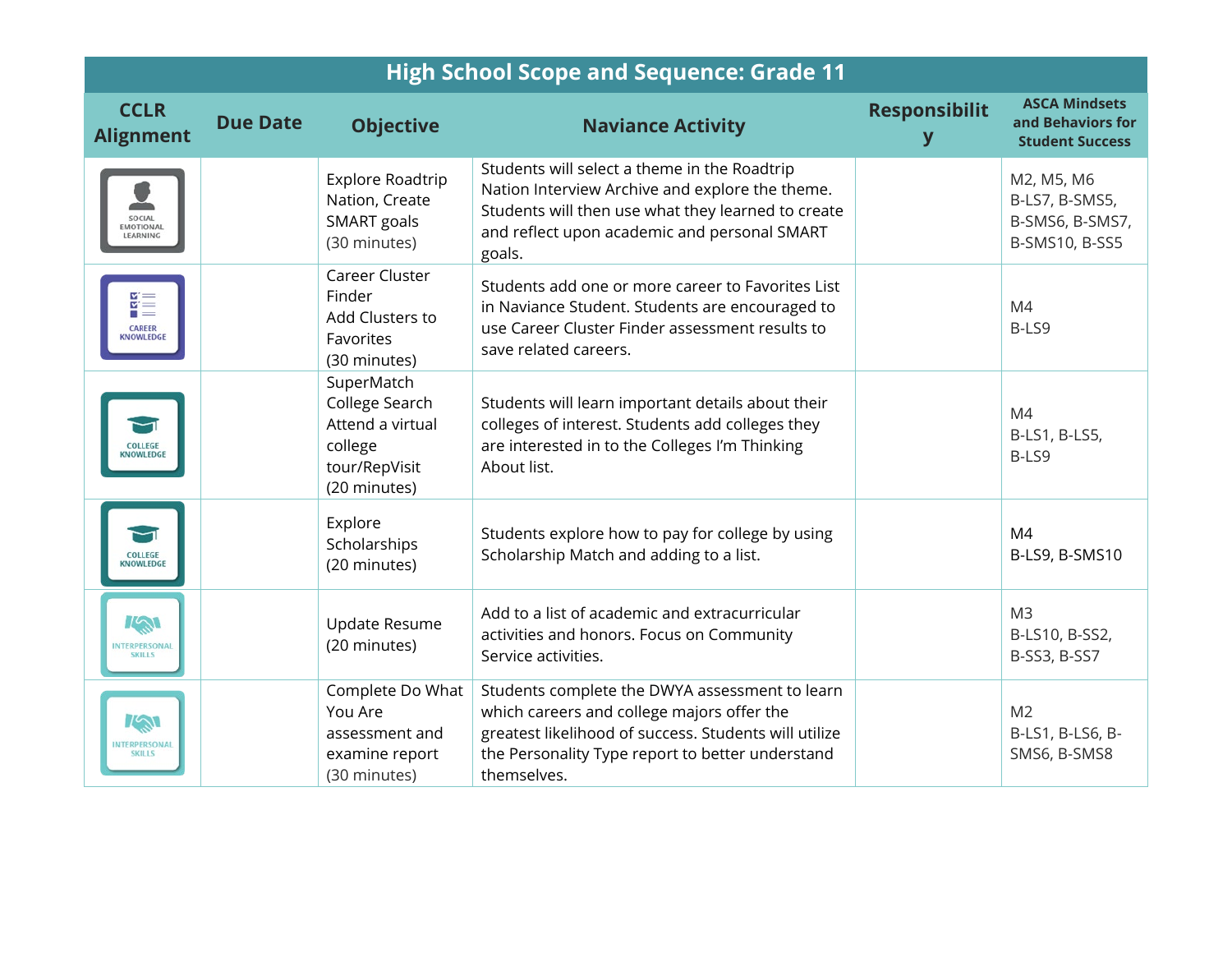| $I\rightarrow V$<br>NTERPERSONAL | Individual<br>Progress Review<br>Meeting | Students and parents will attend a 1:1 meeting<br>with a certified school counselor to review<br>students' academic progress, career exploration,<br>and social emotional needs. Students and<br>counselors will use the survey tool to record the<br>meeting. |  | M1, M2, M3, M4,<br>M5, M6<br>B-SS 3, B-LS 4 |
|----------------------------------|------------------------------------------|----------------------------------------------------------------------------------------------------------------------------------------------------------------------------------------------------------------------------------------------------------------|--|---------------------------------------------|
|----------------------------------|------------------------------------------|----------------------------------------------------------------------------------------------------------------------------------------------------------------------------------------------------------------------------------------------------------------|--|---------------------------------------------|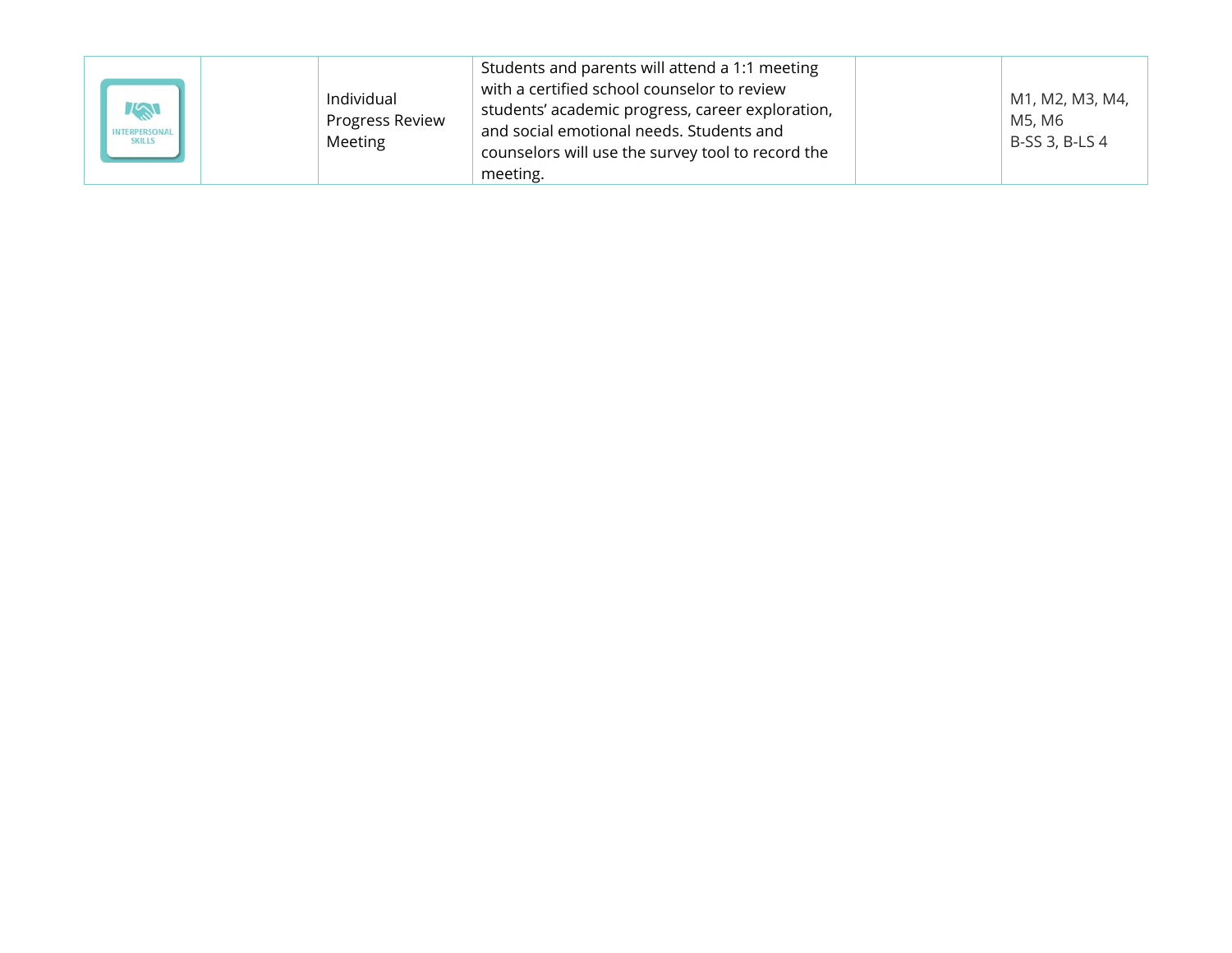| <b>High School Scope and Sequence: Grade 12</b> |                 |                                                                            |                                                                                                                                                                                                                                                                |                      |                                                                     |
|-------------------------------------------------|-----------------|----------------------------------------------------------------------------|----------------------------------------------------------------------------------------------------------------------------------------------------------------------------------------------------------------------------------------------------------------|----------------------|---------------------------------------------------------------------|
| <b>CCLR</b><br><b>Alignment</b>                 | <b>Due Date</b> | <b>Objective</b>                                                           | <b>Naviance Activity</b>                                                                                                                                                                                                                                       | <b>Responsibilit</b> | <b>ASCA Mindsets</b><br>and Behaviors for<br><b>Student Success</b> |
| <b>COLLEGE</b><br><b>INOWLEDGE</b>              |                 | View 3 Virtual<br>College Tours, add<br>colleges to list<br>(30 minutes)   | Students will use Naviance college search tools to<br>add colleges they are interested in to a list of<br>colleges they are thinking about.                                                                                                                    |                      | M4<br>B-LS-1, B-LS<br>B-LS9                                         |
| ă≣<br>CAREER<br>KNOWLEDGE                       |                 | Research current<br>job outlook for<br>careers of interest<br>(20 minutes) | Students will search careers focusing on aligned<br>college majors. Task is marked complete when the<br>student answers a survey about the careers they<br>researched and what they can study to achieve<br>their goals                                        |                      | M <sub>4</sub><br>B-LS1, B-LS9                                      |
| COLLEGE<br><b>NOWLEDGE</b>                      |                 | Apply to College                                                           | Students will create Common App accounts,<br>submit applications to college choices and request<br>teacher recommendations and transcripts.                                                                                                                    |                      | M4 B-LS1, B-LS9                                                     |
| COLLEGE<br><b>INOWLEDGE</b>                     |                 | Explore<br>Scholarships<br>(30 minutes)                                    | Students explore how to pay for college by using<br>Scholarship Match and completing New Haven<br>Promise Scholarship documentation.                                                                                                                           |                      | M <sub>2</sub><br>B-LS1, B-LS9                                      |
| SOCIAL<br><b>MOTIONAL</b>                       |                 | Resume: Update<br>final version<br>(15 minutes)                            | Task is marked complete when the student<br>creates or updates their resume. Focus on<br>Community Service activities.                                                                                                                                         |                      | M <sub>3</sub><br>B-LS10, B-SS2,<br>B-SS3, B-SS7                    |
| <b>EMOTIONAL</b><br>LEARNING                    |                 | Individual<br>Progress Review<br>Meeting                                   | Students and parents will attend a 1:1 meeting<br>with a certified school counselor to review<br>students' academic progress, career exploration,<br>and social emotional needs. Students and<br>counselors will use the survey tool to record the<br>meeting. |                      | M1, M2, M3, M4,<br>M5, M6<br>B-SS 3, B-LS 4                         |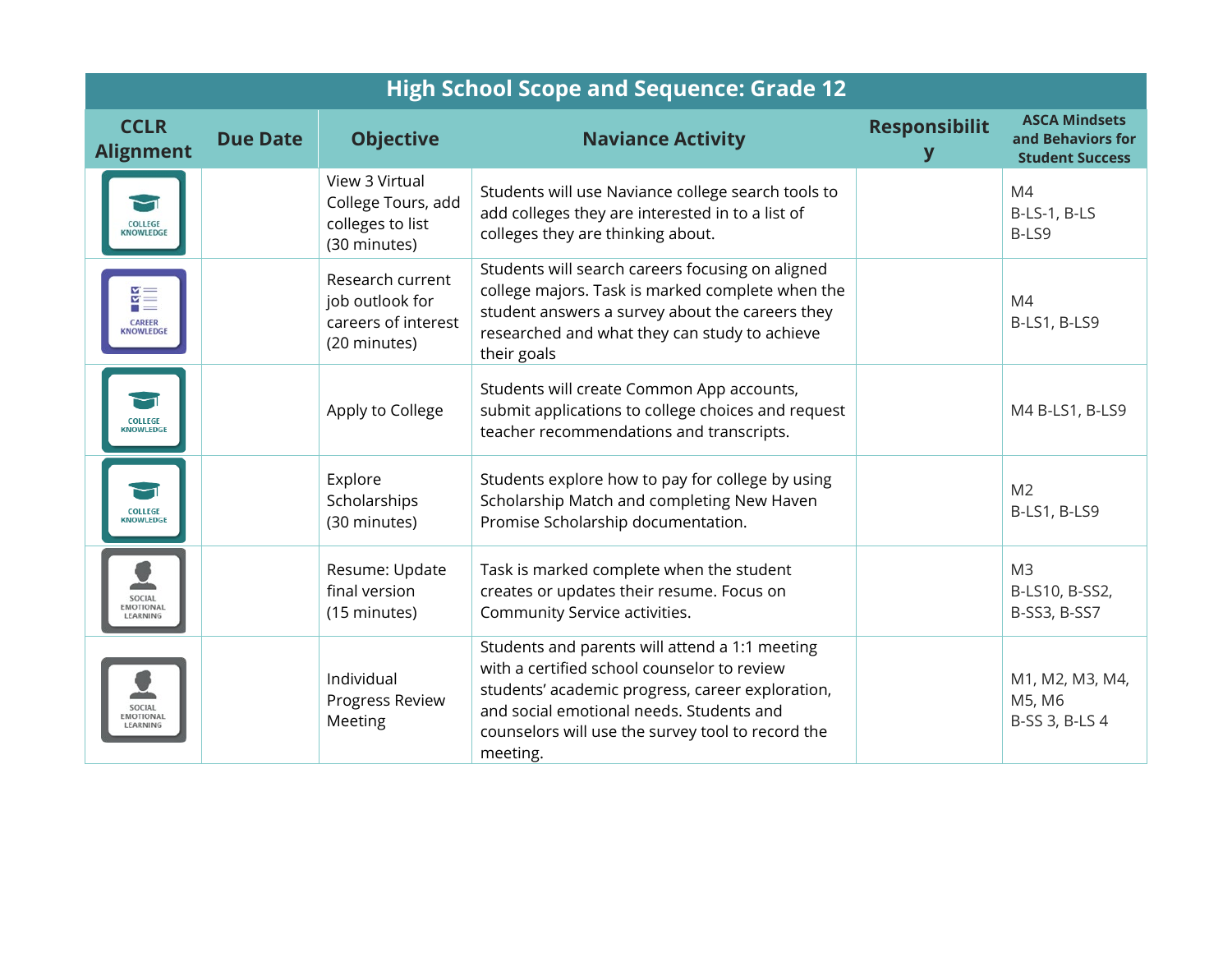| <b>TRANSITION</b><br>SKILLS | Senior Exit Survey<br>(20 minutes) | Students will complete a survey at the end of the<br>year that provides the district with information<br>about their post-secondary plan |  | M5, M6<br>B-LS7, B-SMS5 |
|-----------------------------|------------------------------------|------------------------------------------------------------------------------------------------------------------------------------------|--|-------------------------|
|-----------------------------|------------------------------------|------------------------------------------------------------------------------------------------------------------------------------------|--|-------------------------|

# **APPENDIX B**

# **High School Counselor Activities**

# **July**

- 1. Summer senior certifications
- 2. Transcript corrections/adjustments
- 3. Finalized transcripts mailed
- 4. Verify/change cohort year and grade of record
- 5. Summer school registrations
- 6. Adjust student schedules based on NYSESLAT ESL and Special Ed student placement
- 7. Adjust student schedules based on summer school registration
- 8. Team and assign students

# **August**

- 1. Adjust requests/schedules as needed after summer school
- 2. Enter, and adjust master schedule, and mass move student based on changes
- 3. Generate senior list (Including 11, 12 and T plus)
- 4. Freshmen orientation (with an introduction to Naviance)
- 5. Create schedules for new students
- 6. Meet with parents and students prior to the start of school
- 7. Summer school assistance determine graduating seniors/graduation
- 8. Regents exams (verify student attendance, communicating with families, review scores)
- 9. NYSESLAT ESL and Special Ed student placement monitored and adjusted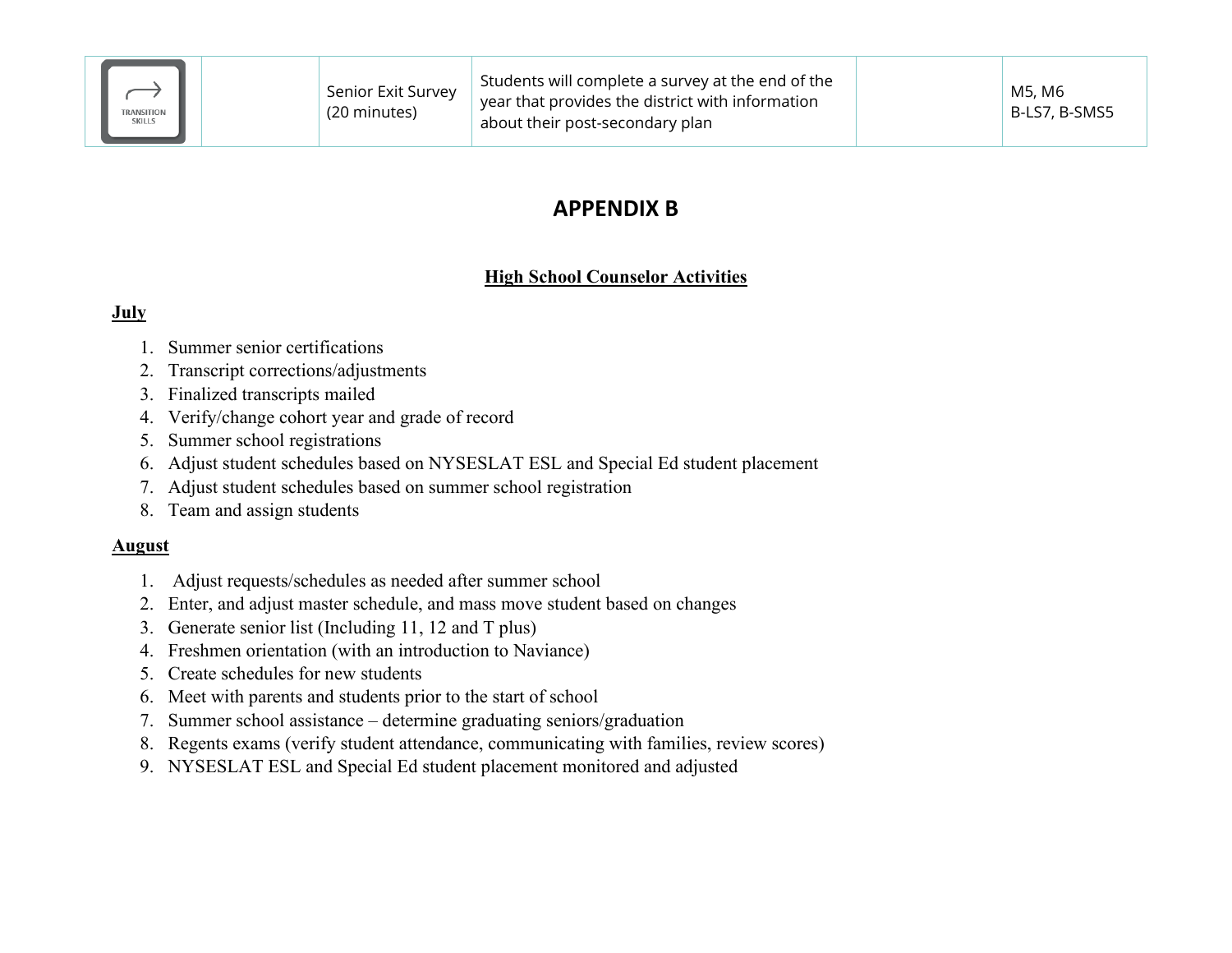## **September**

- 1. Schedule new students
- 2. Mass/Individual schedule adjustments
- 3. New Schedules handed out first day of school
- 4. Update school profile
- 5. Update college visits and scholarships Naviance
- 6. Transcript adjustments for all students
- 7. Senor certification complete forms
- 8. Identify students with AIS needs
- 9. Expectation and grade level assemblies
- 10. Register ALL seniors for fall school Day SAT exam

# **October**

- 1. Classroom presentations-Seniors College Process
- 2. Begin senior certification meeting with students and parents
- 3. Senior meeting Senior Year Expectations, Dates of Importance, SAY YES
- 4. Assist seniors with college and scholarships applications
- 5. Host College Planning Night for seniors and their families
- 6. Create and maintain excel spreadsheet of all seniors and their graduation needs
- 7. Classroom presentations Sophomores and Juniors PSAT Preparation
- 8. Support Open House
- 9. Send letters to seniors and their families regarding Senior Certification appoints and college activities
- 10. Sign up for college visits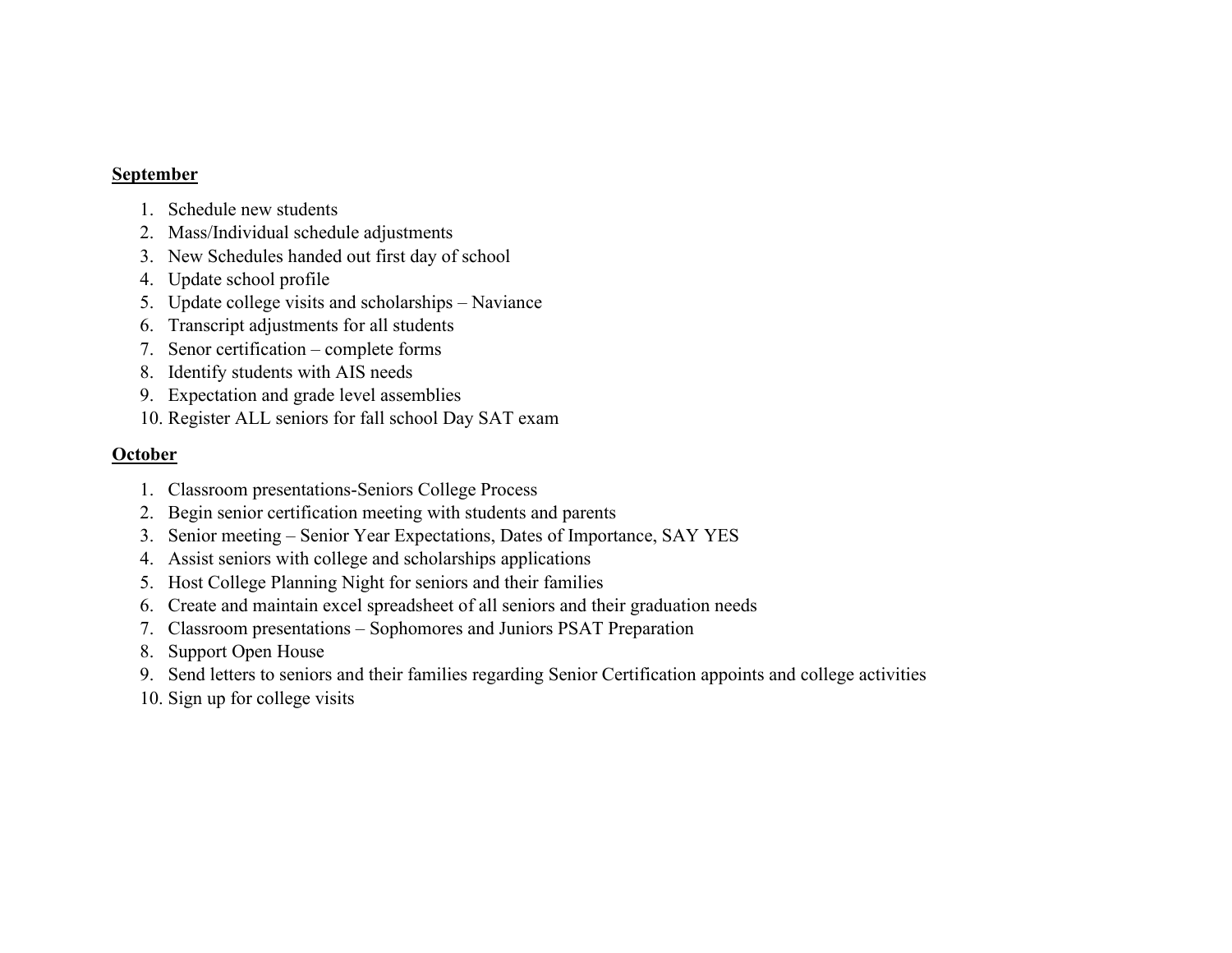## **November**

- 1. Review college application process with seniors and parents
	- a. Searches (Naviance)
	- b. Resume
	- c. Transcripts
	- d. Recommendations
	- e. Applications
	- f. Financial Aid
- 2. Assist seniors with college and scholarship applications
- 3. Write recommendations
- 4.  $9<sup>th</sup>$  grade students check in-Restorative circles for struggling  $9<sup>th</sup>$  graders
- 5. Identify students needing to retake regents in January for admin/input regents buckets
- 6. NCAA clearinghouse assistance for senior athletes
- 7. Early decision applications
- 8. Review  $1<sup>st</sup>$  marking period report cards for all students
- 9. Create academics intervention plans and identify supports for  $9<sup>th</sup>$  graders
- 10. Credit recovery arrangements for seniors

# **December**

- 1. Assist students with college applications
- 2. Write recommendations
- 3. Disseminate scholarship information (as it is acquired)
- 4. Classroom presentations- $9<sup>th</sup>$  grade
- 5. Complete Senior Certifications
- 6. Send home Regents exams schedule to seniors who need it to graduate

# **January**

- **1.** Classroom presentations and individual meetings juniors and sophomore PSAT results, seniors financial aid nights and info
- 2. Update senior certifications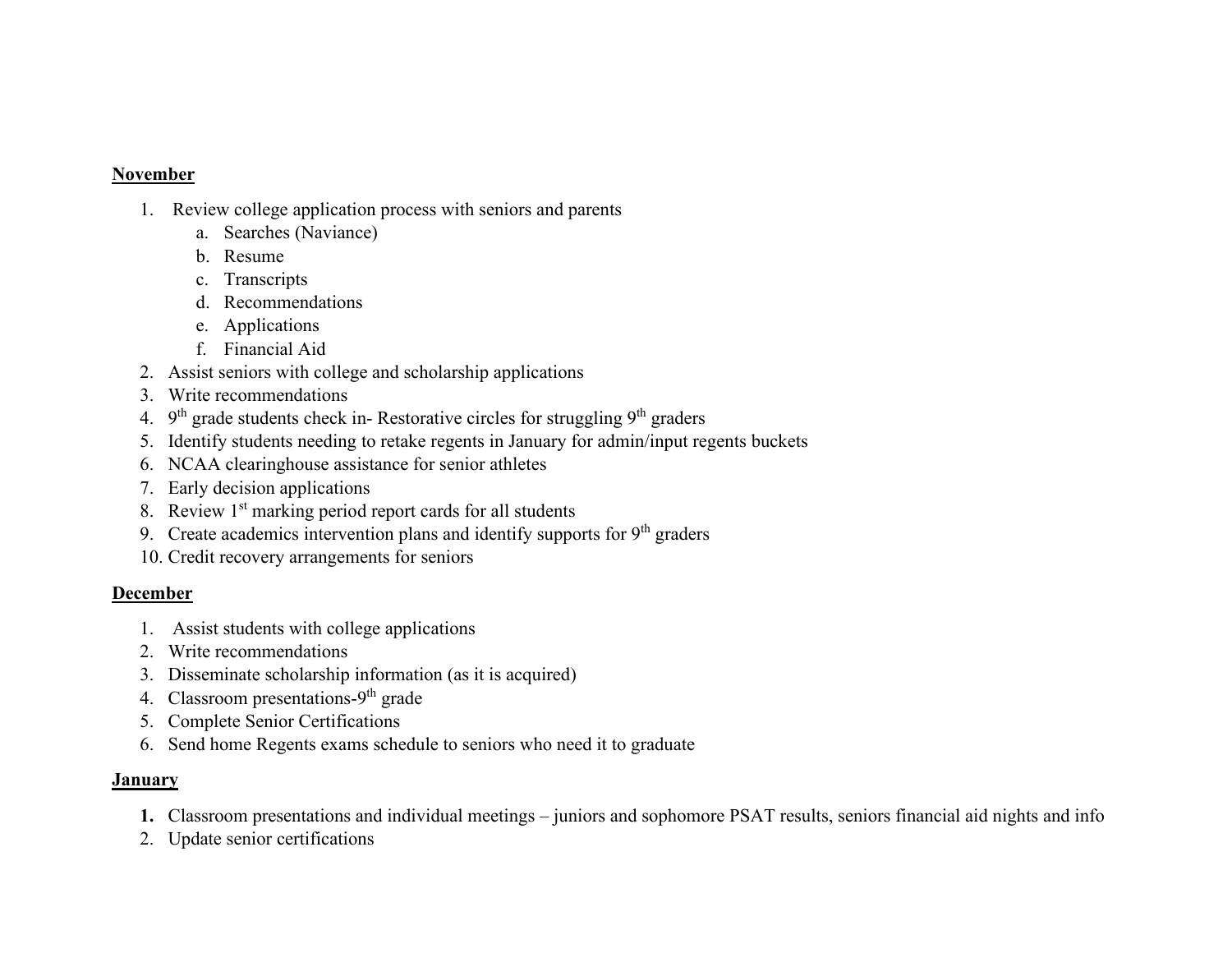- 3. Host FAFSA/Financial Aid night
- 4. Assist students and families with all aspects of financial aid
- 5. Regents exams (communicating, proctoring, review scores)
- 6. Review 2nd marking period report cards, Send home at-risk letters for seniors as needed

# **February**

- 1. Continue college application and financial aid assistance
- 2. Review senior lists
- 3. Provide diploma information to secretary (names, diploma type, etc.)
- 4. Discuss options with Special Education district counselors for students with IEP after high school plans
- 5. Update course selection sheets/info

# **March**

- 1. College application and process assistance
- 2. Graduation at risk letters
- 3. National college fair
- 4. Assist students with CNY Works applications
- 5. Plan for Junior Awards
- 6. Summer Camp/opportunities-disperse as information comes
- 7. Junior college planning night
- 8. Junior class presentations/Junior Plan
- 9. Complete course selections with all students grade 9-11

# **April**

- 1. Evening presentation to ENL families
- 2. Credit recovery arrangements and contacts for seniors
- 3. CNY Works applications
- 4. Summer Camp/Opportunities
- 5. Review 3rd marking period report cards for seniors. IF they are failing a required course, send home a failure letter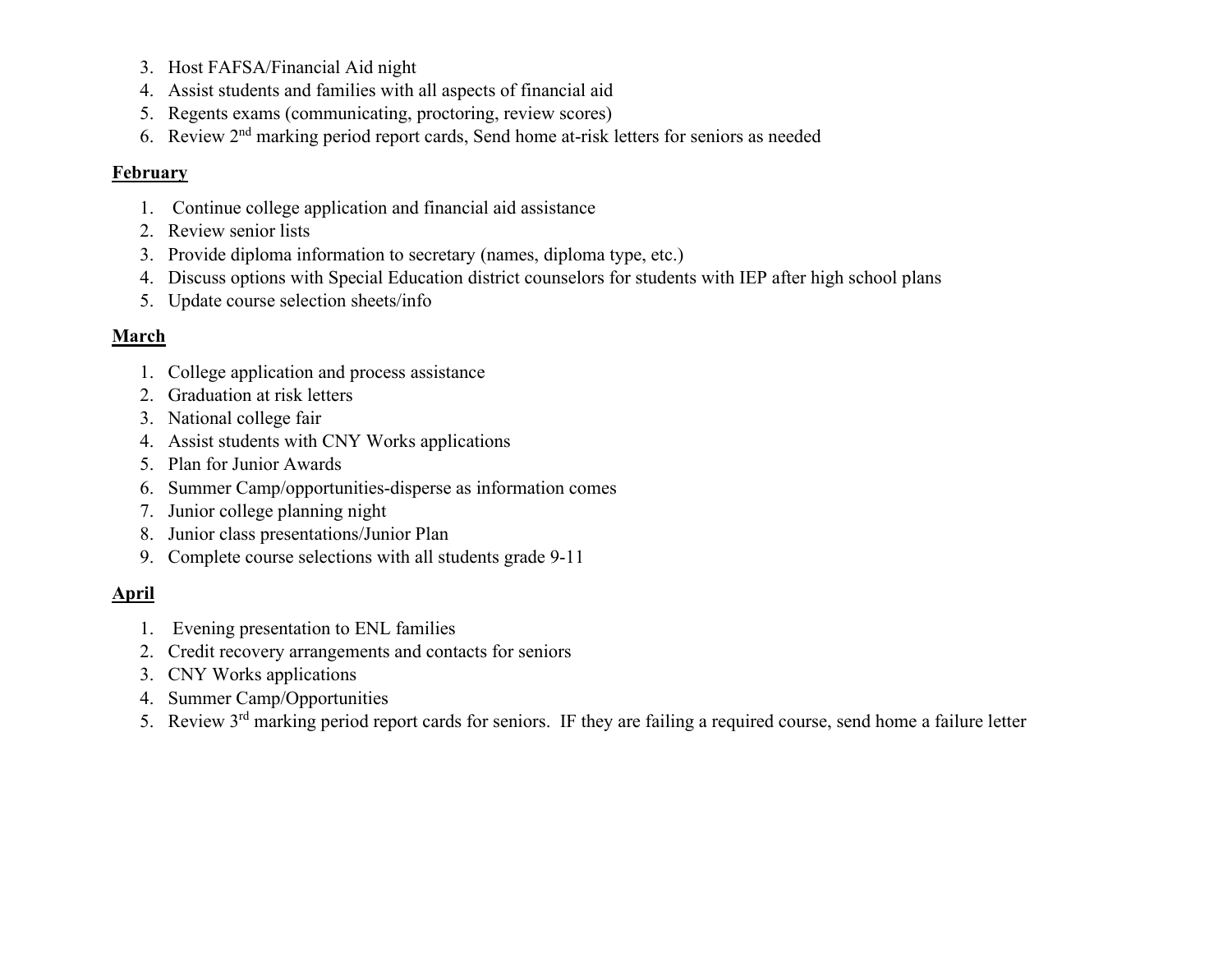# **May**

- 1. Prepare and proctor AP exams
- 2. Planning for at risk seniors
- 3. Senior awards committee meeting
- 4. Course requests input for next academic year
- 5. Identify potential retentions
- 6. Identify potential summer school candidates
- 7. CNY Works applications
- 8. Summer Camp/Opportunities
- 9. Devise summer calendar

# **June**

- 1. Request adjustments for next academic year
- 2. Graduation preparations
- 3. Senior Night awards
- 4. Regents exams
- 5. Summer school Registration and Requests
- 6. Verify Say Yes certification forms
- 7. Complete senior survey and final transcript requests
- 8. Graduation
- 9. Promotional Flag adjustments
- 10. On Point presentation to Juniors
- 11. Order PSAT
- 12. Verify cohort year and grade of record. Also, update next year registration information
- 13. Regents exams (communicating, proctoring, review scores in January and June)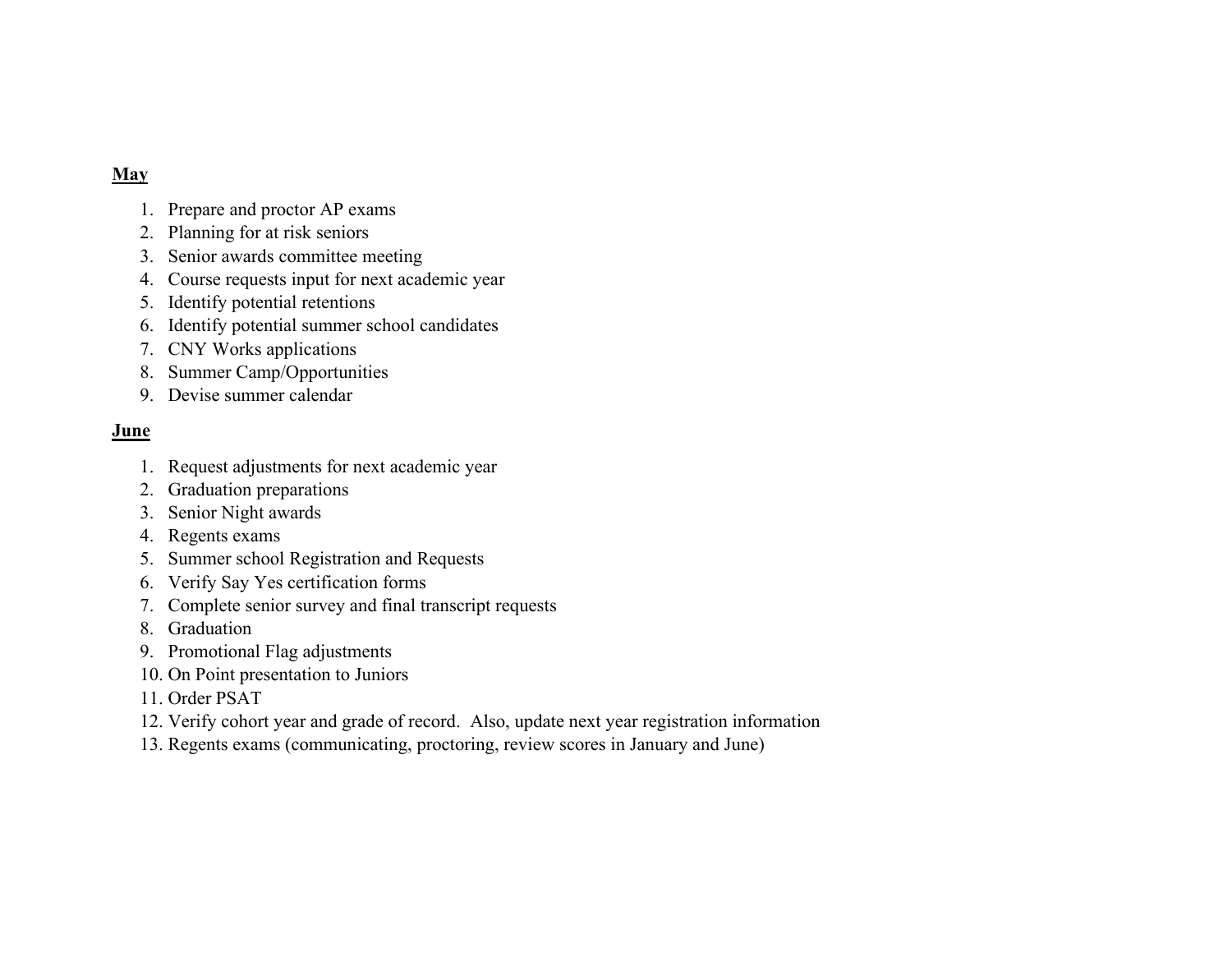# **Ongoing Daily Counselor Responsibilities and Expectations**

- Organizing, coordinating and counseling related to course selection process
- Update student academic maps yearly
- Transcript adjustments
- Consistently review NCAA Clearninghouse Eligibility
- Individual counseling to students for social emotional support, academic support, and college and career readiness
- Mediations
- Small groups
- Academic Advisement and schedule adjustment
- Student outreach
- New student records review, update records and schedule accordingly
- Review report cards with students
- Facilitating Parent teaching conferences
- Educate parents and students how to access school resources and schooltool
- Provide Financial aid/scholarship/Say Yes/On Point information
- ACT and SAT waiver and registrations
- Schooltool adjustments as necessary
- Monitor McKinney Vento Students
- Process alumni and former student requests as needed
- Interpreting test results to students and families
- Refer to community supports and resources to help meet student and family needs
- Collaborate with School and Community Resources to support students and families
- Child Protective Services referrals
- Child Protective Services communications
- Meet with probation officers
- Crisis intervention Team member
- Coordinate with parents to meet to support students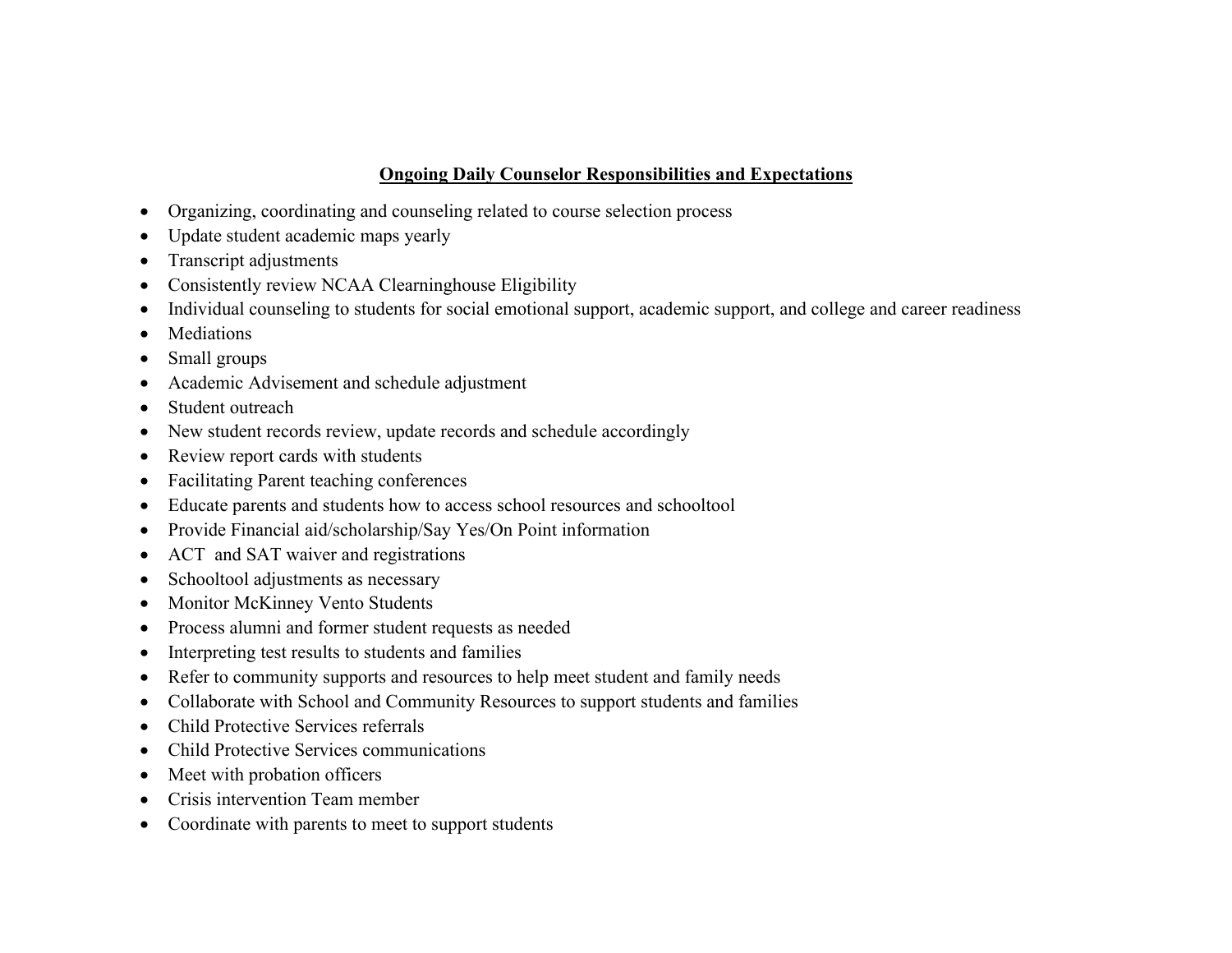- Communicate with special education teachers regarding student needs
- Coordinate, collect and send teacher evaluations for 504
- Attend 504 meetings
- Attend Special Education Meetings
- Coordinate homework support
- Assist with homebound and alternative placement requests
- Coordinate with Onondaga County Justice System for Incarcerated Youths regarding academic needs of mutual students
- Coordinate with Mental Health facilities regarding academic needs of mutual students
- Push into classrooms to deliver Counselor curriculum related to college and career readiness, social emotional learning and Academic skills support
- Coordinate with Hillside for student support
- Coordinate with applicable community based partners for student support
- Coordinate with Say Yes for student supports and tutoring
- Provide information for Volunteer experiences
- HSE referrals
- Assist with field trips
- Consistent outreach to parents regarding academic readiness, social and emotional support and college and career readiness
- Counselors meetings
- School SIT team
- School Leadership team
- Coordinate with school based team to support attendance initiative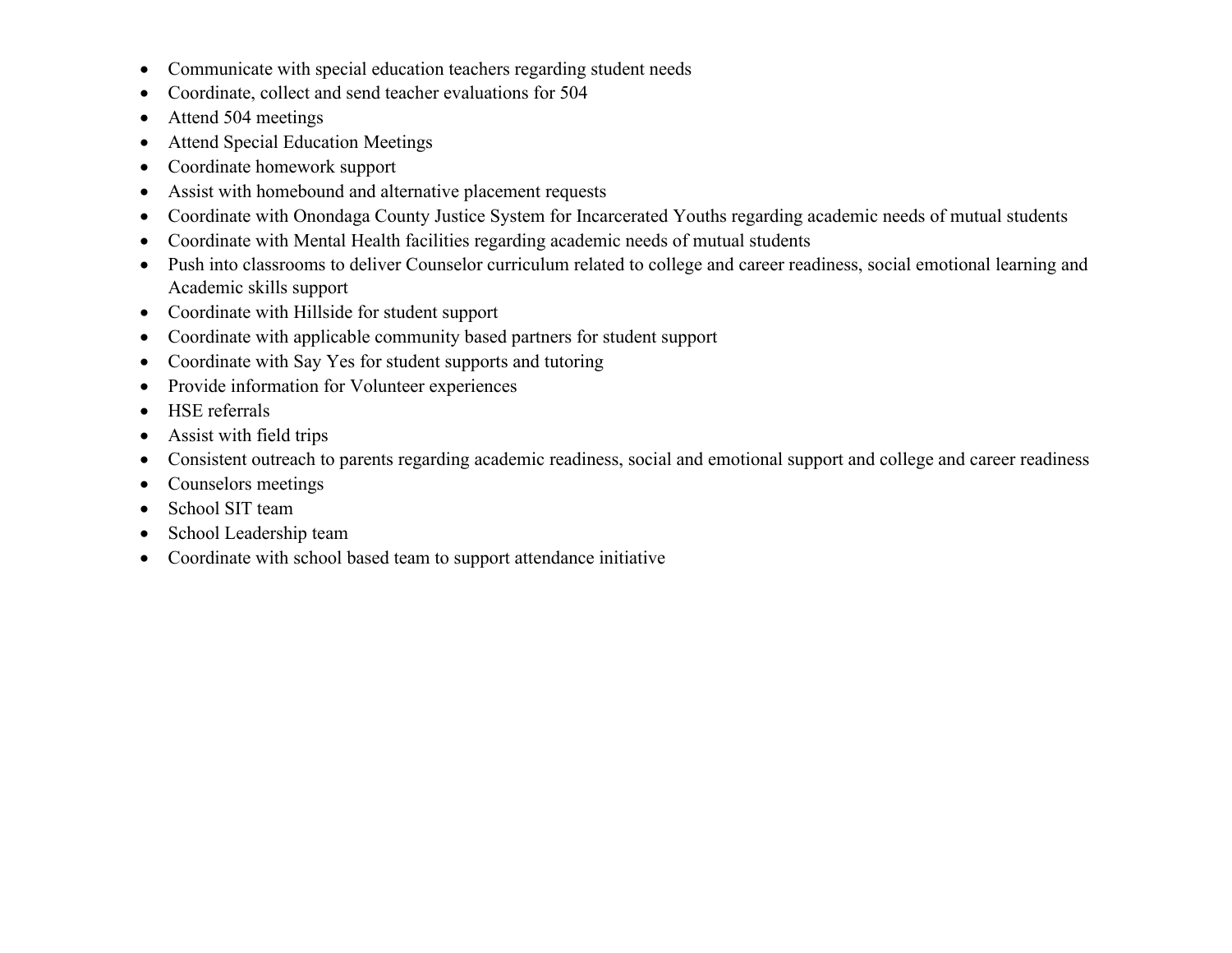# **APPENDIX C**

| Program Assessment                                                                                                                                                                             |
|------------------------------------------------------------------------------------------------------------------------------------------------------------------------------------------------|
| This list can help assess Implementation of the amended Part 100.2(j) of the Commissioner's Regulation with related American<br>School Counselor Association National Model* components        |
| <b>I.FOUNDATION</b>                                                                                                                                                                            |
| a. All students K-5 have access to a certified school counselor and the comprehensive program                                                                                                  |
| b. All students 6-8 have access to a certified school counselor and the comprehensive program                                                                                                  |
| c. All students 9-12 have access to a certified school counselor and the comprehensive program                                                                                                 |
| d. Program vision and mission are developed in alignment with district vision and mission                                                                                                      |
| e. Program focus and annual goals are developed in alignment with district goals                                                                                                               |
| f. Relevant student competencies and standards K-12 are adopted to provide measurable knowledge,                                                                                               |
| attitude and skill outcomes                                                                                                                                                                    |
| g. School counselor professional competencies and ethical standards are regularly reviewed and applied                                                                                         |
| <b>II MANAGEMENT</b>                                                                                                                                                                           |
| a. Program delivery is mapped including district goal, activities and services, students served, timeline,                                                                                     |
| student standards, program objectives, staff and resources, evaluation and assessment methods                                                                                                  |
| b. Program monthly and annual calendars are provided for communicating about the program                                                                                                       |
| c. Advisory Council meets twice annually to review program goals and results, and provide advisement                                                                                           |
| <b>III DELIVERY</b>                                                                                                                                                                            |
| a. An annual individual progress review is provided to all students 6-12 to review each student's career/college planning and readiness, academic progress<br>and social/emotional development |
| b. Core curriculum instruction is provided by a certified school counselor to all students K-5 addressing student competencies in career/college readiness,                                    |
| academic skills and social/emotional development                                                                                                                                               |
| c. Core curriculum instruction is provided by a certified school counselor to all students 6-8 addressing student competencies in career/college readiness,                                    |
| academic skills and social/emotional development                                                                                                                                               |
| d. Core curriculum instruction is provided by a certified school counselor to all students 9-12 addressing student competencies in career/college readiness,                                   |
| academic skills and social/emotional development                                                                                                                                               |
| e. Direct and indirect student services are provided K-5 to assist students with academic, attendance and behavior needs such as individual and group                                          |
| counseling, advisement, consultation, and referral                                                                                                                                             |